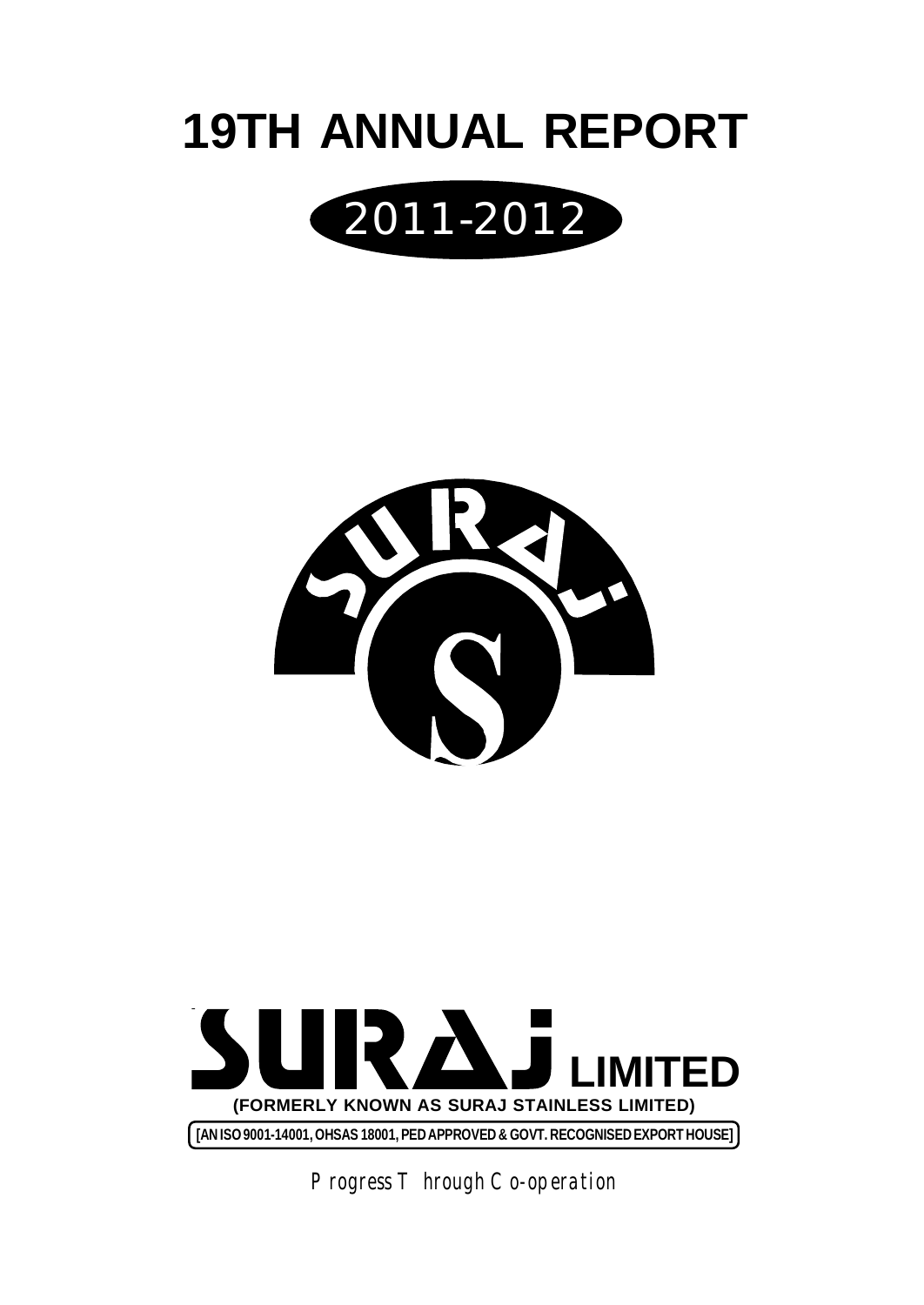

# **(AN ISO - 9001 & A Govt. Recognised Export House)**

# **Manufacturer, Exporter of Stainless Steel Seamless & Welded Pipes, Tubes and 'U' Tubes**

Our product is manufactured and tested to international standards, under the supervision of qualified and experienced technocrats and quality is certified, Approved ISO 9001-2000, AD 2000 MERKBLATT W0, and PRESSURE EQUIPMENT DIRECTIVE 97/23/EC our product is certified as per 3.1.A, 3.1.B, 3.1.C, and also available with the inspection of Seventeen internationally renowned inspection agency.

**19th Annual Report 2011-2012**

| <b>BOARD OF DIRECTORS</b>                                     | <b>ASHOK T. SHAH</b><br><b>GUNVANT T. SHAH</b><br><b>KUNAL T. SHAH</b><br><b>BIPIN K. PRAJAPATI</b><br>DIPAK H. SHAH<br><b>KETAN R. SHAH</b><br><b>HAREN R. DESAI</b><br>BHUPENDRASINH B. PATEL (w.e.f. 26th December, 2011) |
|---------------------------------------------------------------|------------------------------------------------------------------------------------------------------------------------------------------------------------------------------------------------------------------------------|
| <b>COMPANY SECRETARY : VIRAL M. SHAH</b>                      |                                                                                                                                                                                                                              |
| <b>AUDITORS</b>                                               | : PANKAJ K. SHAH ASSOCIATES<br>CHARTERED ACCOUNTANTS<br>701-A, "NIRMAN", B/H. NAVRANGPURA BUS STOP, AHMEDABAD.                                                                                                               |
| <b>BANKERS</b>                                                | : PUNJAB NATIONAL BANK<br>STATE BANK OF INDIA<br><b>IDBI BANK</b><br>STANDARD CHARTERED BANK                                                                                                                                 |
| <b>PLANT LOCATION</b>                                         | : SURVEY NO. 779/A, THOL, KADI - SANAND HIGHWAY,<br>TAL. - KADI, DIST. MEHSANA. (GUJARAT - 382729)                                                                                                                           |
| <b>REGISTERED OFFICE</b>                                      | : "SURAJ HOUSE", OPP. USMANPURA GARDEN,<br>ASHRAM ROAD, AHMEDABAD - 380 014.                                                                                                                                                 |
| <b>REGISTRAR &amp; TRANSFER : MCS LIMITED</b><br><b>AGENT</b> | 101, SHATDAL COMPLEX, OPP. BATA SHOW ROOM,<br>ASHRAM ROAD, AHMEDABAD - 380 009.                                                                                                                                              |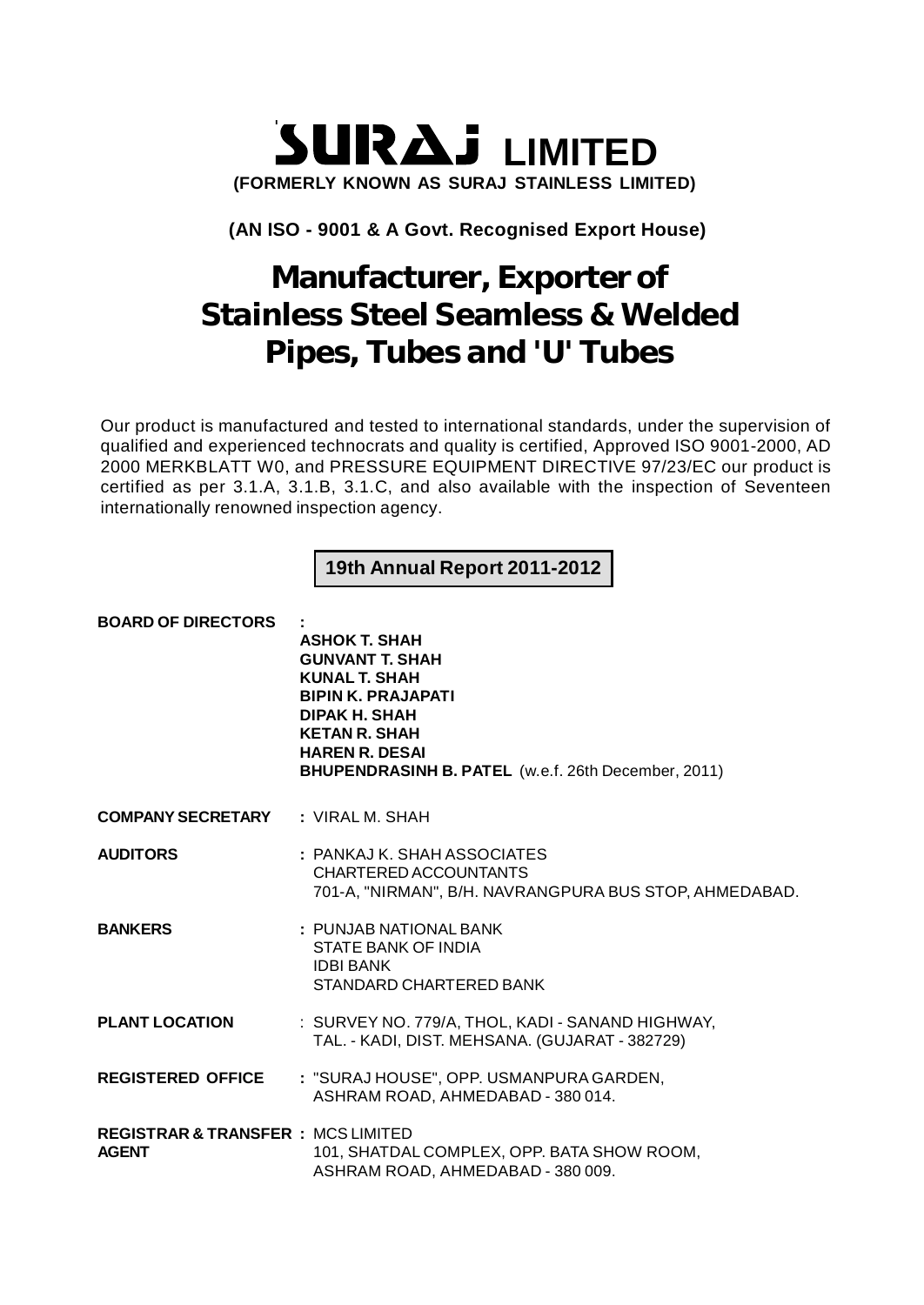# **SURAJ LIMITED**



# **CHAIRMAN'S LETTER TO SHAREHOLDERS**

Dear Stakeholders,

It is great pleasure to submit the 19th Annual Report of your Company.

Annual report is often described as a 'snapshot of a Company's financial condition', which briefly provides financial performance and assesses the preceding fiscal year's operations and highlight the management's view of the upcoming year that are generally required by shareholders of the company and other interested parties.

The Previous financial year 2010-2011 was a very difficult year for the world economies and for business worldwide and the financial year 2011-2012 helped us to improve our working results to certain extent in restoring confidence and trust in our financial system. Suraj made operational progress during the financial year 2011-2012 and delivered a satisfactory set of financial results.

During the financial year 2011-2012, Company has achieved a turnover of Rs. 24896.87 Lacs compared to previous year Rs. 23817.58 Lacs. This was achieved in a year when the World felt the acute effects of the global recession. Therefore, your Directors strongly feel that what we have achieved in these hard days definitely be a good example as an industrial Company globally.

As I said earlier also, I hope we are entering to a stronger year and we will continue to follow our successful strategy and actively shape our future to present you more encouraging working results for the coming financial year, if the economy begins to recovery speedy.

With this positive note, I would like to take the opportunity to express my gratitude to our valued Customers, Banks, Financial Institutions, Business Associates Shareholders and employees for their continued support.

With best wishes, **Sincerely** 

Ashok T. Shah Chairman & CEO

*"No challenges big, No person is small"*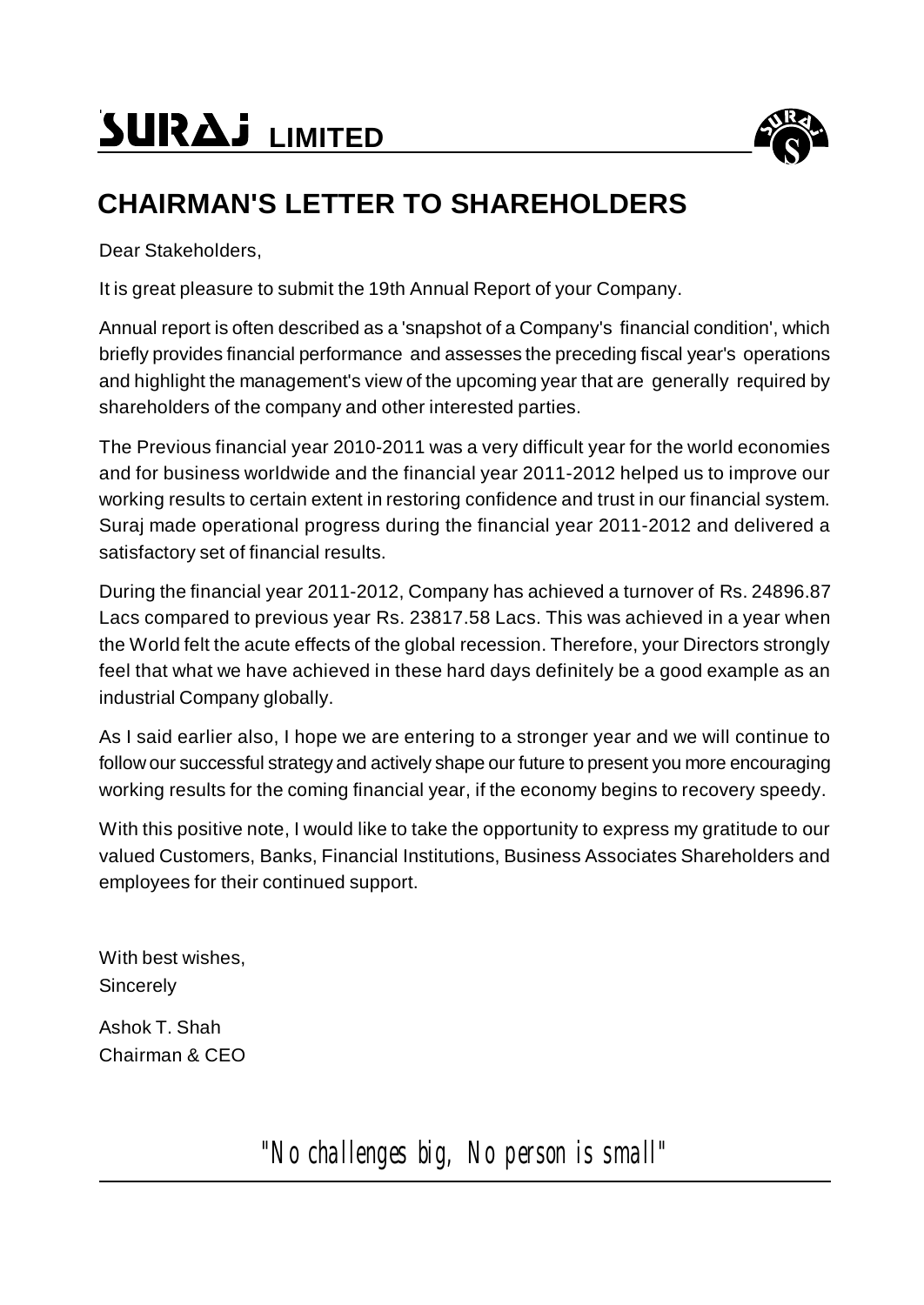# **10 YEARS OVERVIEW**

**(Rs. In Lacs)**

|                                                | 2003       | 2004       | 2005     | 2006      | 2007     | 2008               | 2009    | 2010     | 2011      | 2012         |
|------------------------------------------------|------------|------------|----------|-----------|----------|--------------------|---------|----------|-----------|--------------|
| <b>Sales &amp; Other Income</b>                | 4844.95    | 7073.87    | 10034.56 | 11693.12  | 23328.49 | 29223.086 23097.13 |         | 17687.13 | 23932.66  | 25031.46     |
| Profit before Interest,                        |            |            |          |           |          |                    |         |          |           |              |
| <b>Depreciation &amp; Tax</b>                  | 224.05     | 395.80     | 568.58   | 795.23    | 2107.68  | 3476.85            | 2193.84 | 2784.80  | 3399.21   | 3527.63      |
| Depreciation                                   | 96.52      | 115.82     | 127.64   | 138.68    | 338.65   | 502.82             | 545.41  | 893.40   | 998.15    | 1015.26      |
| Net Profit after tax for the year              | 68.12      | 105.95     | 192.31   | 295.89    | 833.82   | 1366.312           | 595.04  | 533.25   | 674.79    | 625.41       |
| Share capital                                  | 515.47     | 515.47     | 515.47   | 515.47    | 566.97   | 1700.91            | 1700.91 | 1926.41  | 1926.41   | 1926.41      |
| Reserve & surplus                              | 487.01     | 592.96     | 726.49   | 942.45    | 2995.29  | 2918.82            | 3200.23 | 5243.96  | 5581.79   | 5871.36      |
| <b>Shareholders Funds</b>                      | 1002.48    | 1108.43    | 1241.96  | 1457.92   | 3562.26  | 4619.73            | 4901.14 | 7170.37  | 7508.2    | 7797.77      |
| Gross Block                                    | 1121.52    | 1395.48    | 1673.53  | 4031.95   | 5676.98  | 6465.42            | 7969.30 | 12951.26 | 13977.57  | 14157.50     |
| Net Block                                      | 656.07     | 581.27     | 966.47   | 3186.49   | 4495.20  | 4780.81            | 5743.49 | 9837.65  | 9865.82   | 9061.15      |
| Dividend                                       | <b>NIL</b> | <b>NIL</b> | 51.54    | 61.85     | 85.04    | 255.14             | 255.14  | 255.14   | 288.96    | 288.96       |
| Rate of Dividend                               | <b>NIL</b> | <b>NIL</b> | 10%      | 12%       | 15%      | 15%                | 15%     | 15%      | 15%       | 15%          |
| Book Value of share (in Rs.)                   |            |            |          |           |          |                    |         |          |           |              |
| (Face Vakue Rs. 10/-)                          | 19.45      | 21.50      | 24.09    | 28.28     | 62.83    | 27.16              | 28.81   | 37.22    | 38.98     | 40.48        |
| Earnings per Share (in Rs.)                    | 1.32       | 2.06       | 3.73     | 5.74      | 14.71    | 8.03               | 3.50    | 2.77     | 3.50      | 3.25         |
| Yearly High & Low<br><b>Share Price Rupees</b> | $10 - 10$  | $18 - 10$  | 49-13    | $80 - 27$ | 250-56   | 421-108            | 222-47  | 147-61   | $97 - 53$ | $69 - 47.25$ |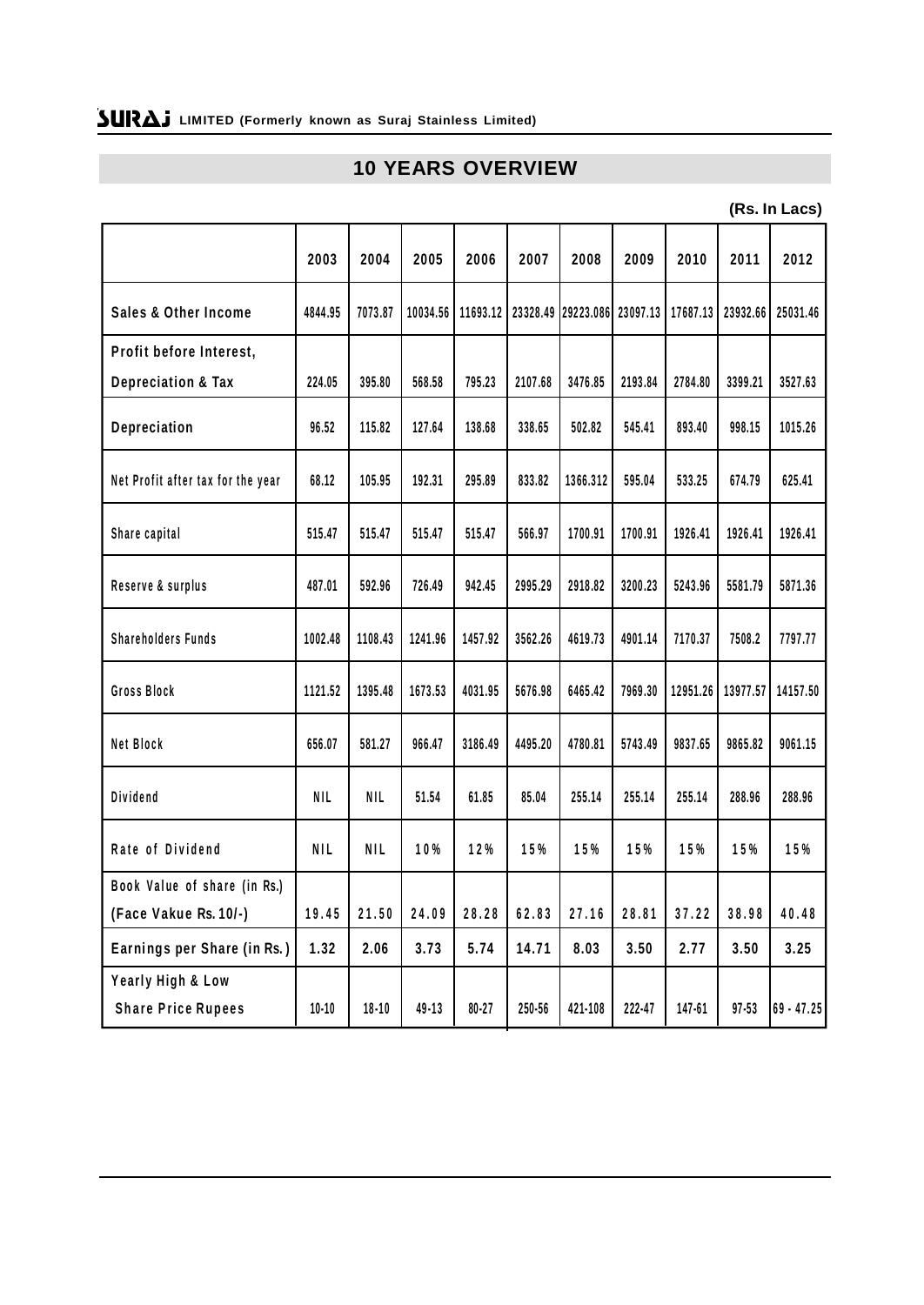# **NOTICE TO THE MEMBERS**

NOTICE IS HEREBY GIVEN THAT the 19th Annual General Meeting of the Members of SURAJ LIMITED will be held on Monday, 24th September, 2012 at 10:00 a.m. at the Conference Hall of "The Ahmedabad Textile Mills Association", Near "Gurjari", Ashram Road, Ahmedabad - 380 009 to transact the following businesses:

### **ORDINARY BUSINESS**

- 1. To receive, consider and adopt the Audited Statement of Profit & Loss for the year ended on 31st March, 2012, and the Balance Sheet as at that date together with the Report of the Board of Directors and Auditors thereon.
- 2. To Declare Dividend on equity shares for the financial year ended 31st March 2012.
- 3. To appoint a Director in place of Shri. Kunal T Shah, who retires by rotation and being eligible, offers himself for re-appointment.
- 4. To appoint a Director in place of Shri Bipin K Prajapati, who retires by rotation and being eligible, offers himself for re-appointment.
- 5. To re-appoint Messrs Pankaj K. Shah Associates, Chartered Accountant, Ahmedabad having Firm Registration No. 107352W as Statutory Auditor of the Company to hold office from the conclusion of this Annual General Meeting until the conclusion of next Annual General Meeting of the Company and to fix their remuneration.

### **SPECIAL BUSINESS**

**6. To Consider and if thought fit, to pass with or without modification(s), the following resolution as a Ordinary Resolution:-**

**"RESOLVED THAT** Shri Bhupendrasinh Babulal Patel, who was appointed as an Additional Director pursuant to the provisions of Section 260 of the Companies Act, 1956 and Article 134 of the Articles of Association of the Company with effect from 26th December, 2011 and whose period of office expires at this ensuing Annual General Meeting, and being eligible for appointment to the office of the director and in respect of whom, the Company has received notice in writing, under section 257 of Companies Act, 1956 from member proposing his candidature for the office of director, be and is hereby appointed as a Director of the Company, liable to retire by rotation".

### **7. To Consider and if thought fit, to pass with or without modification(s), the following resolution as a Special Resolution:-**

**"RESOLVED THAT** in accordance with the provisions of Section 198, 269, 309 and 310, read with Schedule XIII and other applicable provisions, if any, of the Companies Act, 1956 (including any statutory modification or re-enactment thereof, for the time being in force), and other statutory approval if any, the members of the Company hereby approves the re-appointment of Shri Kunal T Shah, as Managing Director of the Company for a period of 3 years commencing from 29th September 2011, as recommended by the Remuneration Committee and approved by the Board of Directors of the Company and with such powers and duties as set out in the agreement as placed before the members and duly initialed by the Chairman for the purpose of identification and further assented, approved and sanctioned with liberty to the Board of Director to vary the terms and conditions of the said re-appointment, as may be agreed to between the Board Members of the Company and Shri Kunal T Shah".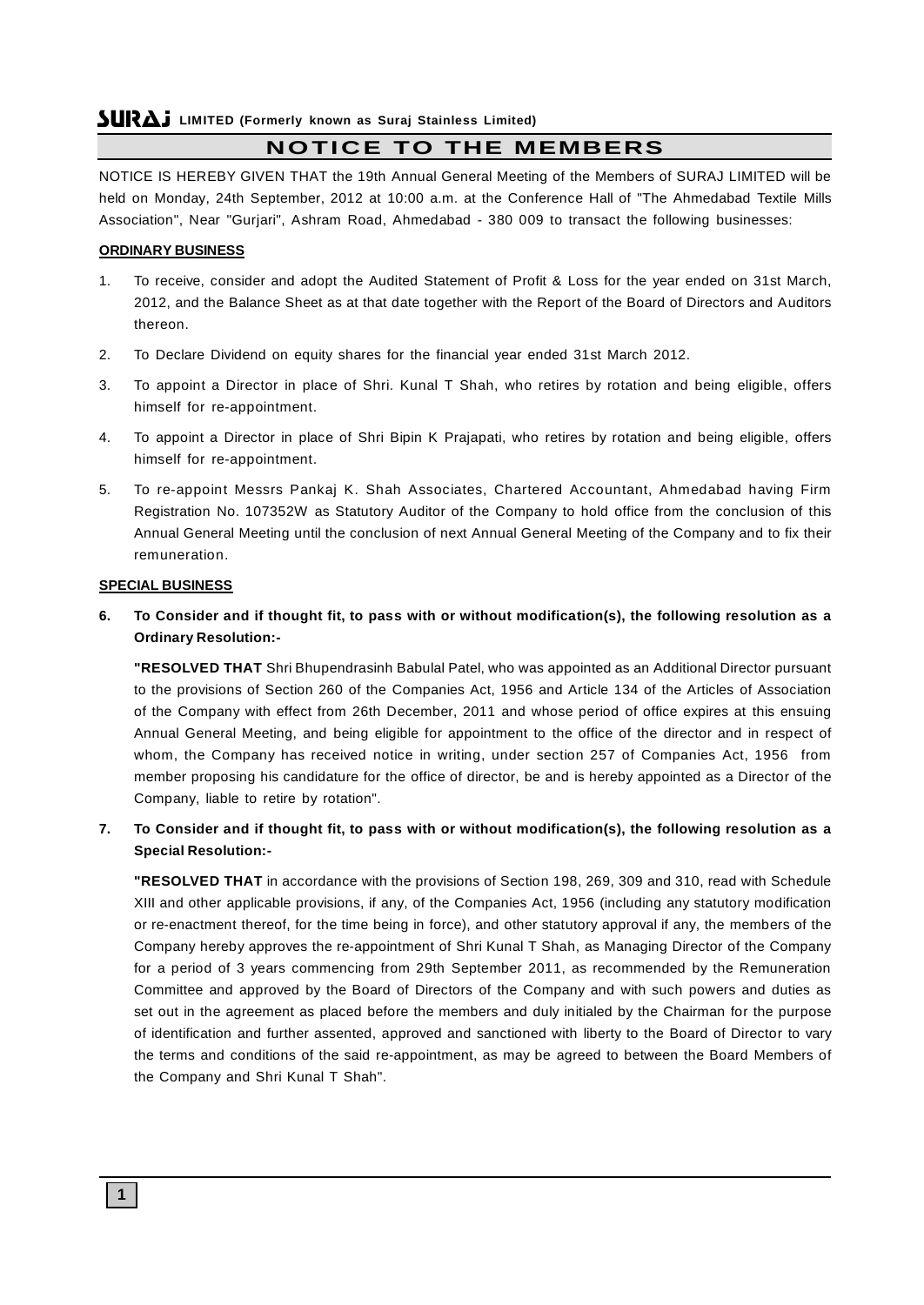**"RESOLVED FURTHER** that the remuneration and perquisites set out in the aforesaid agreement be paid to Shri Kunal T Shah as minimum remuneration during the tenure of his re-appointment notwithstanding that in any financial year of the company during the aforesaid period, the Company has made no profits or the profits made are inadequate".

**"RESOLVED FURTHER** that the remuneration and perquisites including the monetary value thereof as specified in the agreement may be varied, increased, expanded, enhanced, enlarged, widened or altered in accordance with the provisions relating to the payment of Managerial remuneration under the Companies Act, 1956 or any amendments thereof or re-enactments thereof and that the aforesaid agreement between the Company and Shri Kunal T Shah be suitably amended to give effect to the same in such manner as may be agreed to between the Board and Shri Kunal T Shah".

### **8. To Consider and if thought fit, to pass with or without modification(s), the following resolutions as Special Resolution:-**

**"RESOLVED THAT** in accordance with the provisions of Section 198, 269, 309 and 310, read with Schedule XIII and other applicable provisions, if any, of the Companies Act, 1956 (including any statutory modification or re-enactment thereof, for the time being in force), and other statutory approval if any, the members of the Company hereby approves the re-appointment of Shri Bipin K Prajapati, as Whole time Director of the Company for a period of 3 years commencing from 28th January 2012, as recommended by the Remuneration Committee and approved by the Board of Directors of the Company and with such powers and duties as set out in the agreement as placed before the members and duly initialed by the Chairman for the purpose of identification and further assented, approved and sanctioned with liberty to the Board of Director to vary the terms and conditions of the said re-appointment, as may be agreed to between the Board Members of the Company and Shri Bipin K Prajapati."

**"RESOLVED FURTHER** that the remuneration and perquisites set out in the aforesaid agreement be paid to Shri Bipin K Prajapati as minimum remuneration during the tenure of his re-appointment notwithstanding that in any financial year of the company during the aforesaid period, the Company has made no profits or the profits made are inadequate."

**"RESOLVED FURTHER** that the remuneration and perquisites including the monetary value thereof as specified in the agreement may be varied, increased, expanded, enhanced, enlarged, widened or altered in accordance with the provisions relating to the payment of Managerial remuneration under the Companies Act, 1956 or any amendments thereof or re-enactments thereof and that the aforesaid agreement between the Company and Shri Bipin K Prajapati be suitably amended to give effect to the same in such manner as may be agreed to between the Board and Shri Bipin K Prajapati."

**Registered Office :** 'SURAJ HOUSE', Opp. Usmanpura Garden, Ashram Road, Ahmedabad - 380 014

**Date :** August 6, 2012 **Place :** Ahmedabad

**For and on behalf of the Board**

**Viral M. Shah** Company Secretary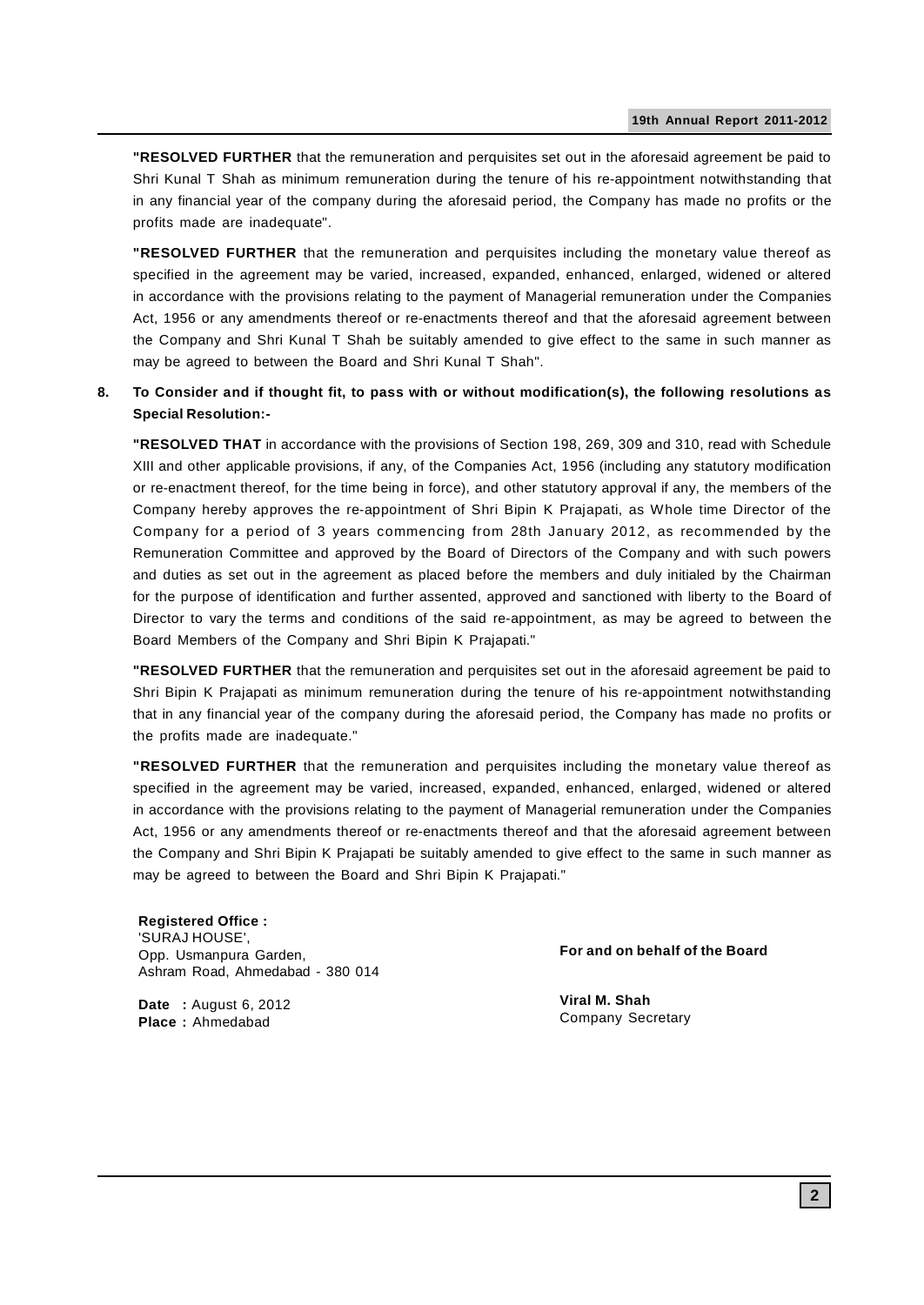# **NOTES :**

- 1. The relevant explanatory statement pursuant to Section 173(2) of the Companies Act, 1956, relating to the Special Business to be transacted at the Meeting is annexed hereto.
- 2. A member entitled to attend and vote at the Annual General Meeting (the "Meeting") is entitled to appoint a proxy to attend and vote on a poll instead of him/her and the proxy need not be a member of the Company. The instrument appointing the proxy should, however, be deposited at the registered office of the Company not less than forty-eight hours before the commencement of the Meeting.
- 3. The Register of Members and the Share transfer Books of the Company will remain closed from Monday, 17th September 2012 to Monday, 24th September 2012 (both days inclusive).
- 4. Corporate members intending to send their authorized representatives to attend the Meeting are requested to send to the Company a certified copy of the Board Resolution authorizing their representative to attend and vote on their behalf at the Meeting.
- 5. Members are requested to bring their attendance slip along with their copy of annual report to the Meeting.
- 6. Members who hold shares in dematerialization form, are requested to bring their depository account number for identification.
- 7. In case of joint holders attending the Meeting, only such joint holder who is higher in the order of names will be entitled to vote.
- 8. Relevant documents referred to in the accompanying Notice are open for inspection by the members at the Registered Office of the Company on all working days, between 11:00 a.m. and 1:00 p.m. up to the date of Meeting.
- 9. Dividend on Equity Shares as recommended by the Directors for the financial year ended March 31, 2012 when declared at the meeting will be paid on or after 29th September, 2012 :-
	- (i) to those Members whose names appear on the Register of Members of the Company after giving effect to all valid share transfers in physical form lodged with the Company's Registrar & Share Transfer Agent on or before 16.09.2012, **or**
	- (ii) in respect of shares held in electronic form, to those "Deemed Members" whose names appear in the Statement of Beneficial Ownership furnished by the National Securities Depository Limited (NSDL) and the Central Depository Services (India) Limited (CDSL) as on 16.09.2012.
- 10. Members holding shares in electronic form may note that bank particulars registered against their respective depository accounts will be used by the Company for payment of Dividend. However, if members want to change/correct bank account details, they should communicate the same immediately to the concerned Depository Participant. Members are also requested to furnish their MICR code of their bank to their Depositary Participant. The Company or its Registrar will not entertain any request received directly from the members holding shares in electronic form for any change of bank particulars or bank mandates. Such changes are to be advised only to the Depository Participant of the members. Members holding shares in physical form are requested to advise any change of address immediately to the Company/ Registrar and Share Transfer Agents, M/s MCS Limited.
- 11. Members who hold shares in the physical form can nominate a person in respect of all the shares held by them singly or jointly. Members who hold shares in single name are advised, in their own interest to avail of the nomination facility by filling Form 2B. Blank forms will be supplied by Company's Registrar & Transfer Agent on request. Members holding shares in dematerialized form may contact their Depository Participant for recording nomination in respect of their shares.
- 12. Members who hold shares in physical form in multiple folios in identical names or joint holding in the same order of names are requested to send the share certificates to MCS, for consolidation into a single folio.
- 13. Members desirous of obtaining any information concerning accounts and operations of the Company are requested to address their questions in writing to the Company at least 7 days before the date of the Meeting so that the information required may be made available at the Meeting.
- 14. Non-Resident Indian Members are requested to inform MCS, immediately of:
	- a) Change in their residential status on return to India for permanent settlement.
	- b) Particulars of their bank account maintained in India with complete name, branch, account type, account number and address of the bank with pin code number, if not furnished earlier.
- 15. Members are requested to note that the dividend for the year 2004-2005 which is not encashed for a period of 7 years from the date of transfer to the Company's Unpaid Dividend Account shall be transferred to the Investors Education and Protection Fund after 17th September, 2012. Members who have not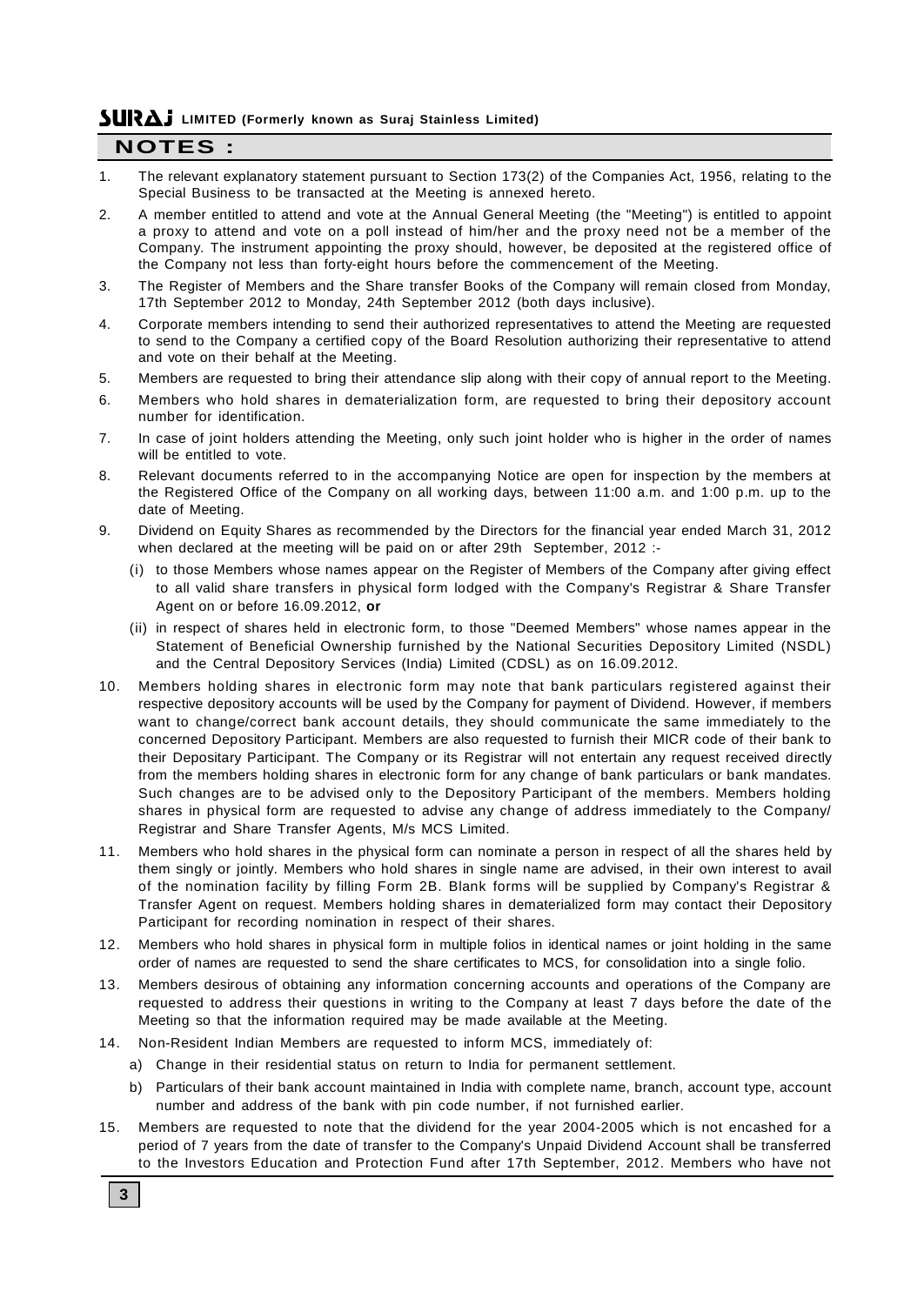encashed their above Dividend Warrants may approach to the Company/RTA immediately for revalidation as otherwise no claim thereafter shall lie against the Fund or the Company in respect of such unclaimed Dividend Amount.

- 16. Members are requested to bring their copy of the Annual Report to the Annual General Meeting.
- 17. To support the "Green Initiative in Corporate Governance" taken by The Ministry of Corporate Affairs by allowing paperless compliances and stating that service of notices / documents including Annual Report can be effected by sending the same through electronic mode to the registered e-mail addresses of the shareholders, notices/documents including the Annual Report are now being sent by electronic mode to the shareholders whose e-mail address have been registered with the Company. Members who would like to receive such notices / documents in electronic mode in lieu of physical copy and who have not registered their e-mail addresses so far or who would like to update their e-mail addresses already registered, are requested to register/update their e-mail addresses:
	- In respect of electronic shareholding through their respective Depository Participants;
	- In respect of physical shareholding by sending a request to the Company's Share Transfer Agent, mentioning therein their folio number and e-mail address.

# **EXPLANATORY STATEMENT PURSUANT TO SECTION 173(2) OF THE COMPANIES ACT, 1956**

### **Item No. 6**

The Board members appointed Shri Bhupendrasinh Babulal Patel as an Additional (Independent) Director of the Company w.e.f. 26th December 2011 pursuant to Section 260 of the act, to compose the Board in line with the Listing agreement and to comply with the provisions of clause 49 of the Listing agreement, he holds office upto the date of this ensuing Annual General Meeting of the Company. Shri Bhupendrasinh is possessed of wide and varied experience of around 36 years as an Engineer in various Industries. Originally, started his career as an Engineer from Ambica Mills - Ahmedabad in 1972 and served with various industries till 1988. Since then he worked with Reliance Industries Limited - Ahmedabad Textile unit as a Manager (Engineer) and worked till June 2008. His thorough knowledge and extensive skills in Production and capacity expansion in such textile unit coupled with maintaining cordial personnel relations at Plant Levels shall be of immense help to the company in achieving maximum yield.

A notice in writing along with a deposit of Rs. 500/- under section 257 of the Companies Act, 1956, has been received from a shareholder of the Company signifying his intention to propose Shri Bhupendrasinh Babulal Patel as a candidate for the office of Director, Your Directors are of the view that it will be in the interest of the company to regularize him as Director of the Company, liable to retire by rotation and accordingly recommend his appointment.

None of the Directors, except Shri Bhupendrasinh B Patel, is in any way concerned or interested in the aforesaid resolution and recommend your acceptance thereof in the interest of the Company.

### **Item No. 7**

The Board Members re-appointed Shri Kunal T Shah as Managing Director of the Company on 9th August 2011 for a period of three years w.e.f. from 29th September 2011 on the terms & conditions and remuneration as recommended by Remuneration Committee. The Remuneration Committee has considered the matter and recommended the terms of the Remuneration to the Board, subject to the approval of members under various Sections of the Act read with Schedule- XIII of the Companies Act, 1956. He is possessing graduate degree having experience of 16 years in the field of marketing. He is with company since last 18 years more particularly as Managing Director of the Company since 2005. He has vast experience in the field of marketing department, commercial department and effective policy formulations for efficient and smooth running of the company. In view of the manifold increase in role and his responsibility, the Board approved the re-appointment of Shri Kunal T Shah as Managing Director of the Company for a period of three years w.e.f. 29th September 2011. The details of the remuneration payable to Shri Kunal T Shah, as Managing Director as contained in the agreement signed between the Company and Shri Kunal T Shah are set out below:

- a) Salary at the rate of Rs. 3,00,000/- (Rupees Three Lac) per month. So long as he functions as such, he shall not be paid any sitting fees for attending meeting of the Board of Directors or committees thereof,
- b) The Managing Director shall be entitled to the following perquisites and facilities:
	- (i) Housing: The expenditure to the company on hiring furnished accommodation shall not exceed 60% of the salary. In case the Managing Director is provided accommodation owned by the company, he will pay 10% of his salary towards house rent.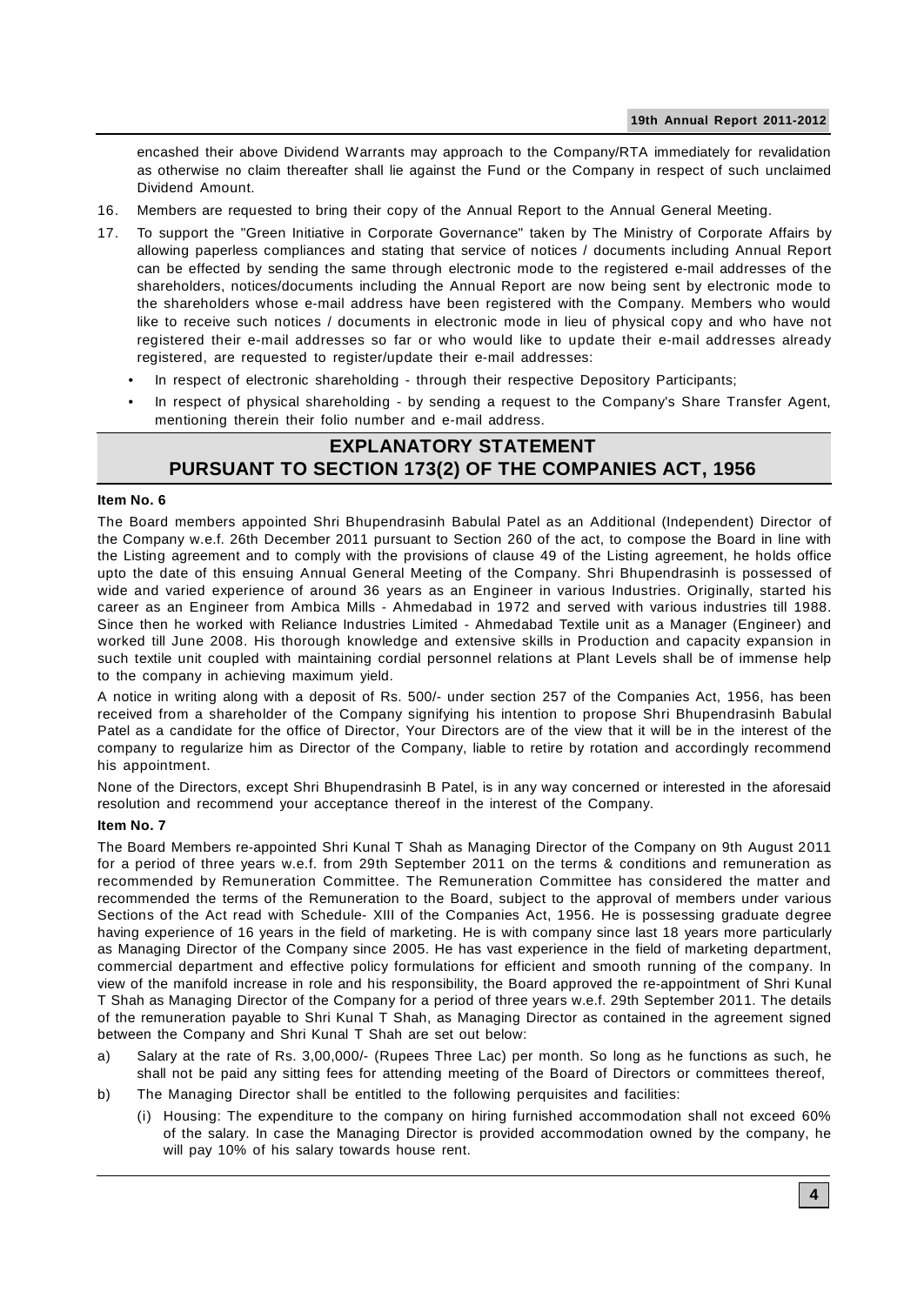- (ii) Gas, Electricity, Water and Furnishings: Besides house as mentioned above, the expenditure on gas, electricity, water and furnishing will be borne by the company and the market value will be evaluated as per Income Tax Rules, 1962.
- (iii) Medical Reimbursement: Medical expenses incurred by the appointee on self, spouse and dependent children will be reimbursed to him subject to a ceiling of one month's salary in a year or three month's salary over a period of three years.
- (iv) Club Fees: Fees of two clubs subject to a maximum of two clubs excluding admission and life membership fees.
- (v) Provident fund and superannuation: Gratuity payable at the rate of half month's salary for each completed year of service with a service of six months or being treated as a full year.
- (vi) Car with driver: The Managing Director will be provided with a car and driver for use on company's business. Use of car for private purpose will be billed by the company. The provision of car for official use and telephone at residence will not be considered as perquisite.
- (vii) Telephone and Internet: Free telephone and Internet facility at his residence, Personal long distance calls will be billed to the Managing Director.

The company shall reimburse actual entertainment and travelling expense incurred by the managing director in connection with the company's business.

Note: For the purpose of perquisites stated herein above, family means the spouse, the dependent children and the dependent parents of the appointee.

The other terms contained in the agreement are the various powers delegated to Shri Kunal T Shah as Managing Director of the Company by virtue of his re-appointment.

This statement containing following information is given as per Clause-B of section II of part II of Schedule XIII of the Companies Act, 1956.

| I.  | <b>GENERAL INFORMATION:</b>                                                                                                                                   |                                                                                                                                                                                                                                                            |               |  |
|-----|---------------------------------------------------------------------------------------------------------------------------------------------------------------|------------------------------------------------------------------------------------------------------------------------------------------------------------------------------------------------------------------------------------------------------------|---------------|--|
| (1) | Nature of Industry                                                                                                                                            | Manufacturing of all kinds of ferrous and non-ferrous<br>stainless steel Pipes and tubes for industrial and non<br>industrial use.                                                                                                                         |               |  |
| (2) | Date or expected date of commencement of<br>commercial production.                                                                                            | Existing Company and hence not applicable.                                                                                                                                                                                                                 |               |  |
| (3) | In case of new Companies, expected date<br>of commencement of activities as per<br>project approved by financial institutions<br>appearing in the prospectus. | Existing Company and hence not applicable.                                                                                                                                                                                                                 |               |  |
| (4) | Financial Performance based on given                                                                                                                          | Particulars                                                                                                                                                                                                                                                | (Rs. In Lacs) |  |
|     | indicators. (As at 31st March 2011)                                                                                                                           | Turnover (Net Sales)                                                                                                                                                                                                                                       | 23817.58      |  |
|     |                                                                                                                                                               | <b>Operating Profit</b>                                                                                                                                                                                                                                    | 3242.19       |  |
|     |                                                                                                                                                               | Net Profit Before Tax<br>1004.35                                                                                                                                                                                                                           |               |  |
|     |                                                                                                                                                               | Debt Equity Ratio                                                                                                                                                                                                                                          | 1.48:1        |  |
|     |                                                                                                                                                               | Net Worth                                                                                                                                                                                                                                                  | 7508.20       |  |
| (5) | <b>Export Performance</b>                                                                                                                                     | The Company has achieved export Turnover FOB value<br>of Rs. 13388.82 Lacs for the financial year ended<br>on 31.03.11                                                                                                                                     |               |  |
|     | (6) Foreign Investments or collaborators, if any.                                                                                                             | None                                                                                                                                                                                                                                                       |               |  |
| Ш.  | INFORMATION ABOUT THE APPOINTEE:                                                                                                                              |                                                                                                                                                                                                                                                            |               |  |
| (1) | <b>Background Details</b>                                                                                                                                     | Shri Kunal T Shah possesses a graduate degree. He is<br>with company since last 18 years more particularly as<br>Managing Director of the Company since 2005.                                                                                              |               |  |
| (2) | Past Remuneration                                                                                                                                             | Remuneration paid for the Financial year 2010-11 was<br>Rs. 36.00 Lacs per annum plus perquisites of Rs. 0.13<br>Lacs per annum.                                                                                                                           |               |  |
| (3) | Recognition or Awards                                                                                                                                         | As such no awards being received by Shri Kunal T Shah<br>in his personal capacity however he ensured and strived<br>his best to achieve numbers of awards and recognitions<br>for the company which made history to enter into global<br>market with ease. |               |  |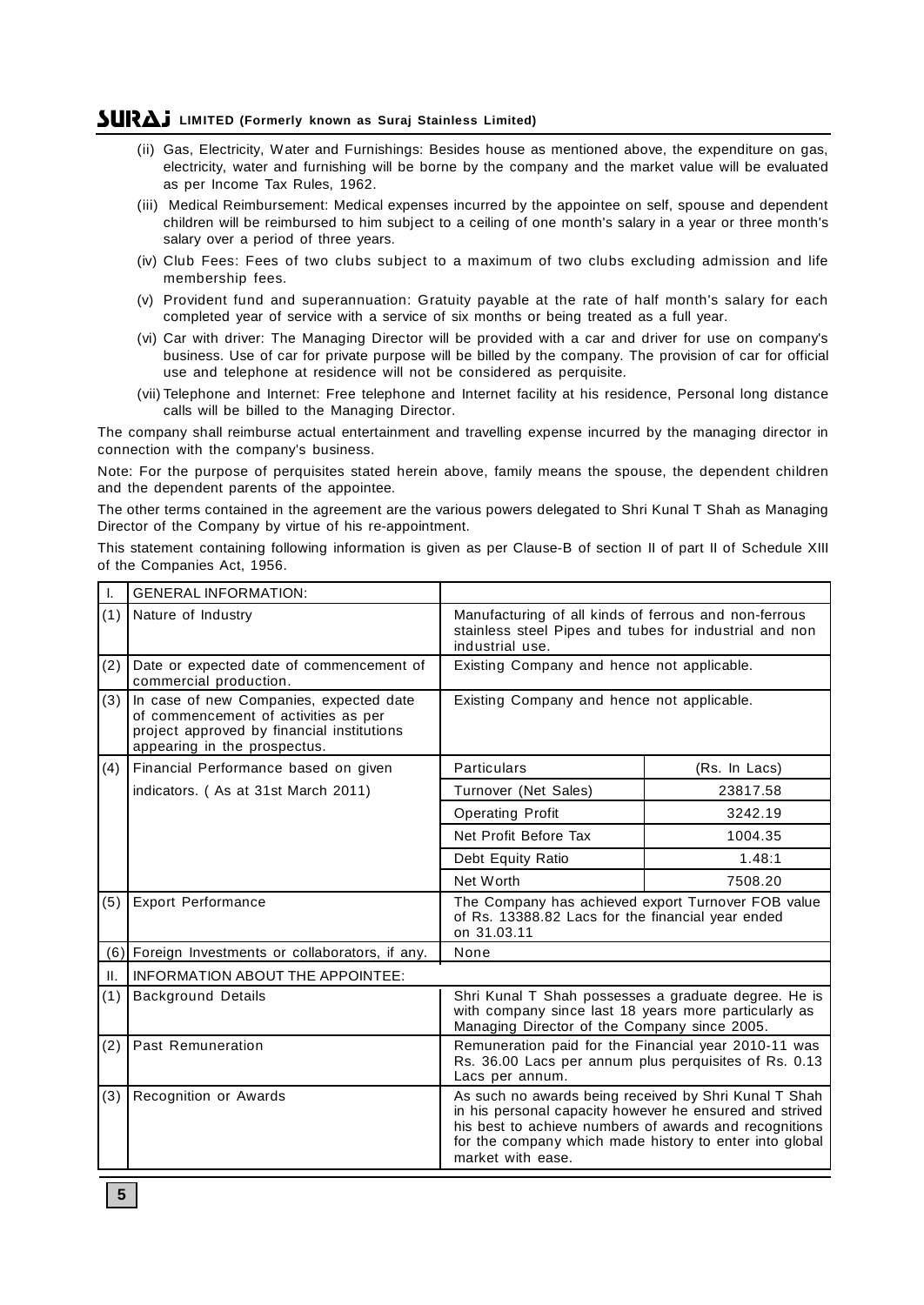| (4)  | Job Profile and his suitability                                                                                                                                                                                                                                                                                                                                                                                                                                                                                                                                                                                                                                                       | Shri Kunal T Shah has vast experience in marketing,<br>administration and effective policy formulations for<br>efficient and smooth running of the company. He has<br>wide knowledge of the industry and markets that the<br>company operates in and has been instrumental in<br>growth story of the company over the last few years.                                                                                                                |  |  |  |  |  |
|------|---------------------------------------------------------------------------------------------------------------------------------------------------------------------------------------------------------------------------------------------------------------------------------------------------------------------------------------------------------------------------------------------------------------------------------------------------------------------------------------------------------------------------------------------------------------------------------------------------------------------------------------------------------------------------------------|------------------------------------------------------------------------------------------------------------------------------------------------------------------------------------------------------------------------------------------------------------------------------------------------------------------------------------------------------------------------------------------------------------------------------------------------------|--|--|--|--|--|
| (5)  | <b>Remuneration Proposed</b>                                                                                                                                                                                                                                                                                                                                                                                                                                                                                                                                                                                                                                                          | As mentioned in the abstract of remuneration given in<br>the preceding paras.                                                                                                                                                                                                                                                                                                                                                                        |  |  |  |  |  |
| (6)  | Comparative remuneration profile with<br>respect to industry, size of the company,<br>profile of the position and person.                                                                                                                                                                                                                                                                                                                                                                                                                                                                                                                                                             | The proposed remuneration is commensurate with level<br>skills, experience of the appointee. Shri Kunal T Shah<br>has been re-appointed as Managing Director having<br>superintendence and control of the Board of Directors of<br>the Company to carry out such duties on day to day basis<br>as entrusted to him. The remuneration proposed is in<br>line with and prevailing in similar industry and having<br>regard to the size of the Company. |  |  |  |  |  |
| (7)  | Pecuniary relationship directly or indirectly<br>with the company, or relationship with the<br>managerial personnel, if any.                                                                                                                                                                                                                                                                                                                                                                                                                                                                                                                                                          | He is directly related with Promoters of the Company<br>and being one of the promoters of the company holding<br>5.35% shares in the company.                                                                                                                                                                                                                                                                                                        |  |  |  |  |  |
| III. | <b>OTHER INFORMATION:</b>                                                                                                                                                                                                                                                                                                                                                                                                                                                                                                                                                                                                                                                             |                                                                                                                                                                                                                                                                                                                                                                                                                                                      |  |  |  |  |  |
| (1)  | Reasons of loss or inadequate profits.                                                                                                                                                                                                                                                                                                                                                                                                                                                                                                                                                                                                                                                | Though, the company has made reasonable profit during<br>the immediately preceding financial year in which such<br>reappointment has been made as per the industry<br>norms, however as per calculation of profit u/s. 349 such<br>profits are inadequate to remunerate such managerial<br>personnel.                                                                                                                                                |  |  |  |  |  |
| (2)  | Steps taken or proposed to be taken for<br>improvement                                                                                                                                                                                                                                                                                                                                                                                                                                                                                                                                                                                                                                | Efforts taken for cost cutting to improve margins. Search<br>for improved quality and value added products.                                                                                                                                                                                                                                                                                                                                          |  |  |  |  |  |
| (3)  | Expected increase in productivity and profits<br>Strict steps will be taken to control fixed costs and<br>in measurable terms.<br>inventory costs, which will enable Company to improve<br>its turnover and profits in years to come with normative<br>numbers calculated with reference to good returns from<br>the Stainless Steel Industry.                                                                                                                                                                                                                                                                                                                                        |                                                                                                                                                                                                                                                                                                                                                                                                                                                      |  |  |  |  |  |
| IV.  | DISCLOSURES:                                                                                                                                                                                                                                                                                                                                                                                                                                                                                                                                                                                                                                                                          |                                                                                                                                                                                                                                                                                                                                                                                                                                                      |  |  |  |  |  |
|      | The remuneration package of Shri Kunal T Shah has been enumerated above. A copy of the agreement<br>(1)<br>entered with the Managing Director is available for inspection by the members of the Company at the<br>Registered office of the Company between 11.00 a.m. to 1.00 p.m. on any working day.                                                                                                                                                                                                                                                                                                                                                                                |                                                                                                                                                                                                                                                                                                                                                                                                                                                      |  |  |  |  |  |
|      | The required disclosure to the shareholders of the Company about remuneration package of the<br>(2)<br>managerial person and all elements of remuneration package such as salary, benefits, bonuses,<br>stock options, pensions etc., of all the directors; details of fixed component and performance linked<br>incentives along with the performance criteria; Service contract, notice period, severance fees; Stock<br>option details, if any and whether the same has been issued at a discount as well as the period over<br>which accrued and over which exercisable has been made in the Annual Report of the Company for<br>the Financial Year 2011-12, wherever applicable. |                                                                                                                                                                                                                                                                                                                                                                                                                                                      |  |  |  |  |  |

The re-appointment of Shri Kunal T Shah as Managing Director of the company requires special majority of the members under Section 198, 269, 309, 310 read with provisions of sub-clause (B) of section II of part II of Schedule XIII of the Companies Act, 1956, for payment of remuneration. The Company has not made any default in repayment of any of its debts (including public deposits) or debentures or interest payable thereon in terms of the proviso of sub clause (ii) of clause (B) of Section II of Part II of Schedule XIII of the Companies Act, 1956. Consequently the said resolution for re-appointment of Shri Kunal T Shah as Managing Director for a period of three years on the remuneration as set out in the Agreement, requires approval of Members in General Meeting

with special majority. Hence, your directors recommend the resolution for your approval. As the resolution for re-appointment has been proposed for three years with remuneration within the limits

prescribed under Sub-Clause-B of section II of part II of Schedule XIII of the Act, calculated with reference to effective capital on higher side and hence the approval of Central Government is not required.

Except Shri Kunal T Shah, Shri Gunvant T Shah and Shri Ashok T Shah, none of the Directors, is in any way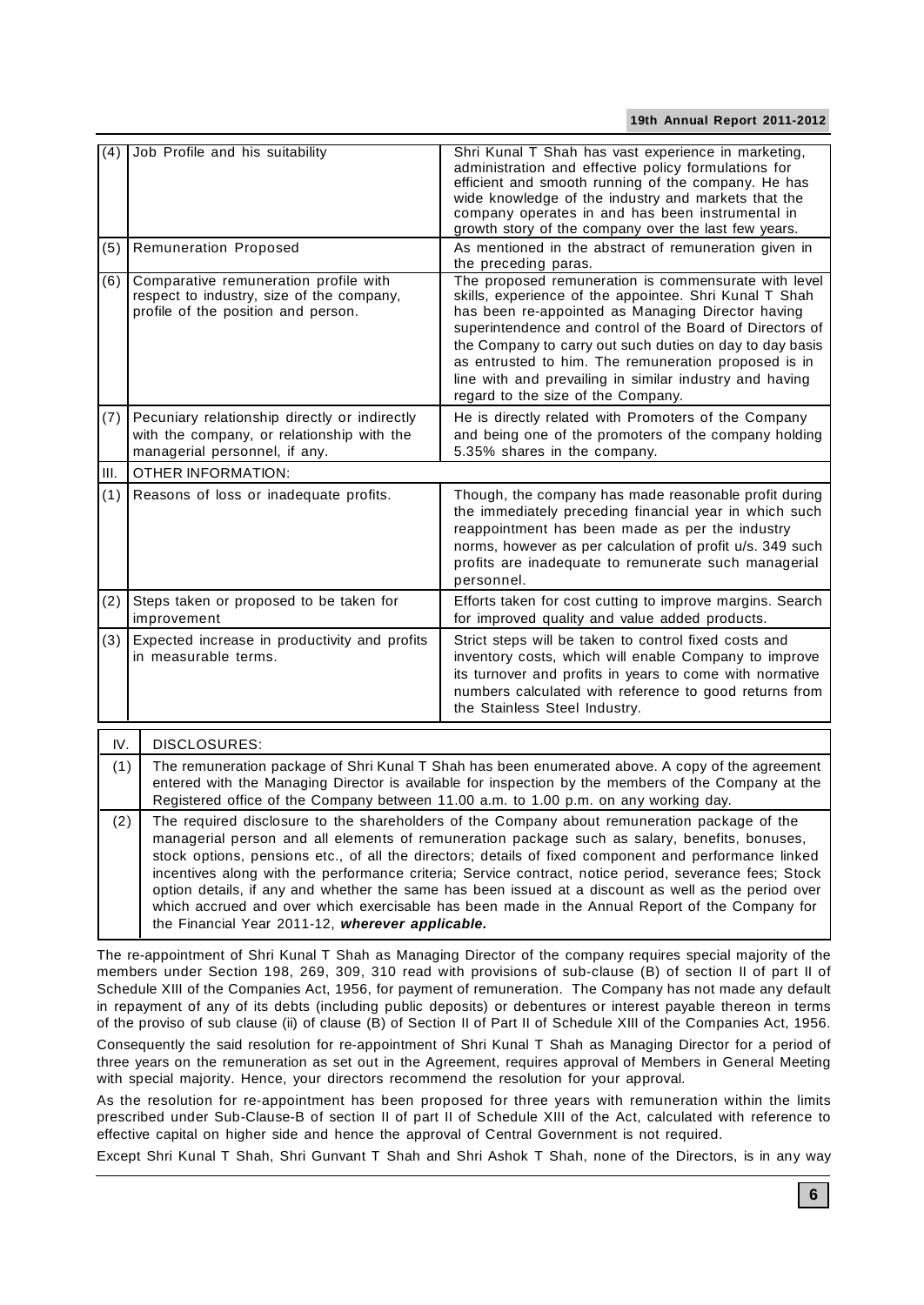concerned or interested in the aforesaid resolution and recommend your acceptance thereof in the interest of the Company.

The notice and explanatory statement may be treated as an abstract of terms and memorandum of interest under section 302 of the Companies Act, 1956, regarding re-appointment of Shri Kunal T Shah as Managing Director of the Company to be circulated to the shareholders of the company and the requirement of the said act may be deemed to have been sufficiently complied with.

### **Item No. 8**

The Board Members re-appointed Shri Bipin K Prajapati as Whole time Director of the Company on 12th November 2011 for a period of three years w.e.f. from 28th January 2012 on the terms & conditions and remuneration as recommended by Remuneration Committee. The Remuneration Committee has considered the matter and recommended the terms of the Remuneration to the Board, subject to the approval of members under various Sections of the Act read with Schedule- XIII of the Companies Act, 1956. He is possessing graduate degree having experience of 18 years in the field of production. He is with company since last 18 years more particularly as Whole time Director of the Company since 2007. He has vast experience in the field of production and effective policy formulations for efficient and smooth running of the company. In view of the manifold increase in role and his responsibility, the Board approved the re-appointment of Shri Bipin K Prajapati as Whole time Director of the Company for a period of three years w.e.f. 28th January 2012. The details of the remuneration payable to Shri Bipin K Prajapati, as Whole time Director as contained in the agreement signed between the Company and Shri Bipin K Prajapati are set out below:

- a) **Salary** at the rate of Rs, 1,00,000/- (Rupees One Lac) per month. So long as he functions as such, he shall not be paid any sitting fees for attending meeting of the Board of Directors or committees thereof,
- b) The Whole time Director shall be entitled to the following perquisites and facilities:
	- (i) In addition Company shall provide the Whole-time Director a car with driver and telephone facility at their residence. Provision of car for use on Company's business and telephone at residence will be considered as perquisites. Personal Long distance calls on telephone and use of car for private purpose shall be billed by the Company to the Whole-time Director.

### **(ii) Terminal Benefits**

Company's contribution to Provident fund/Superannuation Fund/Annuity Fund will not be included in the computation of the ceiling on perquisites to the extent these either singly or put together are not taxable under the Income-Tax Act. Gratuity payable at a rate not exceeding half-a-month's salary for each completed year of service and encashment of leave at the end of the tenure shall not be included in the computation of limits for the remuneration or perquisites aforesaid.

(iii) The Company shall reimburse actual entertainment and travelling expense incurred by the Whole time Director in connection with the Company's business.

All perquisites provided to the Whole-time Director shall be evaluated as per the Income Tax rules wherever applicable. In the absence of any such rules, perquisites shall be evaluated at actual cost.

Note: For the purpose of perquisites stated herein above, family means the spouse, the dependent children and the dependent parents of the appointee.

The other terms contained in the agreement are the various powers delegated to Shri Bipin K Prajapati as Whole time Director of the Company by virtue of his re-appointment.

This statement containing following information is given as per Clause-B of section II of part II of Schedule XIII of the Companies Act, 1956.

| II. | <b>GENERAL INFORMATION:</b>                                                                                                                                   |                                                                                                                                    |
|-----|---------------------------------------------------------------------------------------------------------------------------------------------------------------|------------------------------------------------------------------------------------------------------------------------------------|
| (1) | Nature of Industry                                                                                                                                            | Manufacturing of all kinds of ferrous and non-ferrous<br>stainless steel Pipes and tubes for industrial and non<br>industrial use. |
| (2) | Date or expected date of commencement of<br>commercial production.                                                                                            | Existing Company and hence not applicable.                                                                                         |
| (3) | In case of new Companies, expected date<br>of commencement of activities as per<br>project approved by financial institutions<br>appearing in the prospectus. | Existing Company and hence not applicable.                                                                                         |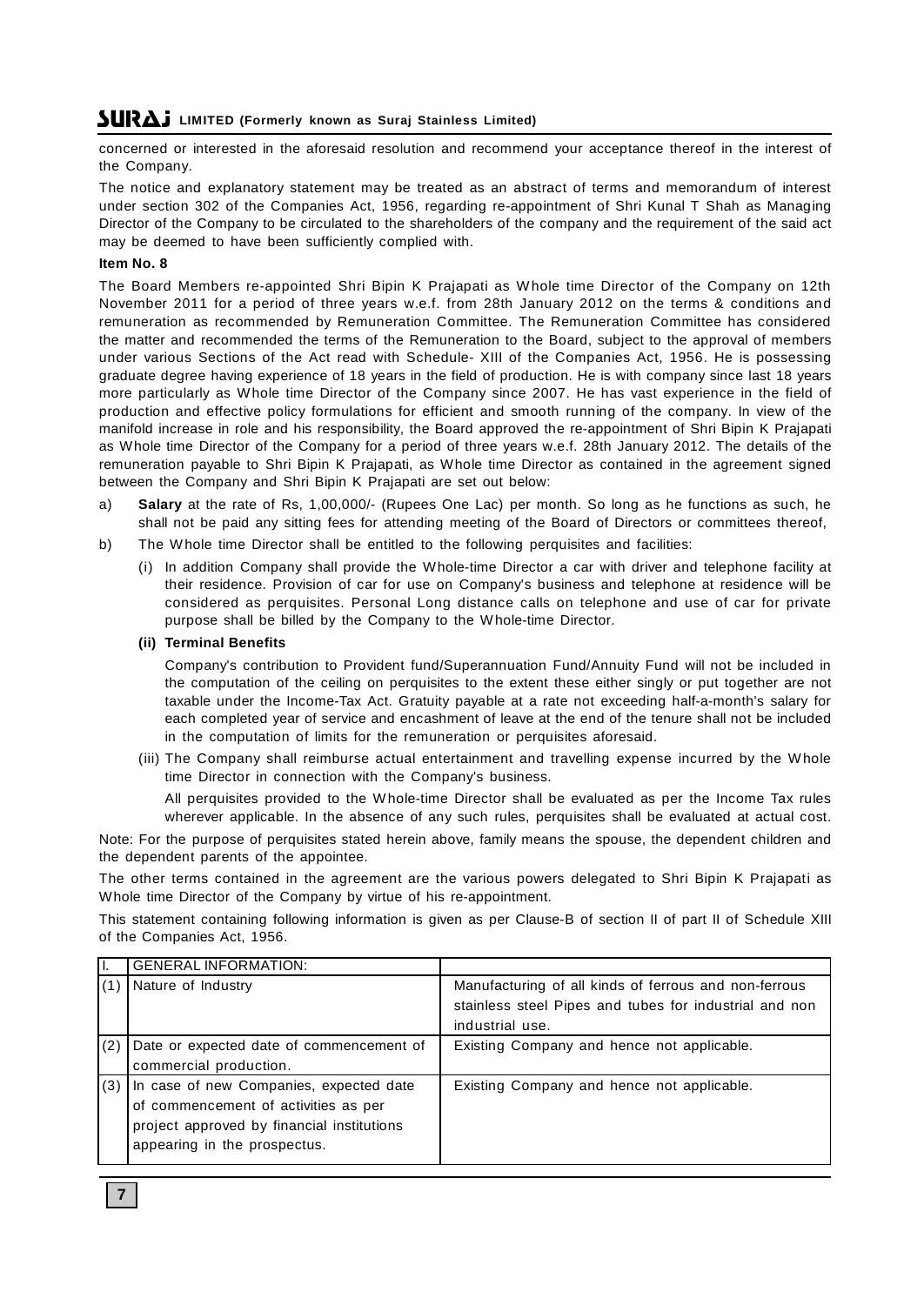| (4)  | Financial Performance based on                                                                                                                                                                                                                                                                                | Particulars                                                                                                           | (Rs. in Lacs) |  |  |  |  |
|------|---------------------------------------------------------------------------------------------------------------------------------------------------------------------------------------------------------------------------------------------------------------------------------------------------------------|-----------------------------------------------------------------------------------------------------------------------|---------------|--|--|--|--|
|      | given indicators. (As at 31st March 2011)                                                                                                                                                                                                                                                                     | Turnover                                                                                                              | 23817.58      |  |  |  |  |
|      |                                                                                                                                                                                                                                                                                                               | Operating Profit (PBIDT)                                                                                              | 3242.19       |  |  |  |  |
|      |                                                                                                                                                                                                                                                                                                               | Net Profit Before Tax                                                                                                 | 1004.35       |  |  |  |  |
|      |                                                                                                                                                                                                                                                                                                               | Debt Equity Ratio                                                                                                     | 1.48:1        |  |  |  |  |
|      |                                                                                                                                                                                                                                                                                                               | Net Worth                                                                                                             | 7508.20       |  |  |  |  |
| (5)  | <b>Export Performance</b>                                                                                                                                                                                                                                                                                     | The Company has achieved export Turnover FOB                                                                          |               |  |  |  |  |
|      |                                                                                                                                                                                                                                                                                                               | value of Rs. 13388.82 Lacs for the financial year<br>ended on 31.03.11                                                |               |  |  |  |  |
| (6)  | Foreign Investments or collaborators, if any.                                                                                                                                                                                                                                                                 | None                                                                                                                  |               |  |  |  |  |
| II.  | INFORMATION ABOUT THE APPOINTEE:                                                                                                                                                                                                                                                                              |                                                                                                                       |               |  |  |  |  |
| (1)  | <b>Background Details</b>                                                                                                                                                                                                                                                                                     | Shri Bipin K Prajapati possesses a graduate degree.                                                                   |               |  |  |  |  |
|      |                                                                                                                                                                                                                                                                                                               | He is with company since last 18 years more particularly                                                              |               |  |  |  |  |
|      | Past Remuneration                                                                                                                                                                                                                                                                                             | as Whole time Director of the Company since 2007.<br>Remuneration paid for the Financial year 2010-11 was             |               |  |  |  |  |
| (2)  |                                                                                                                                                                                                                                                                                                               | Rs. 12.00 Lacs per annum plus perquisites of Rs. 0.13                                                                 |               |  |  |  |  |
|      |                                                                                                                                                                                                                                                                                                               | Lacs per annum.                                                                                                       |               |  |  |  |  |
| (3)  | Recognition or Awards                                                                                                                                                                                                                                                                                         | No such award has been received by Shri Bipin Prajapati                                                               |               |  |  |  |  |
|      |                                                                                                                                                                                                                                                                                                               | in personal capacity however he put in hard efforts to get                                                            |               |  |  |  |  |
|      |                                                                                                                                                                                                                                                                                                               | the company global image in setting parameters for                                                                    |               |  |  |  |  |
|      |                                                                                                                                                                                                                                                                                                               | international quality product and getting certification for                                                           |               |  |  |  |  |
| (4)  | Job Profile and his suitability                                                                                                                                                                                                                                                                               | the same for the company.<br>Shri Bipin K Prajapati has vast experience in production                                 |               |  |  |  |  |
|      |                                                                                                                                                                                                                                                                                                               | field, its quality, durability of the product and time job                                                            |               |  |  |  |  |
|      |                                                                                                                                                                                                                                                                                                               | completion in effective manner which will be of immense                                                               |               |  |  |  |  |
|      |                                                                                                                                                                                                                                                                                                               | help to the company in achieving its desired goals.                                                                   |               |  |  |  |  |
| (5)  | <b>Remuneration Proposed</b>                                                                                                                                                                                                                                                                                  | As mentioned in the abstract of remuneration given in                                                                 |               |  |  |  |  |
|      |                                                                                                                                                                                                                                                                                                               | the preceding paras.                                                                                                  |               |  |  |  |  |
| (6)  | Comparative remuneration profile with                                                                                                                                                                                                                                                                         | The proposed remuneration is commensurate with level                                                                  |               |  |  |  |  |
|      | respect to industry, size of the company,<br>profile of the position and person.                                                                                                                                                                                                                              | skills, experience of the appointee. Shri Bipin K Prajapati<br>has been re-appointed as Whole time Director, to carry |               |  |  |  |  |
|      |                                                                                                                                                                                                                                                                                                               | out such duties on day to day basis as entrusted to him.                                                              |               |  |  |  |  |
|      |                                                                                                                                                                                                                                                                                                               | The remuneration proposed is in line with and prevailing                                                              |               |  |  |  |  |
|      |                                                                                                                                                                                                                                                                                                               | in similar industry and having regard to the size of the Company.                                                     |               |  |  |  |  |
| (7)  | Pecuniary relationship directly or indirectly                                                                                                                                                                                                                                                                 | There is no such pecuniary relation either directly or                                                                |               |  |  |  |  |
|      | with the company, or relationship with the                                                                                                                                                                                                                                                                    | indirectly with the company, its promoters or any<br>managerial personnel of the company.                             |               |  |  |  |  |
| III. | managerial personnel, if any.<br><b>OTHER INFORMATION:</b>                                                                                                                                                                                                                                                    |                                                                                                                       |               |  |  |  |  |
| (1)  | Reasons of loss or inadequate profits.                                                                                                                                                                                                                                                                        | Though, the company has made reasonable profit during                                                                 |               |  |  |  |  |
|      |                                                                                                                                                                                                                                                                                                               | the immediately preceding financial year in which such                                                                |               |  |  |  |  |
|      |                                                                                                                                                                                                                                                                                                               | reappointment has been made as per the industry                                                                       |               |  |  |  |  |
|      |                                                                                                                                                                                                                                                                                                               | norms, however as per calculation of profit u/s. 349 such<br>profits are inadequate to remunerate such managerial     |               |  |  |  |  |
|      |                                                                                                                                                                                                                                                                                                               | personnel.                                                                                                            |               |  |  |  |  |
| (2)  | Steps taken or proposed to be taken                                                                                                                                                                                                                                                                           | Efforts taken for cost cutting to improve margins. Search                                                             |               |  |  |  |  |
|      | for improvement                                                                                                                                                                                                                                                                                               | for improved quality and value added products.                                                                        |               |  |  |  |  |
| (3)  | Expected increase in productivity and                                                                                                                                                                                                                                                                         | Strict steps will be taken to control fixed costs and                                                                 |               |  |  |  |  |
|      | profits in measurable terms.                                                                                                                                                                                                                                                                                  | inventory costs, which will enable Company to improve                                                                 |               |  |  |  |  |
|      |                                                                                                                                                                                                                                                                                                               | its turnover and profits in years to come with normative<br>numbers calculated with reference to good returns from    |               |  |  |  |  |
|      |                                                                                                                                                                                                                                                                                                               | the Stainless Steel Industry.                                                                                         |               |  |  |  |  |
|      |                                                                                                                                                                                                                                                                                                               |                                                                                                                       |               |  |  |  |  |
| IV.  | <b>DISCLOSURES:</b>                                                                                                                                                                                                                                                                                           |                                                                                                                       |               |  |  |  |  |
|      | (1)<br>The remuneration package of Shri Bipin K Prajapati has been enumerated above. A copy of the agreement<br>entered with the Whole time Director is available for inspection by the members of the Company at the<br>Registered office of the Company between 11.00 a.m. to 1.00 p.m. on any working day. |                                                                                                                       |               |  |  |  |  |
| (2)  | The required disclosure to the shareholders of the Company about remuneration package of the                                                                                                                                                                                                                  |                                                                                                                       |               |  |  |  |  |
|      | managerial person and all elements of remuneration package such as salary, benefits, bonuses,                                                                                                                                                                                                                 |                                                                                                                       |               |  |  |  |  |
|      | stock options, pensions etc., of all the directors; details of fixed component and performance linked                                                                                                                                                                                                         |                                                                                                                       |               |  |  |  |  |
|      | incentives along with the performance criteria; Service contract, notice period, severance fees; Stock<br>option details, if any and whether the same has been issued at a discount as well as the period over                                                                                                |                                                                                                                       |               |  |  |  |  |
|      | which accrued and over which exercisable has been made in the Annual Report of the Company for the                                                                                                                                                                                                            |                                                                                                                       |               |  |  |  |  |
|      | Financial Year 2011-12, wherever applicable.                                                                                                                                                                                                                                                                  |                                                                                                                       |               |  |  |  |  |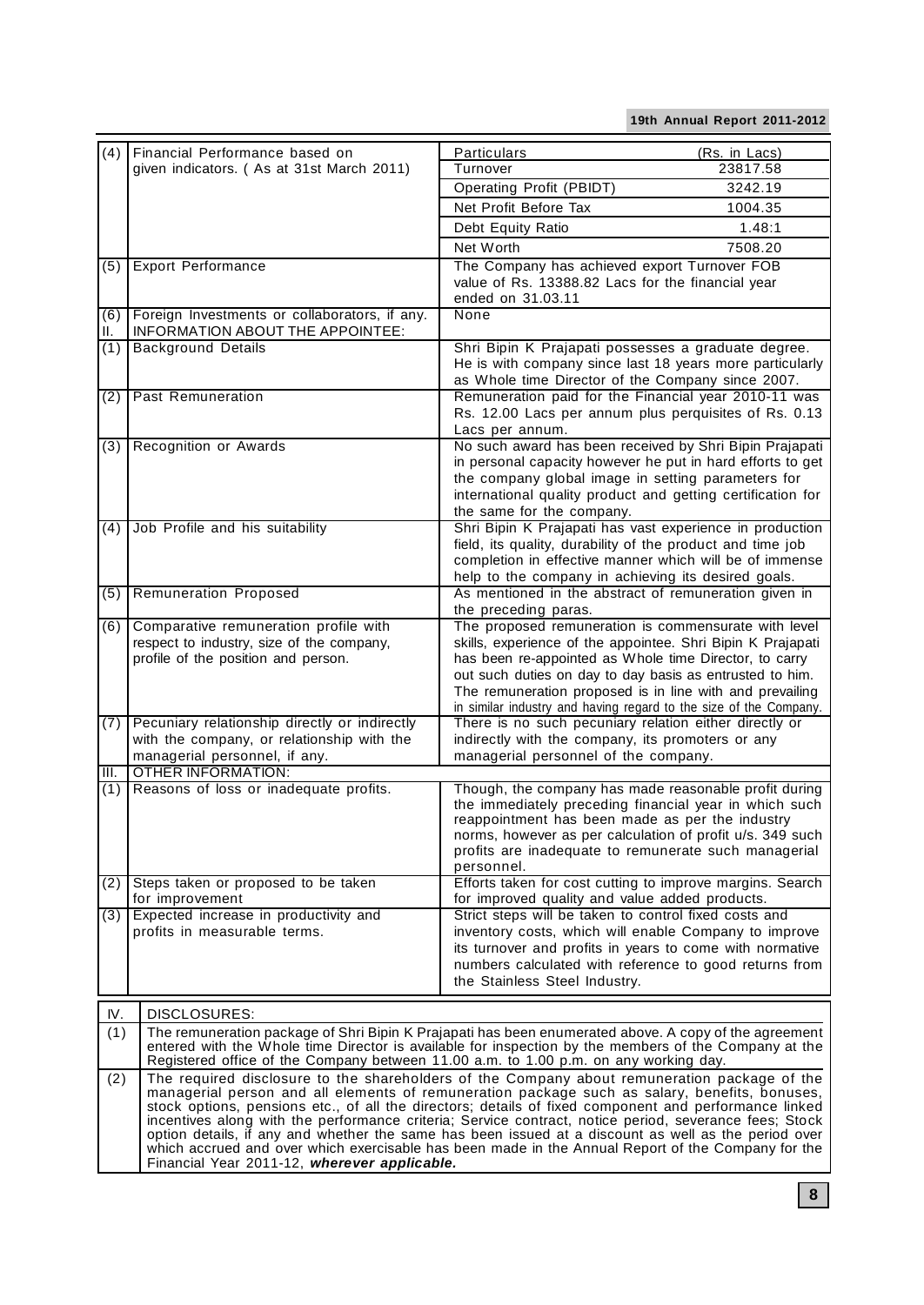The re-appointment of Shri Bipin K Prajapati as Whole-time Director of the company requires special majority of the members under Section 198, 269, 309, 310 read with provisions of sub-clause (B) of section II of part II of Schedule XIII of the Companies Act, 1956, for payment of remuneration. The Company has not made any default in repayment of any of its debts (including public deposits) or debentures or interest payable thereon in terms of the proviso of sub clause (ii) of clause (B) of Section II of Part II of Schedule XIII of the Companies Act, 1956.

Consequently the said resolution for re-appointment of Shri Bipin K Prajapati as Whole-time Director for a period of three years on the remuneration as set out in the Agreement, requires approval of Members in General Meeting with special majority. Hence, your directors recommend the resolution for your approval.

As the resolution for re-appointment has been proposed for three years with remuneration within the limits prescribed under Sub-Clause-B of section II of part II of Schedule XIII of the Act, calculated with reference to effective capital on higher side and hence the approval of Central Government is not required.

None of the Directors, except Shri Bipin K Prajapati, is in any way concerned or interested in the aforesaid resolution and recommend your acceptance thereof in the interest of the Company.

The notice and explanatory statement may be treated as an abstract of terms and memorandum of interest under section 302 of the Companies Act, 1956, regarding re-appointment of Shri Bipin K Prajapati as Wholetime Director of the Company to be circulated to the shareholders of the company and the requirement of the said act may be deemed to have been sufficiently complied with.

### **Registered Office**

'SURAJ HOUSE', Opp. Usmanpura Garden, Ashram Road, Ahmedabad - 380 014

### **For and on behalf of the Board**

**Date :** August 6, 2012 **Place :** Ahmedabad

**Viral M. Shah** Company Secretary

### **DIRECTORS' REPORT**

### **The Members, Suraj Limited, Ahmedabad**

The Directors present their 19th Annual Report together with the Audited Statement of Accounts of Company for the year ended 31st March 2012.

### **Financial Results**

**The financial results of the Company for the year under review are as under :**

The summary of operating results for the year and appropriation of divisible profits is given below: (Rs. In Lacs)

|                                               | 2011-2012 | 2010-2011 |
|-----------------------------------------------|-----------|-----------|
| <b>Total Revenue (Net)</b>                    | 24896.87  | 23817.58  |
| Other Income                                  | 134.58    | 115.08    |
| Interest                                      | 1156.06   | 1239.69   |
| <b>Profit Before Depreciation</b>             | 1691.42   | 2002.50   |
| Depreciation                                  | 1015.26   | 998.15    |
| Profit Before Tax                             | 676.16    | 1004.35   |
| Taxation--Current Tax                         | 250.76    | 347.59    |
| --Excess/Short provision for earlier years    | (126.16)  | 2.49      |
| --Deferred Tax (Assets/Liability)             | (73.84)   | (20.52)   |
| <b>Profit after Tax</b>                       | 625.40    | 674.79    |
| Balance Brought Forward from previous year    | 2919.43   | 2615.33   |
| Amount available for proposed appropriations: | 3544.84   | 3290.12   |
| <b>Appropriations</b>                         |           |           |
| <b>Proposed Dividend</b>                      | 288.96    | 288.96    |
| Provision for tax on Dividend                 | 46.88     | 47.99     |
| <b>Transfer to Statutory Reserves</b>         | 31.27     | 33.74     |
| Balance carried forward to Balance Sheet      | 3177.73   | 2919.43   |

**2) OPERATIONS**

The Company achieved magnificent turnover (net) of Rs. 24,896.87 Lacs as compared toRs. 23,817.58 Lacs in the previous financial year, which shows an increase of about 4.53% of turnover as compared to the previous financial year. The other income of the company for the said period stood at Rs. 134.58 Lacs as compared to Rs. 115.08 Lacs of previous financial year. The PAT levels were stood at Rs. 625.40 Lacs as compared to Rs. 674.79 Lacs previous financial year, which shows a decrease of 7.32% as compared to last financial year. The Net profit was decreased mainly due to steep increase in raw material prices and increase in financial costs as compared to previous financial year. Your directors of the company are aware of the said situation and are continuously striving to cope up the said situation.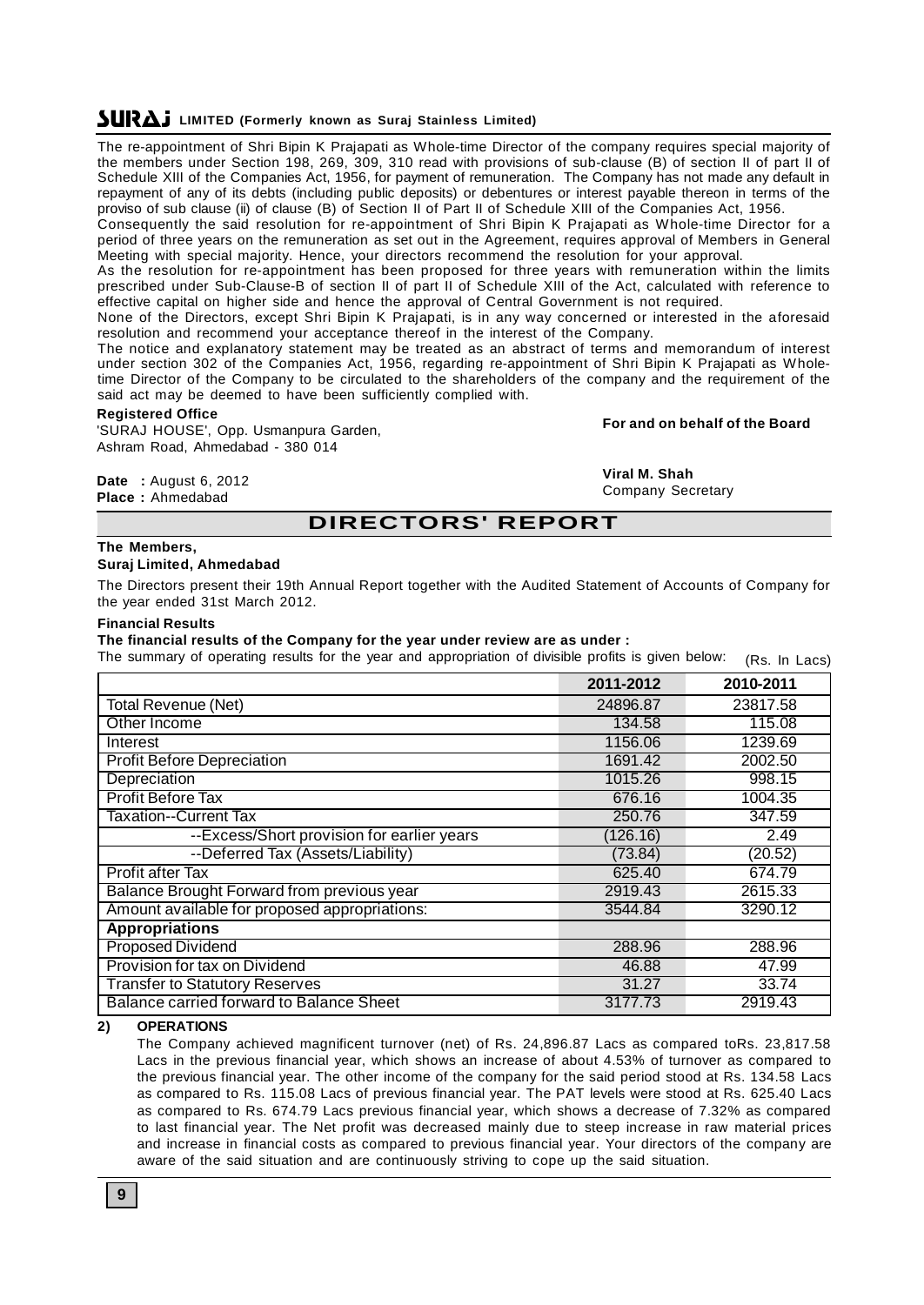### **3) DIVIDEND**

Your Directors recommend a final dividend of 15% i. e. Rs. 1.50 for each Equity Shares of Rs. 10/- for the year ended March 31, 2012, subject to the approval of shareholders at the ensuing Annual General Meeting.

### **4) TRANSFER TO STATUTORY RESERVE**

In accordance with the statutory provisions and companies (Transfer of Profit to Reserves) Rules, 1975, The Company has transferred 5% of its distributable profit to Statutory Reserve as per the provision of Companies Act, 1956.

### **5) DEPOSITS**

Your Company has not accepted any public deposit within the meaning of the provisions of Section 58A of the Companies Act, 1956.

### **6) INTERNAL CREDIT RATING**

Care rating services has assigned to the Company its 'CARE BBB-' corporate credit rating with outlook as stable **7) LISTING**

The equity shares of the Company are listed on the Bombay Stock Exchange Limited and the Company has paid listing fee for F.Y. 2012-13.

### **8) DIRECTORS**

The Board of Directors of your company has various executive and non-executive directors including independent directors who have wide and varied experience in different disciplines of corporate functioning. Mr. Kunal T Shah and Bipin K. Prajapati, Directors of the company, retires by rotation at the forthcoming Annual General Meting and being eligible, offers themselves for re-appointment.

Shri Bhupendrasinh B. Patel director of the company was appointed as the additional director of the Company w.e.f. 26th December 2011 in accordance with the provisions of Section 260 of the Act, whose period of office expires until the date of this Annual General Meeting.

Your directors recommend the re-appointment of these directors.

### **9) CORPORATE GOVERNANCE**

Your company has taken adequate measures to ensure that the provision of corporate Governance as prescribed under clause 49 of the listing agreement with stock exchanges are complied with. A detailed report as per Appendix-I on corporate governance, to be certified by the Company Secretary in whole time practice on its Compliance by the Company, forms part of this report. All the Board members and senior management personnel have affirmed compliance with the Code of Conduct.

### **10) MANAGEMENT DISCUSSION & ANALYSIS**

The management discussion & analysis is given separately and forms part of this annual report.

### **11) AUDITORS**

M/s. Pankaj K. Shah Associates, Chartered Accountant (firm registration no. 107352W), retire at the close of this Annual General Meeting and is eligible for re-appointment. The Company has received confirmation that their reappointment will be within the limits prescribed under section 224(1B) of the Companies Act, 1956. The Audit Committee of the Board has recommended their re-appointment. The necessary resolution is being placed before the shareholders for approval.

### **12) COST AUDITORS**

The Government has stipulated Cost Audit of the Company's records in respect of Steel tubes and pipes industries from the financial year commencing from 01/04/2011. M/s Kiran J. Mehta & Co., Cost Accountants have carried out this audit. Their findings have been satisfactory.

### **13) DIRECTORS' RESPONSIBILITY STATEMENT**

Pursuant to section 217(2AA) of the Companies Act, 1956, the directors confirm that, to the best of their knowledge and belief:

- i. in the preparation of the profit and loss account for the financial year ended March 31, 2012 and the balance sheet as at that date ("financial statements"), applicable accounting standards have been followed;
- ii. appropriate accounting policies have been selected and applied consistently and such judgments and estimates that are reasonable and prudent have been made so as to give a true and fair view of the state of affairs of the Company as at the end of the financial year and of the profit of the Company for that period;
- iii. proper and sufficient care has been take for the maintenance of adequate accounting records in accordance with the provisions of the Companies Act, 1956 for safeguarding the assets of the Company and for preventing and detecting fraud and other irregularities;
- iv. The financial statements for the year ended 31st March 2012 have been prepared on a going concern basis.

### **14) INTERNAL CONTROL SYSTEM**

Your Company has clearly laid down policies, guidelines and procedures that form part of the internal control system which provide for automatic checks and balances. All operating parameters are monitored and controlled. Regular internal audit and checks ensure the effectiveness and efficiency of these systems to ensure that all assets are protected against loss and that the financial and operational information is complete and accurate.

### **15) EMPLOYEES**

Relations between the employees and the management continued to be cordial during the period under review. The Directors hereby place on record their appreciation for the efficient services rendered by the company's employees at all levels.

None of the employee of the Company was drawing the remuneration exceeding the ceiling limits as prescribed in the Companies (Particulars of Employees) Rules, 1975 read with Section 217 (2A) of the Companies Act, 1956 during the year under review. Hence, no information is required to be appended to this report in this regard.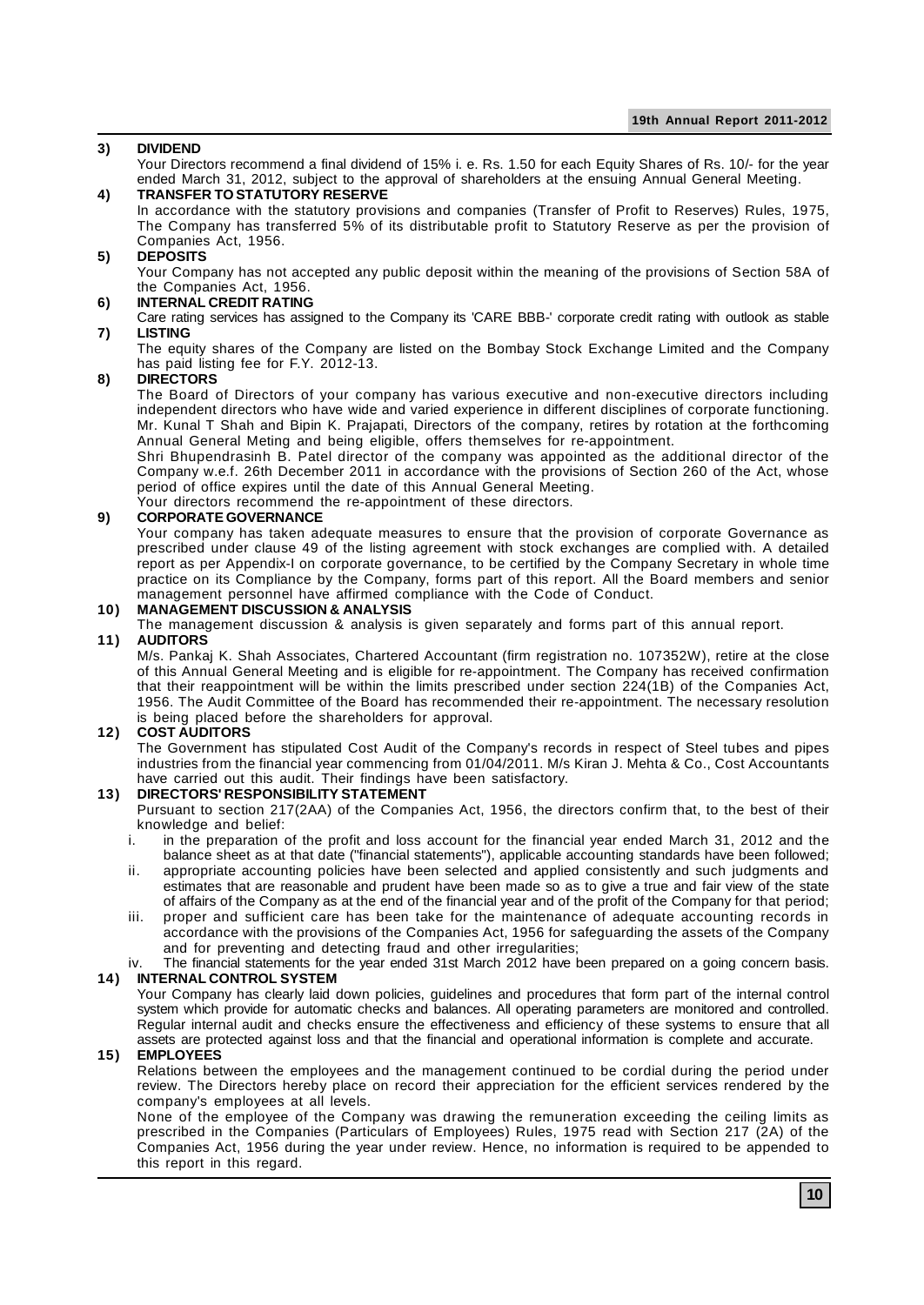- **16) CONSERVATION OF ENERGY, TECHNOLOGY ABSORPTION, FOREIGN EXCHANGE EARNINGS AND OUTGO** Statement giving Particulars with respect to conservation of energy, technology absorption, foreign exchange earnings and out-go, in terms of Section 217 (1) (e) of the Companies Act, 1956 read with Companies (Disclosure of Particulars) Rules, 1988 is given in Annexure forming part of this Report.
- **17) FINANCE** During the year under review, the company has continued to enjoy various credit facilities from the consortium bankers to the extent of Rs. 148 Crores with upper limits of working capital of Rs. 114 Crores to meet short term liquidity requirements of the company for the smooth and efficient running of the business. **18) CEO and CFO Certification**
- Mr. Ashok Shah, Chairman & CEO and Mr. Kunal Shah, Managing Director, have given certificate to the board as contemplated in sub-clause (V) of clause 49 of the Listing Agreement.

### **19) APPRECIATION AND ACKNOWLEDGEMENTS**

The Directors thank the Company's employees, customers, vendors, investors and the financial institutions, banks, Regulatory authorities, Stock Exchange for their continued support to the Company.

The Directors also thank the Government of various countries, Government of India, State Governments in India and concerned Government Departments / Agencies for the co-operation.

The Directors appreciate and value the contributions made by every member of the SURAJ family globally.

# **Registered Office**

'SURAJ HOUSE', Opp. Usmanpura Garden, Ashram Road, Ahmedabad - 380 014

**For and on behalf of the Board of Directors**

**Date :** August 6, 2012 **Place :** Ahmedabad

**Ashok T. Shah** Chairman & C.E.O.

# **ANNEXURE TO DIRECTORS REPORT**

Particulars required by the Companies (Disclosure of Particulars in the Report of the Board of Directors) Rules, 1988 and forming part of the Directors' Reports for the year ended 31st March, 2012.

### **A) Conservation of Energy :**

a) Measures taken, additional investments and impact on reduction of energy consumption: Conservation of energy continues to receive top priority in the Company, particularly in production operations. Regular plant maintenance, review of energy generation and consumption are some of the measures adopted in this regard.

### b) Total energy consumption and energy consumption per unit of production as per Form - A of the Annexure to the Rules in respect of Industries specified in the schedule thereto:

| <b>Particulars</b>                        | <b>Year Ended</b><br>31-03-2012 | <b>Year Ended</b><br>31-03-2011 |
|-------------------------------------------|---------------------------------|---------------------------------|
| Power and Fuel Consumption<br>A).         |                                 |                                 |
| Electricity                               |                                 |                                 |
| ❖ Purchase in Unit KWH                    | 3220140                         | 3288000                         |
| <b>In</b> otal Amount Rs.                 | 22160322                        | 20981963                        |
| ❖ Rate KWH Rs.                            | 6.88                            | 6.38                            |
| Consumption per unit of production<br>B). |                                 |                                 |
| ❖ Production (M.T.)                       | 9237.077                        | 9707.074                        |
| ❖ Total Nos. of Unit (KWH)                | 3220140                         | 3288000                         |
| ❖ Unit Per M.T. (KWH)                     | 348.61                          | 338.72                          |
| ❖ Cost per M.T. Rs.                       | 2398.44                         | 2161.51                         |

### **B) B) Technology Absorption:**

The Company has not taken any technology in particular or entered into any technology agreement during the period hence the information required as per Form B is not applicable to the Company.

### **C) Foreign Exchange Earning and Outgo:**

| <b>Particulars</b>                       | Amount In Rs. |
|------------------------------------------|---------------|
| Foreign Exchange earned :                |               |
| <b>Export of Goods</b>                   | 1465477021.45 |
| Foreign Exchange Outgo:                  |               |
| Material Import on CIF Basis             | 959104035.00  |
| Capital Goods Imported<br>ii)            | 4140610.00    |
| Stores & Spares<br>iii)                  | 4854996.00    |
| Foreign Travel<br>iv)                    | 1340936.00    |
| Advertisement                            | 3445092.00    |
| <b>Sales Commission</b><br>vi)           | 26547249.00   |
| <b>Business Development Exp.</b><br>vii) | 2463248.00    |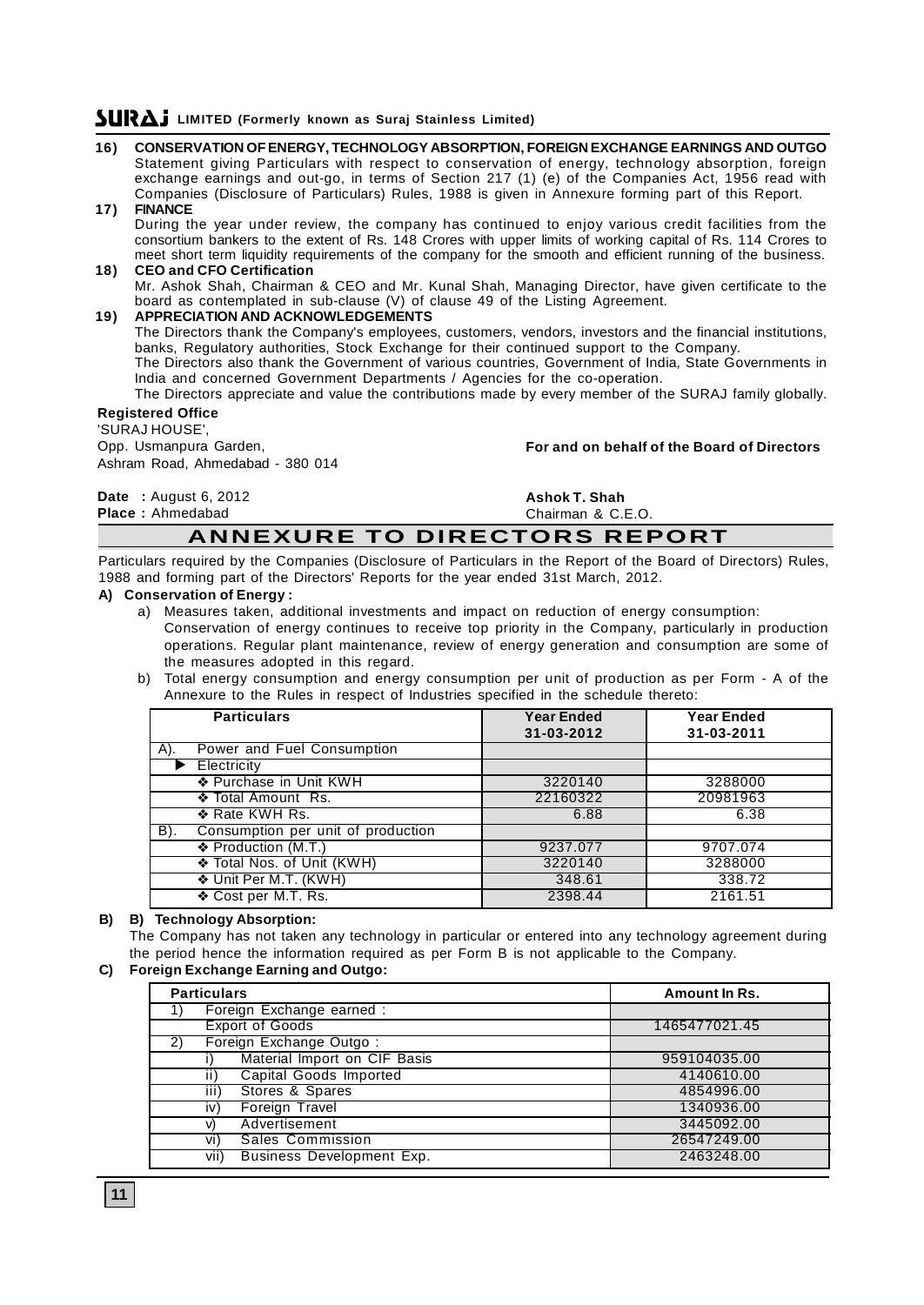# **MANAGEMENT DISCUSSION AND ANALYSIS REPORT**

### **Industry Structure and Development:**

Your Company is a leading producer of SS seamless Welding Pipes, Tubes and "U" Tubes in Gujarat having a plant at S.NO. 779/A, Thol, Tal:- Kadi, Dist:- Mehsana. Our products find application in important industry segments like pharmaceuticals, agro-chemicals, dyes & pigments, Oil, Gas, Refinery, etc. The day-to-day management of the Company is looked by the Executive Director assisted by a team of competent technical & commercial professionals.

Further details on the Company can be obtained by visiting the website www.surajgroup.com

### **Performance:**

Total income (net of excise) for the year 2011-2012 amounted to Rs. 24896.87 lacs compared to Rs. 23817.58 lacs of the previous year. Sales of SS Pipes, Tubes and SS Scrapes in quantity terms amounted to 9337.28 MT compared to 9499.93 MT for the year 2010-11. During the year, your Company has made exports of its products amounting to Rs. 15138 Lacs.

### **Opportunities, Threats, Risks and Concerns:**

As is normal and prevalent for any business, the Company is likely to face competition from large-scale imports. There can be risks inherent in meeting unforeseen situations, not uncommon in the industry. Your Company is fully aware of these challenges and is geared to meet them. Your Company also recognizes the risks associated with business and would take adequate measures to address the associated risks and concerns. Some of these factors include competition from multinational companies, duty free imports by customers against export obligations, our pricing strategy being mainly dependent on import tariffs and dependence on imported raw material.

### **Financial Performance with Respect to Operational Performance:**

The operating profit for the current year before Interest Tax & Deprecation stands at Rs. 2847.49 Lacs as compared to Rs. 3242.19 lacs, last year.

### **Internal Control Systems and their adequacy:**

The Company has a proper and adequate system of internal controls to ensure that all assets are safeguarded and protected against loss from unauthorized use or disposition. The internal control systems are supplemented by an extensive programme of internal audits, review by management, guidelines & procedures. Company's control systems are time tested, documented and recognized under ISO Certification. On the financial side, periodic audits by Internal Auditors and External Auditors provide a means whereby weaknesses are exposed and rectified.

The Company has an independent internal audit system, covering on a continuous basis, the entire gamut of operations and services spanning major business functions. The internal audit functions include evaluation of all financial & major operating system controls. The internal audit findings and recommendations are reviewed by the Audit Committee and are then reported to the Board.

### **Human Resource/Industrial Relations:**

Human Resources Development, in all its aspects like training in safety and social values is under constant focus of the management. Relations between the management & the employees at all levels remained healthy & cordial throughout the year. The Management and the Employees are dedicated to achieve the corporate objectives and the targets set before the Company.

### **Business Outlook:**

The year 2012-2013 offers a positive picture in terms of the growth in all segments in comparison with previous years. Consequently the demand for our products will increase. At the same time on account of weakening of Indian Currency, imports will become costlier, However majority sales will be export sales, it works to our advantage. Your Company has also identified and is focusing on some of its specialty products that would add to its application areas and increase the turnover.

### **Cautionary Statement:**

Statements in this Management Discussion and Analysis describing the company's objectives, projections, estimates and expectations are "forward looking statements". Actual results might differ materially from those anticipated because of changing ground realities.

**For and on behalf of the Board ASHOK SHAH Ahmedabad, Dated: August 6, 2012. Chairman**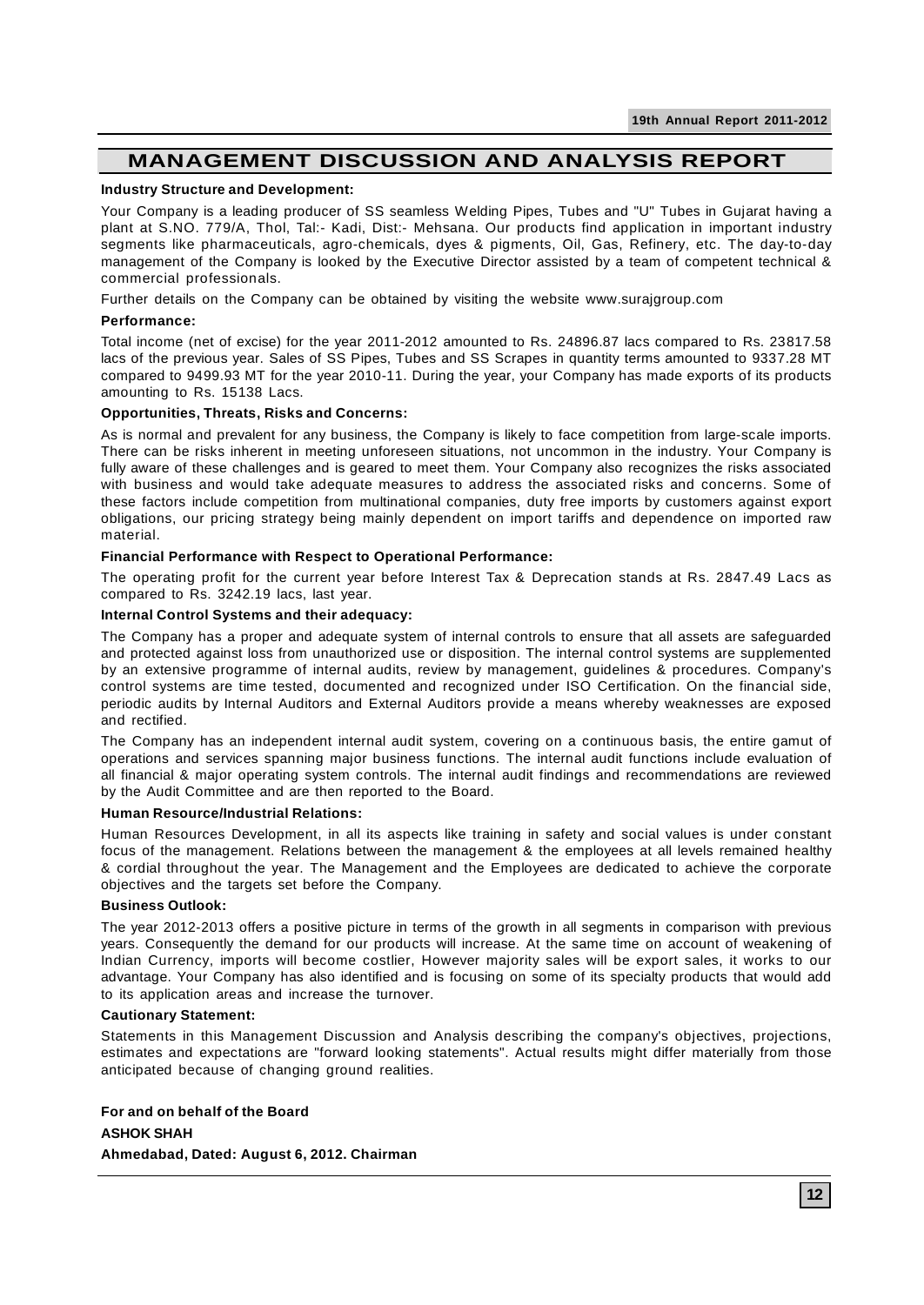# **APPENDIX - I**

# **REPORT ON CORPORATE GOVERNANCE**

### **(Pursuant to clause 49 of the Listing Agreement)**

In accordance with Clause 49 of the Listing Agreement with the Stock Exchanges in India (Clause 49) and some of the best practices followed internationally on Corporate Governance, the report containing the details of governance system and process at Suraj Limited is as under:

### **1. Company's Philosophy on Corporate Governance:**

As a policy SURAJ Limited (SURAJ) gives utmost importance to achieving high standards of Corporate Governance and is committed to achieve the highest level of Corporate Governance in order to enhance long-term shareholder value by integration of systems and actions for enhancement of corporate performance. The Company places due emphasis on regulatory compliance.

The Company gives equal importance for maintaining as well as improving the quality of its products and to achieve this, the Company carries out continuous product developments and quality controls.

The Company gives utmost importance for developing a team of competitive professional managers. Overall, policy is set by the Board of Directors and implemented by a team of professional managers in their respective field. The Company gives fair amount of freedom to the employees to get their best contribution to the Company and rewards and incentives are given in recognition thereof.

### **2. Board of Directors:**

Composition & size of the Board.

The present strength of the Board is eight Directors, The Board of Directors of the Company comprises of optimum mix of both Executive and Non-executive Directors with independent Directors. The Board members consist of persons with professional expertise and experience in various fields of Finance, Accounts, Management, Law, Labour Welfare etc.

Number of Board Meeting held during the year along with the dates of Meeting.

Four Board Meetings were held during the year 2011-12 the dates on which the said meetings were held are as follows:

- 1) 13th May 2011 2) 9th August 2011
- 3) 12th November 2011 4) 10th February 2012

**Attendance of each Director at Board Meeting and the last Annual General Meeting (AGM) and the number of Companies and Committees where he/she is Director/Member are as under.**

| Name of<br><b>Director</b>  | PD/NPD*    | ED/NED/ID* | No. of Board<br>Meeting<br>Attended | <b>Attendance</b><br>at the<br>last AGM | No. of<br>Directorship<br>in other<br>Companies<br>(Excluding Pvt.<br>Limited<br>Companies) | No. of specified<br><b>Committees</b><br>(Other than (Suraj)<br>in which chairman<br>/ Member |        |
|-----------------------------|------------|------------|-------------------------------------|-----------------------------------------|---------------------------------------------------------------------------------------------|-----------------------------------------------------------------------------------------------|--------|
|                             |            |            |                                     |                                         |                                                                                             | Chairman                                                                                      | Member |
| Mr. Ashok T Shah            | PD         | ED.        | 4                                   | Yes                                     |                                                                                             |                                                                                               |        |
| Mr. Gunvant T Shah          | PD         | ED.        | 4                                   | Yes                                     |                                                                                             |                                                                                               |        |
| Mr. Kunal T Shah            | <b>PD</b>  | ED.        | 4                                   | Yes                                     |                                                                                             |                                                                                               |        |
| Mr. Bipin K Prajapati       | NPD        | ED.        | 4                                   | Yes                                     |                                                                                             |                                                                                               |        |
| Mr. Dipak H Shah            | NPD        | NED/ID     | 3                                   | Yes                                     |                                                                                             |                                                                                               |        |
| Mr. Ketan R Shah            | NPD        | NED/ID     | 3                                   | Yes                                     |                                                                                             |                                                                                               |        |
| Mr. Haren R Desai           | NPD        | NED/ID     | 4                                   | Yes                                     |                                                                                             |                                                                                               |        |
| Mr. Bhupendrasinh B Patel## | NPD        | NED/ID     |                                     | No.                                     |                                                                                             |                                                                                               |        |
| Mr. Mahesh V Parikh #       | <b>NPD</b> | NED/ID     |                                     | No.                                     |                                                                                             |                                                                                               |        |

\* PD - Promoter Director NPD - Non Promoter Director, ID - Independent Director, N.E.D - Non-Executive Director, E.D.-Executive Director.

• The committees mentioned above include only Audit Committee and Share holders Investors' Grievance Committee.

**# Mr. Mahesh V Parikh has resigned from the Board w.e.f. 28th June 2011. ## Shri Bhupendrasinh B. Patel joined the Board w.e.f. 26th December, 2011**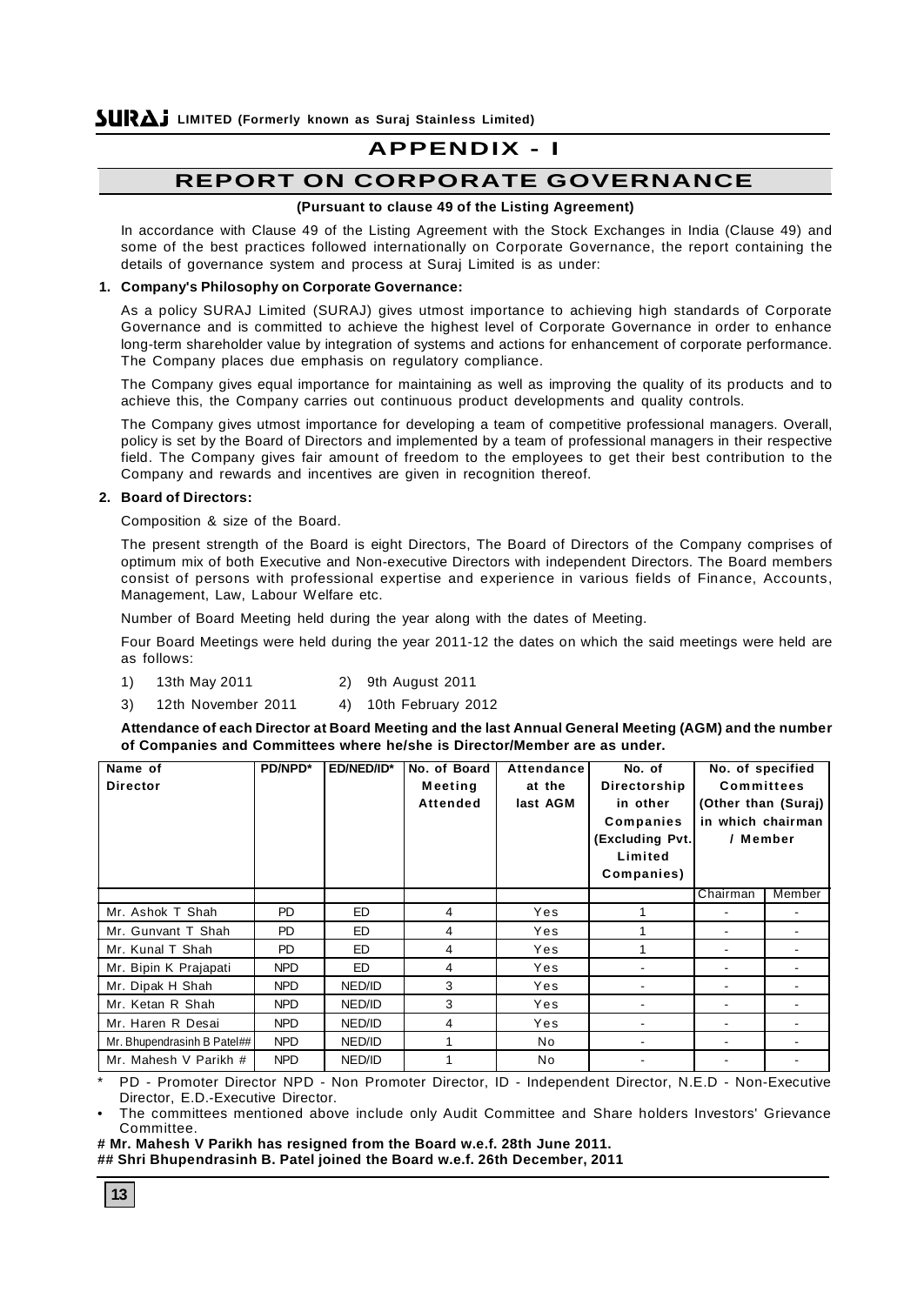None of the Directors of the Company was a member of more than ten Committees of Boards as stipulated under Clause 49 of the Listing Agreement nor was a Chairman of more than five such committees across all companies in which he was a director.

The Chairman of the Board is an Executive Director.

In the judgment of the Board of Directors of the Company, following Directors are independent Non-executive Directors:

- Mr. Dipak Shah
- Mr. Ketan Shah
- Mr. Haren R Desai
- Mr. Bhupendrasinh Patel

Information about Directors seeking appointment and re-appointment:

Details of Directors seeking re-appointment at the forthcoming Annual General Meeting of the Company; (pursuant to Clause 49 of the Listing Agreement with the Stock Exchange)

| <b>Name of the Director</b>              | Mr. Kunal T Shah         | Mr. Bipin K Prajapati |
|------------------------------------------|--------------------------|-----------------------|
| <b>Date of Birth</b>                     | August 24, 1973          | October 6, 1974       |
| <b>Date of Appointment</b>               | January 20, 1994         | January 29, 2007      |
| Expertise in specific functional areas   | Marketing                | Production            |
| <b>Qualifications</b>                    | B.Com                    | B. Com                |
| Details of Shares held in the Company    | 10,30,600                | 500                   |
| List of companies in which outside       | <b>TBS Metal Limited</b> | Nil                   |
| Directorship held as on March 31, 2012   |                          |                       |
| (excluding private & foreign) companies) |                          |                       |
| <b>Chairman / Members of the</b>         |                          |                       |
| *Committee of other companies on which   |                          |                       |
| he is a Director as on March 31, 2012    | Nil                      | Nil                   |

\*The committees include the Audit Committee and the Shareholders' / Investors Grievance Committee

### **Information placed before the Board of Directors:**

All major decisions regarding resource mobilization, capital expenditure, etc. are considered by the Board, in addition to day-to-day matters, which are statutorily required to be placed before the Board of Directors for its approval. Following information is regularly put up before the Board for its consideration and approval:

- Review of operational results
- Quarterly financial results
- Minutes of the meeting of Audit Committee and Shareholder's/Investors' Grievance Committee of the Board.
- Compliance with various statutory requirements.

The Board is informed of all material, financial and commercial decision from time to time.

### **3. Audit Committee:**

| <b>Name of Committee</b><br>Member | Category                   | No. of<br>meetings held | No. of meetings<br>attended |
|------------------------------------|----------------------------|-------------------------|-----------------------------|
| Mr. Dipak H. Shah                  | Independent, Non Executive |                         |                             |
| Mr. Ketan R. Shah                  | Independent, Non Executive |                         |                             |
| Mr. Haren R. Desai                 | Independent, Non Executive |                         |                             |

The audit committee meetings were held on 13th May 2011, 9th August 2011, 12th November 2011 and 9th February 2012. The power and role of the Audit Committee are as per Guidelines set out in Clause 49 of the Listing Agreement with the Stock Exchange.

The Terms of the reference of the Audit Committee include approving and implementing the audit procedures and techniques, reviewing the financial reporting systems, internal control systems and control procedures and ensuring compliance with the regulatory guidelines. The Audit Committee met prior to the finalization of Accounts for the year ended 31st March 2012.

The Chairman of the Audit Committee was present at 18th Annual General Meeting of the Company held on 19th September 2011.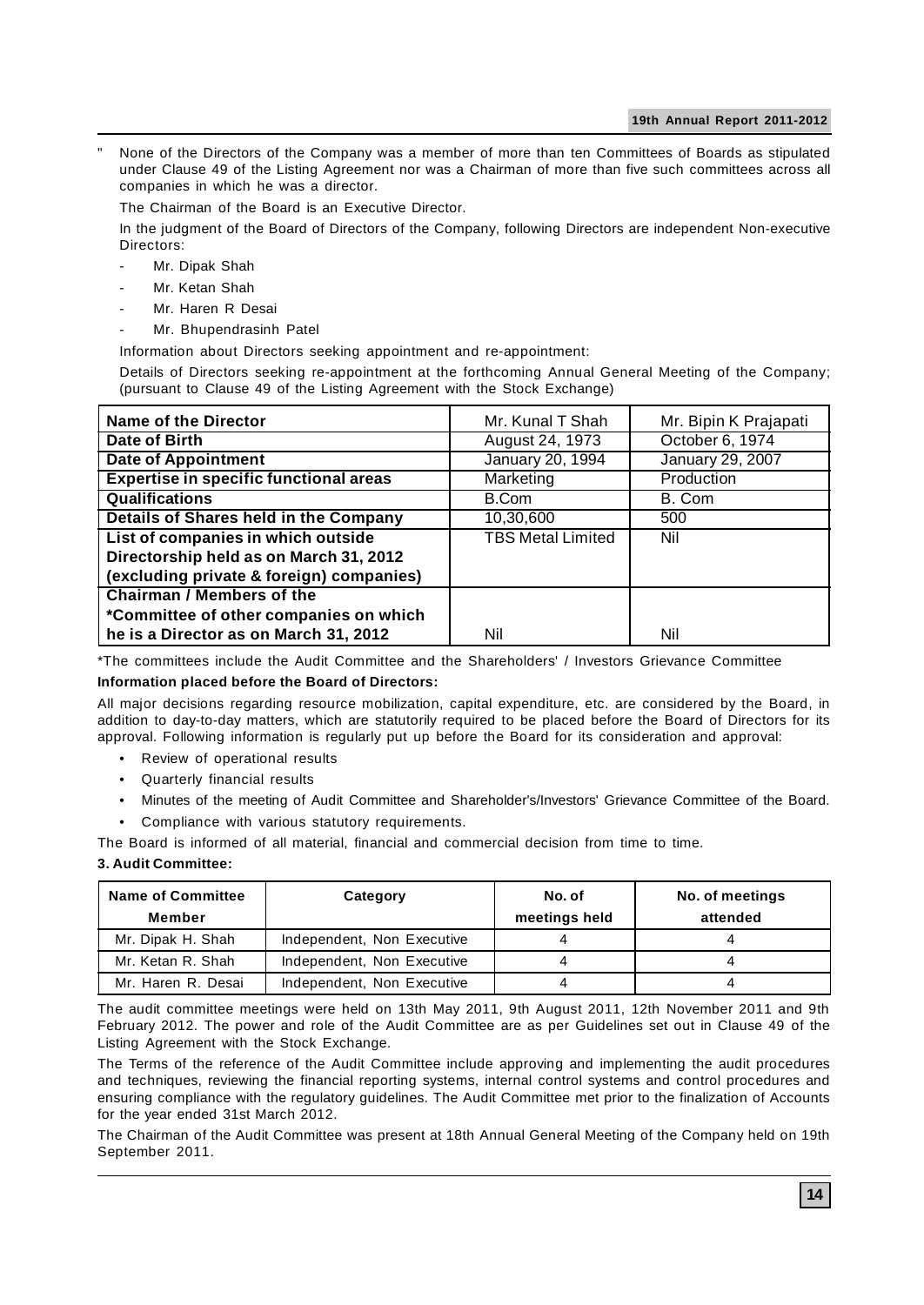### **4. Remuneration Committee:**

- i) The Company constituted remuneration Committee of Directors on 13th May 2011 and the meeting of such committee members were held on (1) 9th August 2011 & (2) 12th November 2011.
- ii) The broad terms of reference of the remuneration Committee are as under;
	- a) To approve annual remuneration plan of the Company.
	- b) Such other matters as the Board may from time to time request the Remuneration committee to examine and recommend/ approve.
- iii) The Chairman of the Remuneration Committee was present at the Last Annual General Meeting of the Company held on 19th September 2011.
- iv) The Company does not have any ESOP Scheme.
- v) Remuneration Policy:

The Company's remuneration policy is driven by the success and performance of the individual employee and the Company. Through its compensation programme, the company endeavors to attract, retain, develop and motivate a high performance workforce. The company pays remuneration by way of salary, benefits, perquisites and allowances to its Chairman & CEO, Managing Director and other executive directors. Annual increments are decided by the Remuneration Committee within the salary scale permitted within the limits prescribed in the Act read with rules and schedules and as approved by the shareholders of the company.

The Company pays Sitting Fees of Rs. 2,500/- per meeting to its Non-Executive Directors (NEDs) for attending only the meeting of the Board of Directors of Company. However, the Company does not pay any sitting fees to the members for attending any other committee meetings except as mentioned above.

| Name of Directors <b>or</b>    |                    | <b>Ashok Shah</b> | <b>Gunvant Shah</b>  | <b>Kunal Shah</b> | <b>Bipin Prajapati</b> |
|--------------------------------|--------------------|-------------------|----------------------|-------------------|------------------------|
|                                | <b>Designation</b> | Chairman          | <b>Vice Chairman</b> | <b>Managing</b>   | <b>Whole Time</b>      |
|                                |                    | & CEO             | & Whole Time         | <b>Director</b>   | <b>Director</b>        |
|                                |                    |                   | <b>Director</b>      |                   |                        |
|                                | Salary             | 36,00,000         | 36,00,000            | 36,00,000         | 12,00,000              |
| Component<br>Fixed             | Perquisites        | Nil               | Nil                  | Nil               | Nil                    |
|                                | Special Allowance  | 3,500             | 3,500                | 3,500             | 3,500                  |
|                                | Variable Component | Nil               | Nil                  | Nil               | Nil                    |
| Contribution to Provident Fund |                    |                   |                      |                   |                        |
| and Super Annotation Fund      |                    | Nil               | Nil                  | Nil               | 9,360                  |
| <b>TOTAL</b>                   |                    | 36,03,500         | 36,03,500            | 36,03,500         | 12,12,860              |

The details of the remuneration paid to the directors for the year 2011-12 are as follows:

Company has not issued any convertible instrument. However, the details of the Shares held by Non-Executive Directors as at 31st March 2012 and sitting fees paid for various meetings attended during the F.Y. 2011-12 are as follows:

| Sr. No. | Name of Non-Executive Director | No. of Shares Held | <b>Sitting fees Paid</b> |
|---------|--------------------------------|--------------------|--------------------------|
|         |                                |                    | during the year          |
|         | Mr. Dipak H Shah               | 1.200              | 7,500                    |
|         | Mr. Ketan R Shah               | <b>None</b>        | 7,500                    |
| 3       | Mr. Haren R Desai              | <b>None</b>        | 10,000                   |
|         | Mr. Bhupendrasinh B Patel      | <b>None</b>        | 2,500                    |
| 5       | Mr. Mahesh V Parikh #          | <b>None</b>        | 2,500                    |

# Resigned w.e.f. 28th June 2011.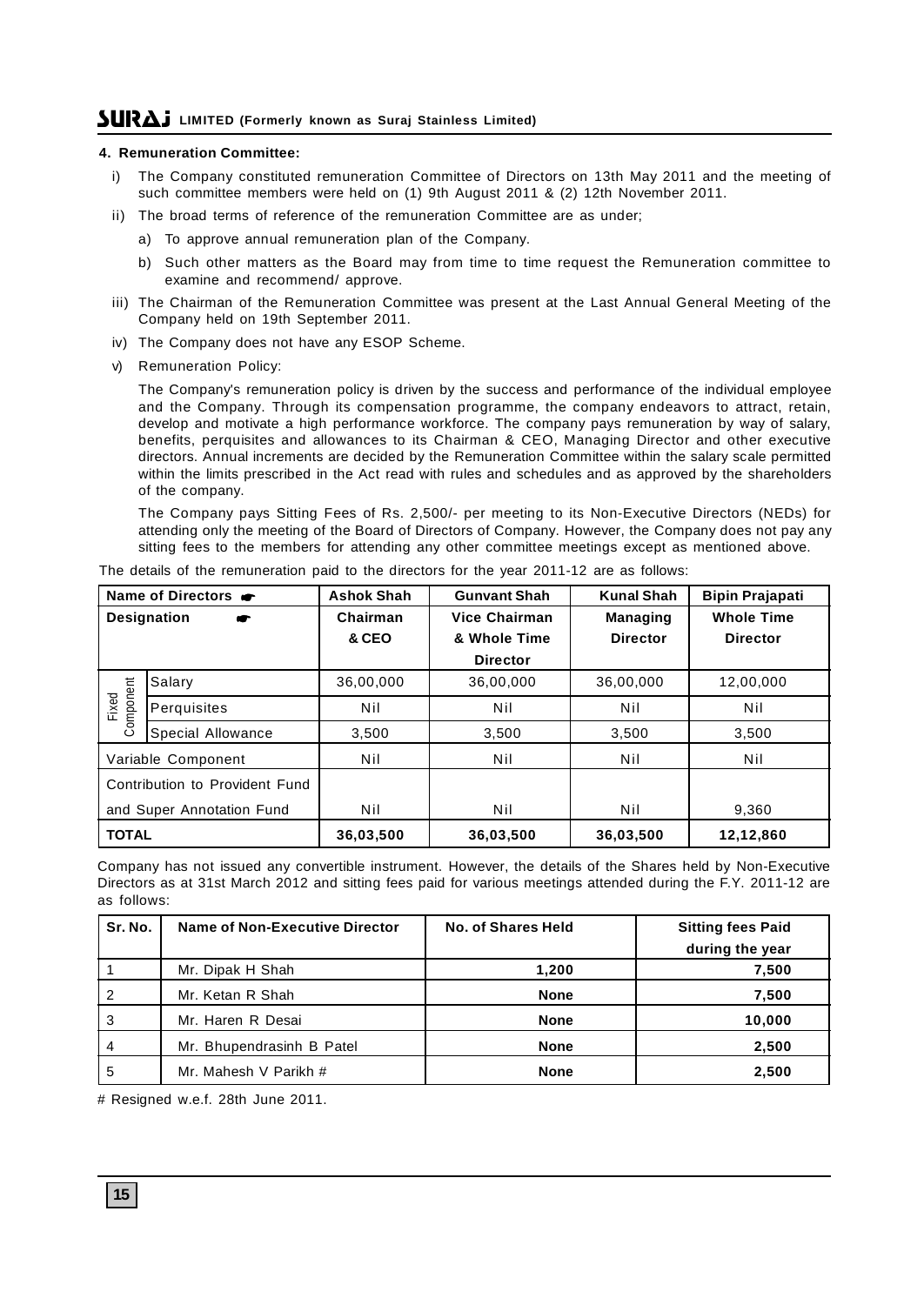### **5. Shareholders/Investors' Grievance Committee:**

The Company has constituted a Shareholders/Investors' Grievance Committee to ensure timely services to the Member/Investors and to supervise the performance of the Registrar and Share Transfer Agent and to provide the best services to the Investors. It is also empowered to approve transfer, transmission and transposition of shares, issue duplicate share certificates, etc. from time to time.

The Committee consists of following three Non-Executive Directors, as under;

|    | Mr. Ketan R. Shah  | Chairman/NED & ID |
|----|--------------------|-------------------|
| 2. | Mr. Dipak H. Shah  | Member/NED & ID   |
| 3. | Mr. Haren R. Desai | Member/NED & ID   |

Mr. Ketan Shah, who is a non-executive director and independent, is a Chairman of the Committee and Mr. Viral Shah, Company Secretary of the Company is designated as Compliance Officer appointed by the Board. The number of shareholder's complaints received through Stock Exchange or SEBI during the year 2011- 12 and status of the same are as follows:

| Complaints          | No. of     | No. of         | No. of           |  |
|---------------------|------------|----------------|------------------|--|
| Received from       | Complaints | Complaints     | Complaints       |  |
|                     | Received   | Disposed off   | Outstanding      |  |
|                     |            | Satisfactorily | As on 31.03.2012 |  |
| <b>SEBI</b>         | None       | None           | None             |  |
| <b>Shareholders</b> | 24         | 24             | None             |  |

All the complaints/queries are promptly attended and resolved to the satisfaction of shareholders. All shares received for transfer were registered and dispatched within the stipulated time, wherever documents were correct and valid in all respects.

### **6. General Body Meetings:**

### **(A) Annual General Meeting:**

Date and time of the Annual General Meeting held during the preceding 3 years and the Special Resolution(s) passed thereat are as follows:

| Year    | Location                                                                                                                    | Date & Time                         | <b>Special Resolution passed</b>                                                                                     |
|---------|-----------------------------------------------------------------------------------------------------------------------------|-------------------------------------|----------------------------------------------------------------------------------------------------------------------|
| 2010-11 | Conference Hall of<br>"The Ahmedabad Textile<br>Mills Association",<br>Near "Gurjari", Ashram Road,<br>Ahmedabad - 380 009. | September 19, 2011<br>$10:00a$ . m. | None                                                                                                                 |
| 2009-10 | Suraj House,<br>Opp. Usmanpura Garden,<br>Ashram Road.<br>Ahmedabad - 380 014.                                              | November 25, 2010<br>$10:00a$ . m.  | To Change the name of the<br>Company from Suraj Stainless<br>Limited to Suraj Limited.                               |
| 2008-09 | Suraj House,<br>Opp. Usmanpura Garden,<br>Ashram Road.<br>Ahmedabad - 380 014.                                              | September 3, 2009<br>$11:00a$ . m.  | To increase Authorized Share<br>Capital of the Company from<br>present strength of Rs. 18 Crores<br>to Rs. 20 Crores |

### **(B) Extra Ordinary General Meeting:**

Date and time of the Extra Ordinary General Meeting held during the preceding 3 years and the Special Resolution(s) passed thereat are as follows:

| Year    | Location                                                                            | Date & Time                      | <b>Special Resolution passed</b>                                                           |
|---------|-------------------------------------------------------------------------------------|----------------------------------|--------------------------------------------------------------------------------------------|
| 2010-11 | None                                                                                | None                             | None                                                                                       |
|         | 2009-10 Suraj House, Opp. Usmanpura<br>Garden, Ashram Road,<br>Ahmedabad - 380 014. | January 16, 2010<br>$10:00$ a.m. | To approve the Scheme of<br>Amalgamation of Suraj Limited<br>with Suraj Stainless Limited. |
| 2008-09 | None                                                                                | None                             | None                                                                                       |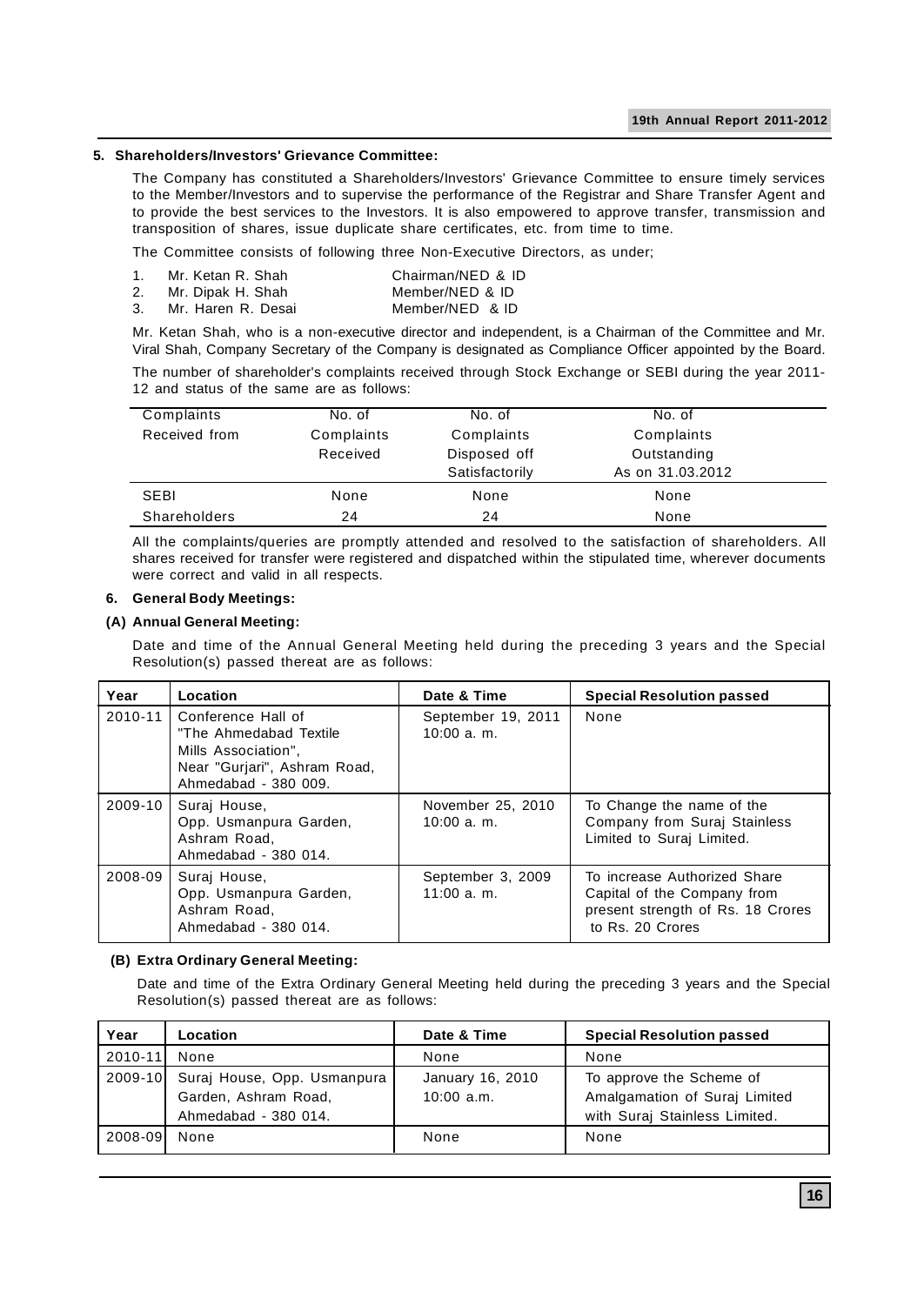The shareholders passed the resolutions set out in the respective notices. At the forthcoming AGM, there is no item on the agenda that needs approval by postal ballot.

### **7. Disclosure:**

- 1. There are no materially significant related party transactions made by the Company with its promoters, Directors or Management, etc., that may have potential conflict with the interest of the Company at large. Transactions with related parties as per requirements of Accounting Standard (AS-18) - 'Related Party Disclosures' issued by the Institute of Chartered Accountants of India are disclosed in Notes to the Accounts for the year 2011-2012
- 2. In the preparation of the financial statements, the Company has followed the Accounting Standards issued by the Companies (Accounting Standard) Rules, 2006 as well as the Accounting Standard issued by the ICAI.
- 3. The Company has complied with all requirements of the Listing Agreements entered into with the Stock Exchanges as well as the regulations and guidelines of Securities & Exchange Board of India, Consequently, there were no strictures or penalties imposed either by Securities & Exchange Board of India or the Stock Exchanges or any statutory authority for non-compliance of any matter related to the capital markets during last three years.
- 4. As a non-mandatory requirements your Company has adopted the following clauses;
	- a) The Company has set up Remuneration Committee to determine remuneration package of executive director/s.

### **8. Code of Conduct:**

The Company has laid down a Code of Conduct for all the Board members and senior management personnel. The declaration by Chairman & CEO is forming part of this report.

### **9. Means of Communication with shareholders:**

| (i) Quarterly Results                                                         | Quarterly results were taken on record by the Board of<br>Directors and submitted to the Stock Exchanges in terms of<br>the requirements of clause 41 of the Listing Agreement.<br>Quarterly results are normally published in English<br>and Gujarati newspapers. |
|-------------------------------------------------------------------------------|--------------------------------------------------------------------------------------------------------------------------------------------------------------------------------------------------------------------------------------------------------------------|
| (ii) Website                                                                  | www.surajgroup.com                                                                                                                                                                                                                                                 |
| (iii) Whether it also displays official<br>News releases                      | Press release, if any made by the Company are also<br>displayed from time to time.                                                                                                                                                                                 |
| (iv) The presentations made to institutional:<br>investors or to the analysts | No such presentation has been made during the year.                                                                                                                                                                                                                |
| (v) Whether MD&A is<br>Part of Annual Report                                  | Yes                                                                                                                                                                                                                                                                |
| 10. General Shareholders Information:                                         |                                                                                                                                                                                                                                                                    |
| (i) Annual General Meeting                                                    | Date: 24th September, 2012<br>Time: 10:00 a.m.<br>Venue: The Conference Hall of "<br>The Ahmedabad Textile Mills Association",<br>Near "Guriari", Ashram Road, Ahmedabad - 380 009                                                                                 |

### **(ii) Financial Calendar(Tentative) :**

| Period                                    | <b>Tentative Schedule</b>                                            |
|-------------------------------------------|----------------------------------------------------------------------|
| 1st quarter results ending 30th June      | Within 45 days of end of the quarter                                 |
| 2nd quarter results ending 30th September | Within 45 days of end of the quarter                                 |
| 3rd quarter results ending 31st December  | Within 45 days of end of the quarter                                 |
| 4th quarter results ending 31st March     | Within 60 days of the end of the year in case<br>of Audited Results. |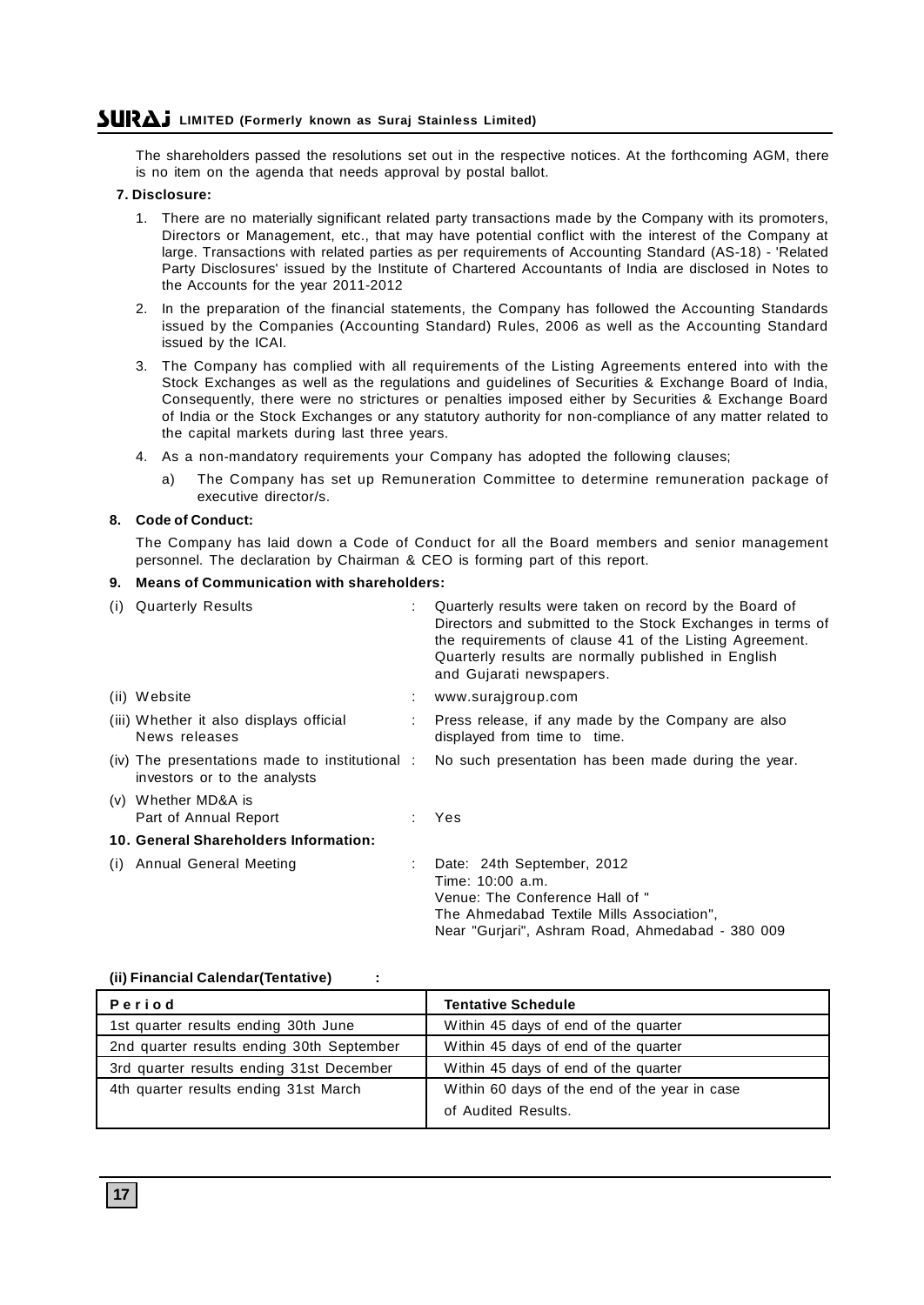| (iii) Book Closure dates                                     | The date of Book Closure is from Monday, 17/09/2012 to Monday,<br>24/09/2012 (Both days inclusive) to determine the members<br>entitled to the dividend for 2011-2012 |
|--------------------------------------------------------------|-----------------------------------------------------------------------------------------------------------------------------------------------------------------------|
| (iv) Dividend Payment Date<br>(v) Listing on Stock Exchanges | : Within 30 days form the date of AGM to be held on $24/09/2012$<br>: Your Company's share is listed with The Bombay Stock Exchange,                                  |
|                                                              | Phiroze Jeejeebhoy Towers, Dalal Street, Fort, Mumbai -400 001.<br>The listing fee for the financial year 2012-2013 has been paid.                                    |
| (vi) Stock Code                                              | BSE - 531638                                                                                                                                                          |
| (vii) Market Price Data                                      | As Below                                                                                                                                                              |

Month wise high/low prices during last year at BSE are as under:

| Period   | <b>BSE</b><br>High (Rs.) | <b>BSE</b><br>Low (Rs.) | No. of<br><b>Shares</b><br>Traded |
|----------|--------------------------|-------------------------|-----------------------------------|
| Apr' 11  | 69.00                    | 53.25                   | 2,09,788                          |
| May' 11  | 62.65                    | 50.05                   | 3,32,903                          |
| Jun' 11  | 63.50                    | 53.15                   | 2,67,181                          |
| July' 11 | 66.50                    | 53.55                   | 2,46,148                          |
| Aug' 11  | 62.95                    | 47.25                   | 2,09,614                          |
| Sept' 11 | 66.85                    | 53.10                   | 3,08,355                          |
| Oct' 11  | 63.50                    | 55.35                   | 3,13,097                          |
| Nov' 11  | 64.85                    | 54.10                   | 3,21,743                          |
| Dec' 11  | 62.70                    | 54.00                   | 2,57,980                          |
| Jan' 12  | 58.00                    | 51.60                   | 1,78,760                          |
| Feb' 12  | 60.50                    | 55.00                   | 1,52,204                          |
| Mar' 12  | 61.45                    | 52.25                   | 2,56,942                          |

(viii) Registrar & Transfer : MCS Limited

Agents Address 101, Shatdal Complex, 1st Floor, Opp. Bata Showroom, Ashram Road, AHMEDABAD- 380 009. (+91)(79) 2658 2878/ 2658 4027

(ix) Share Transfer System : 1. the share transfer activities under physical mode are carried out by RTA. Shares in physical mode which are lodged for transfer are processed and returned within the stipulated time.

2. Physical shares received in dematerialization are processed and completed within a period of 21 days from the date of receipt. Bad deliveries are promptly returned to Depository Participants (DPs) under the advice to the shareholders.

3. As required under clause 47-C of the Listing Agreement, a certificate on half yearly basis confirming due compliance of share transfer formalities by the Company from Practicing Company Secretary has been submitted to Stock Exchange within stipulated time.

(x) Distribution of Shareholding :

a. Distribution of Shareholding as on 31st March 2012

| No. of Equity      | No. of               | $%$ of        | No. of      | $%$ of         |
|--------------------|----------------------|---------------|-------------|----------------|
| Shares held        | <b>Share Holders</b> | Share Holders | Shares Held | Shares Helding |
| То<br>From         |                      |               |             |                |
| Up<br>5000         | 2080                 | 95.2817       | 8,03,917    | 4.1731         |
| 5001<br>10000      | 28                   | 1.2826        | 2,11,520    | 1.0980         |
| $10001 -$<br>20000 | 24                   | 1.0994        | 3,20,375    | 1.6631         |
| 20001<br>30000     | 8                    | 0.3665        | 1,91,174    | 0.9924         |
| 30001<br>50000     | 9                    | 0.4123        | 3,50,988    | 1.8220         |
| $-100000$<br>50001 | 12                   | 0.5497        | 7,87,926    | 4.0901         |
| 100001-1000000     | 15                   | 0.6871        | 43,40,400   | 22.5310        |
| 1000001 - Above    | 7                    | 0.3207        | 122,57,800  | 63.6303        |
| Total              | 2183                 | 100.0000      | 192,64,100  | 100.0000       |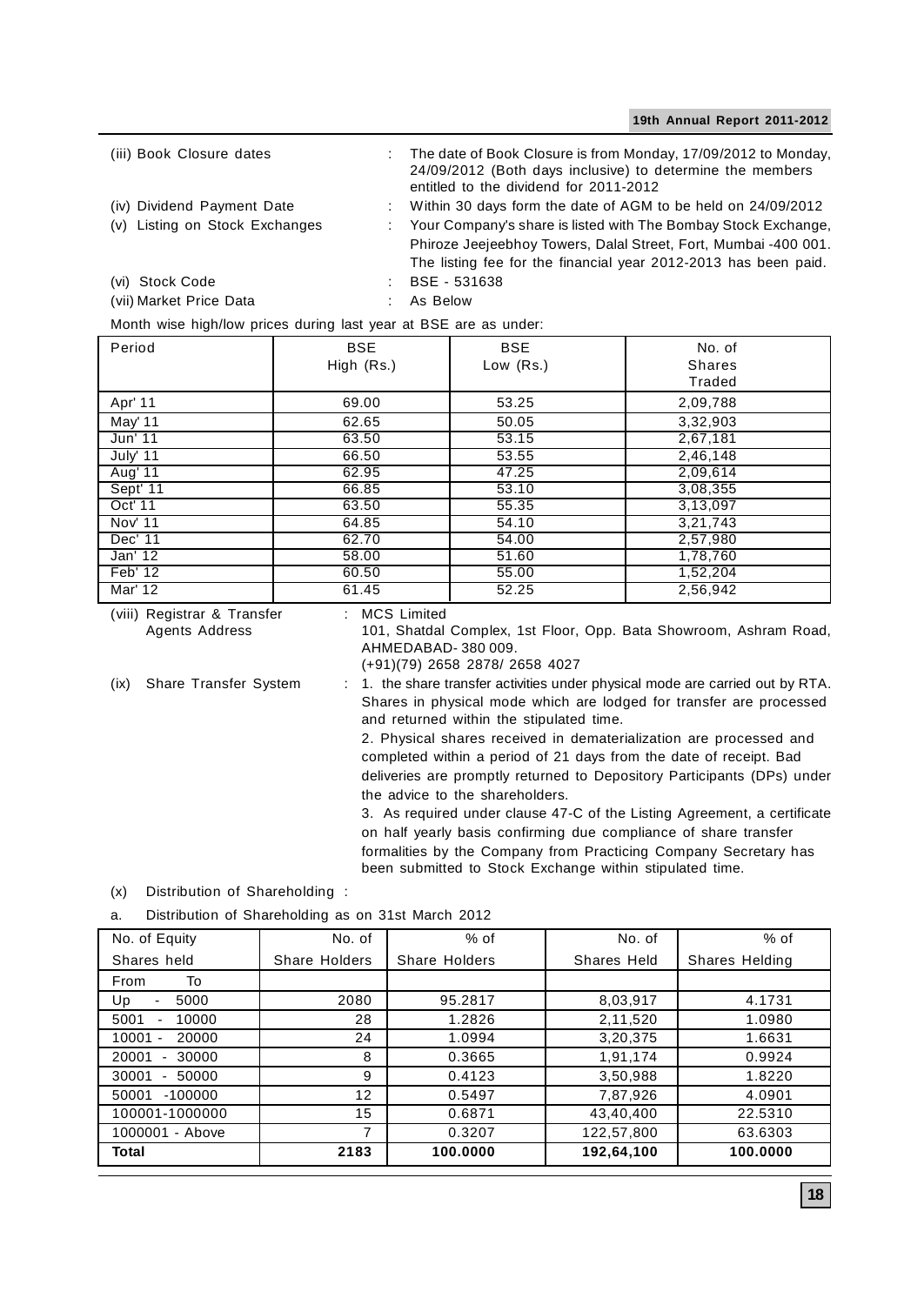| Sr. No. | Category                        | No. of Shares Held | % of total Shares |
|---------|---------------------------------|--------------------|-------------------|
|         | <b>Promoters</b>                | 1,35,64,400        | 70.41%            |
|         | Mutual Funds/UTI                | 0.00               | $0.00\%$          |
|         | <b>Private Corporate Bodies</b> | 10,25,133          | 5.32%             |
|         | Public including HUF            | 31,12,097          | 16.16%            |
|         | NRIs/Foreign Companies/OCBs     | 15,62,470          | 8.11%             |
|         | TOTAL                           | 1,92,64,100        | 100.00%           |

b. Shareholding pattern as on 31st March 2012

(xi) Dematerialization of Shares and Liquidity:

Number of shares held in dematerialized and physical mode as on 31st March 2012

| <b>Particulars</b> | <b>No. of Equity Shares</b> | % to Share Capital |
|--------------------|-----------------------------|--------------------|
| <b>NSDL</b>        | 42,11,297                   | 21.86%             |
| <b>CDSL</b>        | 1.49.11.470                 | 77.41%             |
| Physical           | 1,41,333                    | 00.73%             |
| TOTAL              | 1,92,64,100                 | 100.00%            |

As per SEBI's Directive, effective from 27th November 2000 trading in equity shares of the Company has been made compulsory in dematerialized form for all the categories of investors. The Company has already established connectivity with National Securities Depository Ltd. and Central Securities Depository Ltd. through MCS Limited, Registrar & Share Transfer Agent, so as to facilitate the dematerialization of its shares.

| Outstanding GDRs/ADRs<br>(xii)<br>/warrants or any convertible<br>instruments, conversion date<br>and likely impact on Equity | : The Company has not issued any of these instruments.                                                                                                                                                                                            |
|-------------------------------------------------------------------------------------------------------------------------------|---------------------------------------------------------------------------------------------------------------------------------------------------------------------------------------------------------------------------------------------------|
| (xiii) Plant Locations                                                                                                        | Survey No. 779/A, Thol,<br>Kadi - Sanand Highway, Tal. - Kadi,<br>Dist. Mehsana, Gujarat, Pin Code: 382 729                                                                                                                                       |
| (xiv) Address for Correspondence                                                                                              | : 1. Share Transfer in Physical Form and other communication<br>in that regard including share certificates, dividend and change<br>of address etc., may be addressed to our Registrar & Share<br>Transfer Agents at the address mentioned above. |
|                                                                                                                               | 2. Shareholders may also contact the Compliance Officer,<br>Suraj Limited, Suraj House, Opp. Usmanpura Garden,<br>Ashram Road, Ahmedabad-380014 for any assistance.                                                                               |
|                                                                                                                               | 3. Shareholders holding shares in electric mode should<br>address all their correspondence to their respective<br>depository participants.                                                                                                        |
|                                                                                                                               |                                                                                                                                                                                                                                                   |

### **DECLARATION**

As provided under Clause 49 of the Listing Agreement with the Stock Exchanges, all Board Members and Senior Management Personnel have affirmed compliance with Suraj Limited code of Business conduct and Ethics for the year ended March 31, 2012.

### **For and on behalf of the Board of Directors**

Place : Ahmedabad

Date : 06-08-2012

Ashok T Shah (Chairman & CEO)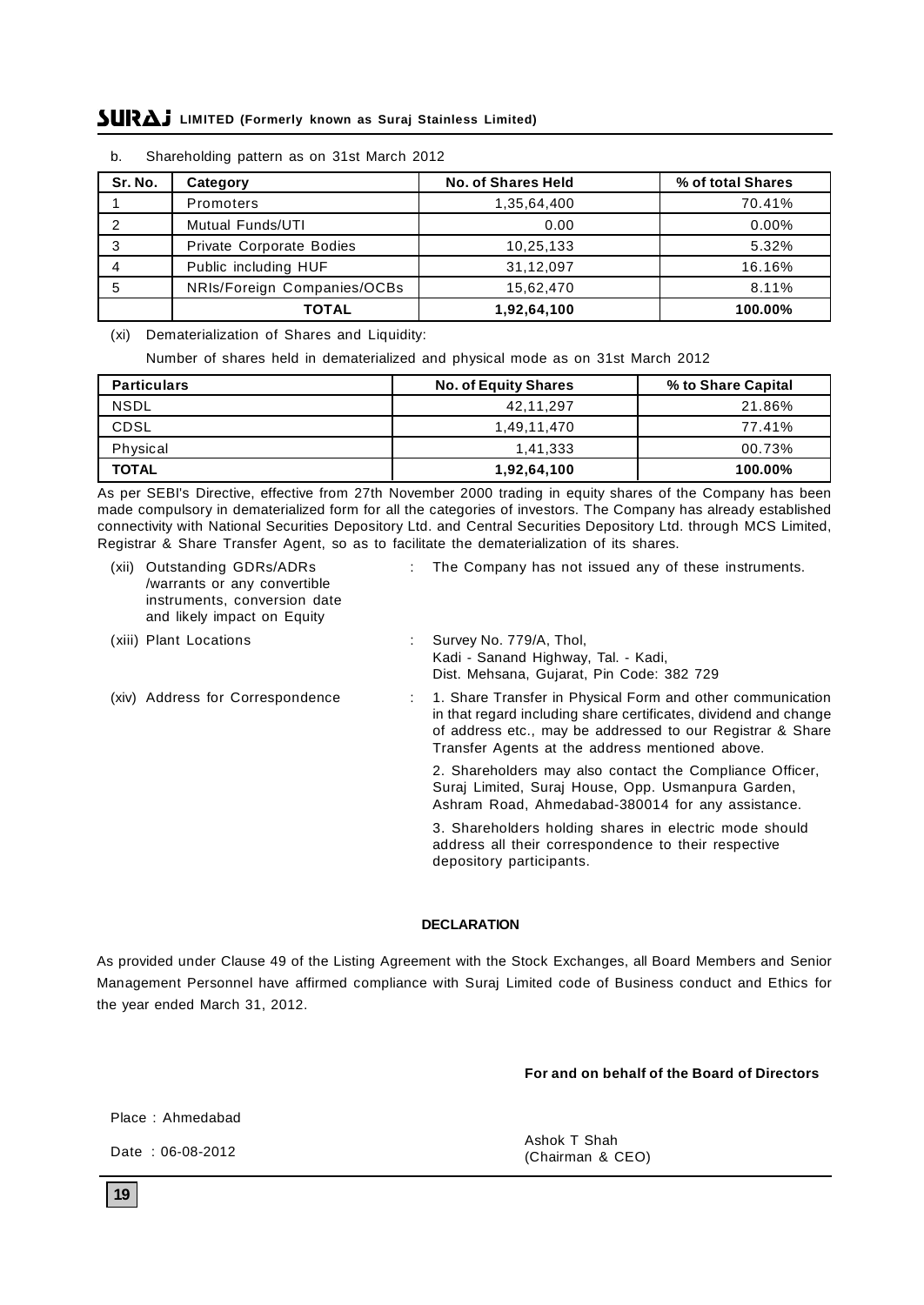# **CEO CERTIFICATION**

We, Ashok Shah, Chairman & CEO and Kunal Shah, Managing Director of the Company shall certify that, to the best of our knowledge and belief that:

- a) We have reviewed financial statements and cash flow statements for the year ended on 31st March, 2012 and,
	- These statements do not contain any materially untrue statement or omit any material fact nor do they contain statement that might be misleading:
	- These statements together present a true and fair view of the Company, and are in compliance with the existing Accounting Standards and/or applicable laws and regulations;
- b) To the best of our knowledge and belief, no transactions entered into by the Company during the year ended 31st March, 2012 are fraudulent, illegal or violative of the Company's Code of Conduct.
- c) We accept responsibility for establishing and maintaining internal control for financial reporting and we have evaluated the effectiveness of internal control system of the Company pertaining to the financial reporting; and deficiencies in the design or operation of such internal controls, if any of which we are aware have been disclosed to the Auditors and the Audit Committee and steps have been taken to rectify these deficiencies, if any.
- d) We have indicated to Auditors and Audit Committee that:
	- 1) There has not been any significant change in internal control over financial reporting during the year under reference;
	- 2) There has not been any significant change in accounting polices during the year requiring disclosure in the notes to the financial statements; and
	- 3) We are not aware of any instances during the year of significant fraud with involvement therein of the management or any employee having a significant role in the Company's internal control system over financial reporting.

| Place: Ahmedabad | Ashok T. Shah     | Kunal T. Shah            |
|------------------|-------------------|--------------------------|
| Date: 06-08-2012 | Chairman & C.E.O. | <b>Managing Director</b> |

**CIN NO :- L27100GJ1994PLC021088 Nominal Capital: Rs. 23,25,00,000/-**

### **CORPORATE GOVERNANCE COMPLIANCE CERTIFICATE**

To,

The Members, **SURAJ Limited,** 'Suraj House', Opp. Usmanpura Garden, Ahmedabad-380 014

I have examined all relevant records of Suraj Limited for the purpose of certifying compliance of conditions of Corporate Governance under clause 49 of the listing agreement with Bombay Stock Exchange for the financial year ended on 31st March 2012. I have obtained all the information and explanations, which to the best of my knowledge and belief were necessary for the purpose of certification.

The compliance of the conditions of Corporate Governance is the responsibility of the management. My examination was limited to the procedure and implementation thereof, adopted by the Company for ensuring the compliance of the conditions of the Corporate Governance. It is neither an audit nor an expression of opinion on the financial statements of the Company. This certificate is neither an assurance as to the future viability of the company nor of the efficacy or effectiveness with which the management has conducted the affairs of the Company.

On the basis of my examination of the records produced, explanation and information furnished, I certify that the Company has complied with;

- a) all the mandatory conditions of the said clause 49 of the listing agreement;
- b) the following non-mandatory requirements of the said Clause 49;
- i) The Company has set up Remuneration Committee to determine remuneration package of executive director/s.

Signature with Seal

Name of Company Secretary : Sandip Sheth Signing Authority : Practicing Company Secretary FCS No : 5467 COP No. : 4354

Date : 6th August, 2012 Place : Ahmedabad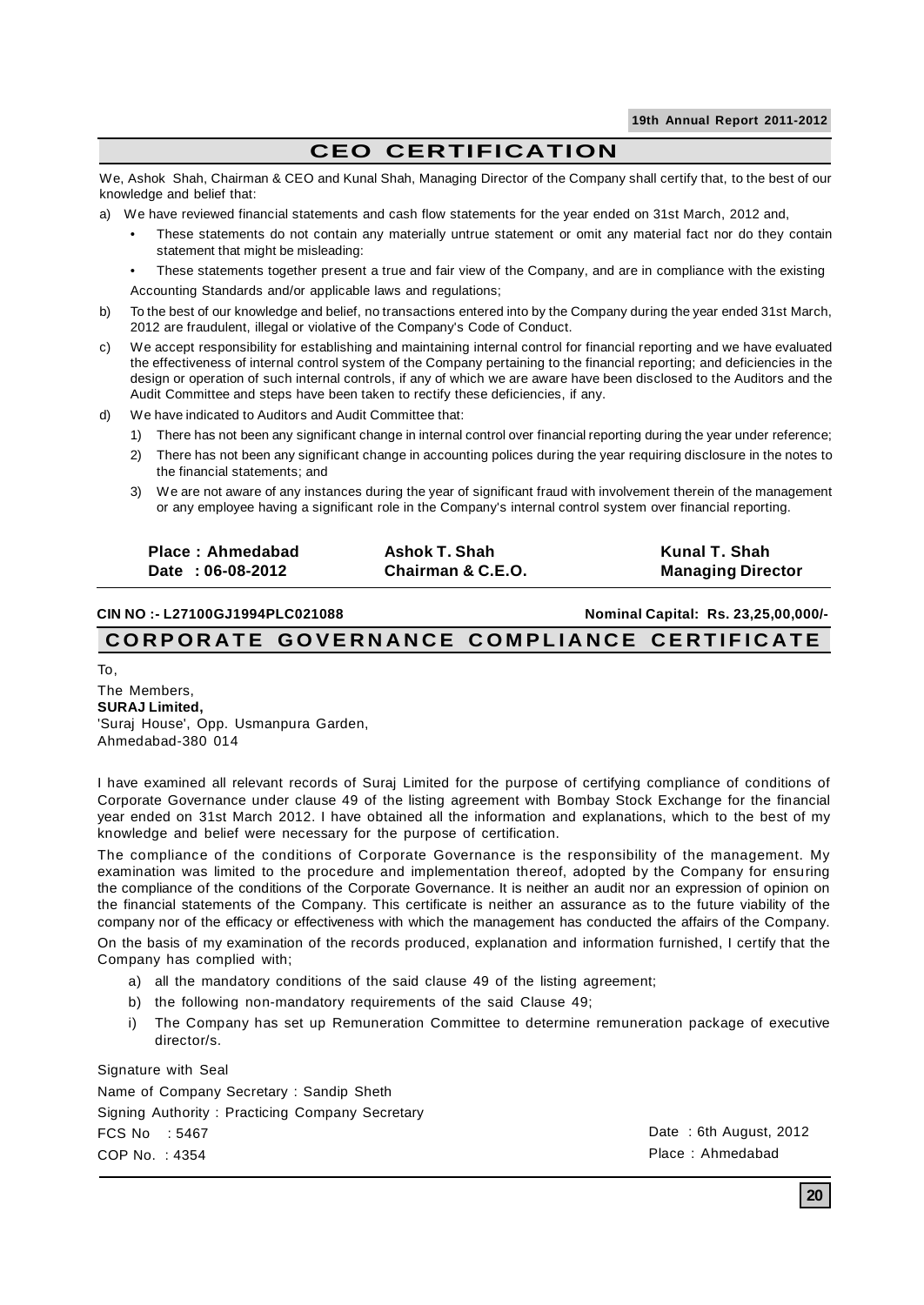# **AUDITORS' REPORT**

The Members,

### **M/S SURAJ LIMITED**

Ahmedabad.

- 1. We have audited the attached Balance Sheet of **M/S SURAJ LIMITED,** as at 31st March 2012 and Profit & Loss Account and also the Cash Flow Statement for the year ended on that date annexed thereto. These financial statements are the responsibility of the company's management. Our responsibility is to express an opinion on these Financial Statements based on our audit.
- 2. We conducted our audit in accordance with Auditing Standards generally accepted in India. Those Standards require that we plan and perform the audit to obtain reasonable assurance about whether the financial statements are free of material misstatement. An audit includes examining, on a test basis, evidence supporting the amount and disclosures in the Financial Statement. An audit also includes assessing the accounting principles used and significant estimates made by management, as well as evaluating the overall financial statement presentation. We believe that our audit provides a reasonable basis for our opinion.
- 3. As required by the Companies (Auditor's Report) Order, 2003, as amended by the companies (Auditor's Report) (amendment) order, 2004 issued by the Central Government of India, in terms of Section 227(4A) of the Companies Act, 1956, we give in the Annexure, a statement on the matters specified in paragraphs 4 and 5 of the said order.
- 4. Further to our comments in the Annexure referred to in Paragraph 3 above, we report that:
	- (a) We have obtained all the information and explanations, which to the best of our knowledge and belief were necessary for the purpose of our audit.
	- (b) In our opinion, proper books of accounts as required by law have been kept by the Company so far as appears from our examination of those books.
	- (c) The Balance Sheet, Statement of Profit & Loss and Cash Flow Statement dealt with by this report are in agreement with the books of account.
	- (d) In our opinion, the Balance Sheet, Statement of Profit & Loss and Cash Flow Statement dealt with this report comply with the Accounting Standards referred to in Section 211(3C) of the Companies Act, 1956 to the extent applicable.
	- (e) On the basis of written representations received from the Directors and taken on record by the Board of Directors, none of the Directors of the company are prima facie disqualified as on 31st March 2012 from being appointed as Directors of the company in terms of clause (g) of Section 274(1) of the Companies Act, 1956.
	- (f) In our opinion and to the best of our information and according to the explanations given to us, the said accounts together with the Significant Accounting Policies and other notes in Note No. - 26 thereon, give the information required under the Companies Act, 1956 in the manner so required and give a true and fair view in conformity with the Accounting Principles generally accepted in India.
		- i) In the case of Balance Sheet, of the state of affairs of the company as at 31st March 2012.
		- ii) In the case Statement of Profit & Loss, of the Profit for the year ended on that date and,
		- iii) In the case of Cash Flow Statement, of the Cash Flow for the year ended on that date.

**For, PANKAJ K. SHAH ASSOCIATES Firm Registration No. 107352W CHARTERED ACCOUNTANTS**

> **Pankaj K. Shah (Proprietor) M. No. : 34603**

Place : Ahmedabad Date : 06/08/2012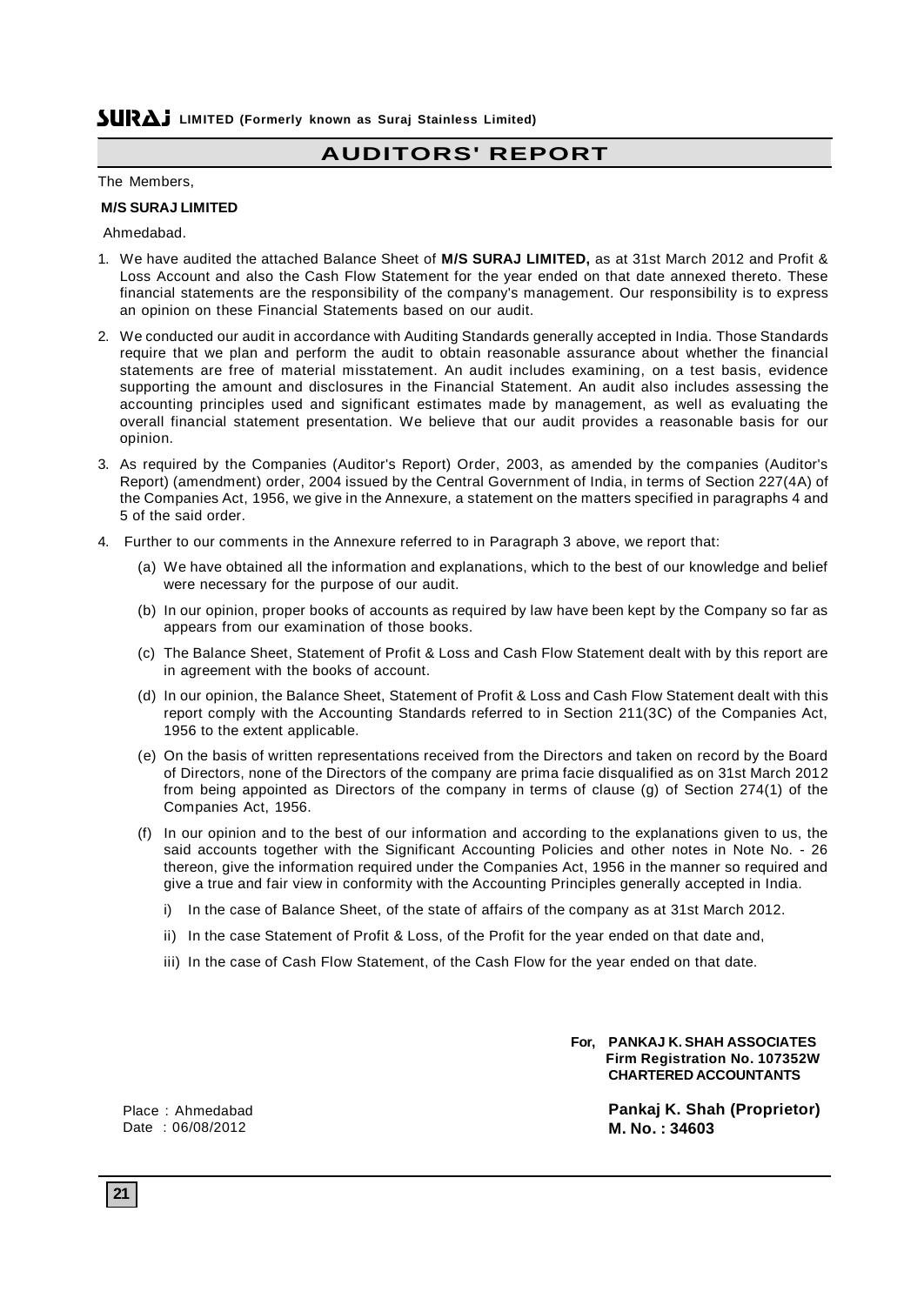# **ANNEXURE TO THE AUDITORS' REPORT**

Annexure referred to in paragraph 3 of the Auditor's report to the members of **M/S SURAJ LIMITED.** on the accounts for the year ended **31st March, 2012.**

- (i) (a) According to the information and explanation given to us, the fixed assets records showing full particulars including quantitative details and situation of fixed assets are under compilation.
	- (b) All the fixed assets have not been physically verified by the management during the year, but there is a regular programme of verification at reasonable intervals , which in our opinion, is reasonable having regard to the size of the Company and the nature of its assets. No material discrepancies between the book records and the physical inventory have been noticed on such verification.
	- (c) The company has not disposed off substantial part of its fixed assets during the year.
- (ii) (a) The Inventories lying with the company have been physically verified at reasonable intervals during the year by the management. In our opinion the frequency of such verification is adequate.
	- (b) In our opinion and according to information and explanations given to us, the procedures for physical verification of inventories followed by the management are reasonable and adequate in relation to the size of the company and the nature of its business.
	- (c) On the basis of our examination of the inventory records, in our opinion the company has maintained proper records of inventory and according to the records of the company, the discrepancies noticed on physical verification of inventory as compared to book records were not material and have been properly dealt within the books of account.
- (iii) (a) According to the information & explanations given to us, the Company has not granted any loans, secured or unsecured to companies , firms or other parties covered in the register required to be maintained under Section 301 of the Companies Act, 1956.Therefore , the provisions of clause 4 (iii) (b), (c), and (d) of the order are not applicable to Company.
	- (b) According to the information & explanations given to us, the Company has taken interest free unsecured loan from one company covered in the Register maintained under section 301of the Act. The maximum amount involved during the year was Rs. 623 Lacs and aggregate outstanding amount of such loan at the year end is Rs. 573 Lacs.
	- (c) The above loan is interest free and other terms and conditions of such loan are not prima-facie prejudicial to the interest of the company.
	- (d) In respect of the aforesaid loan, there are no overdue amounts.
- (iv) In our opinion and on the basis of test checks carried out by us, it appears that there are adequate internal control procedures commensurate with the size of the company and the nature of its business, with regard to purchase of inventory, fixed assets and for the sale of goods. Further, on the basis of our examination of the books of account and records of the company and according to the information and explanations given to us, we have neither come across nor have been informed of any continuing failure to correct major weaknesses in the aforesaid internal control system.
- (v) (a) According to the information and explanations provided by the management, we are of the opinion that the particulars of contracts or arrangements referred to in section 301 of the Companies Act, 1956 that need to be entered into the register maintained under section 301 have been so entered.
	- (b) In our opinion and according to the information and explanations given to us, the transactions made in pursuance of such contracts or arrangements exceeding value of Rupees five lakhs have been entered into during the financial year at prices which are reasonable having regard to the prevailing market prices at the relevant time.
- (vi) The Company has not accepted deposits from the public within the meaning of Section 58A and 58AA or any other relevant provisions of the Companies Act, 1956 and the Rules framed there under.
- (vii) Internal audit is carried out by a firm of Chartered Accountants. On the basis of the reports made by them to the management, in our opinion, the Internal Audit System is commensurate with the size and nature of its business.
- (viii) The Central Government has prescribed maintenance of the cost records under section 209(1)(d) of the companies Act,1956 in respect of the Company's products. As per the information and explanations provided to us, we are of the opinion that prima facie, the prescribed records have been made and maintained. We have however not made a detailed examination of the records with a view to determine whether they are accurate or complete.
- (ix) (a) According to the information and explanations given to us and the records of the company examined by us, we are of the opinion that the company is generally regular in depositing with appropriate authorities undisputed statutory dues including provident fund, income-tax, Vat, wealth tax, service tax, custom duty, excise duty, cess and other statutory dues as applicable, with the appropriate authorities in India. Based on our audit procedures and according to the information and explanations given to us, and records of the company, there are no arrears of statutory dues which has remained outstanding as at 31st March 2012 for a period of more than Six months from the date they became payable.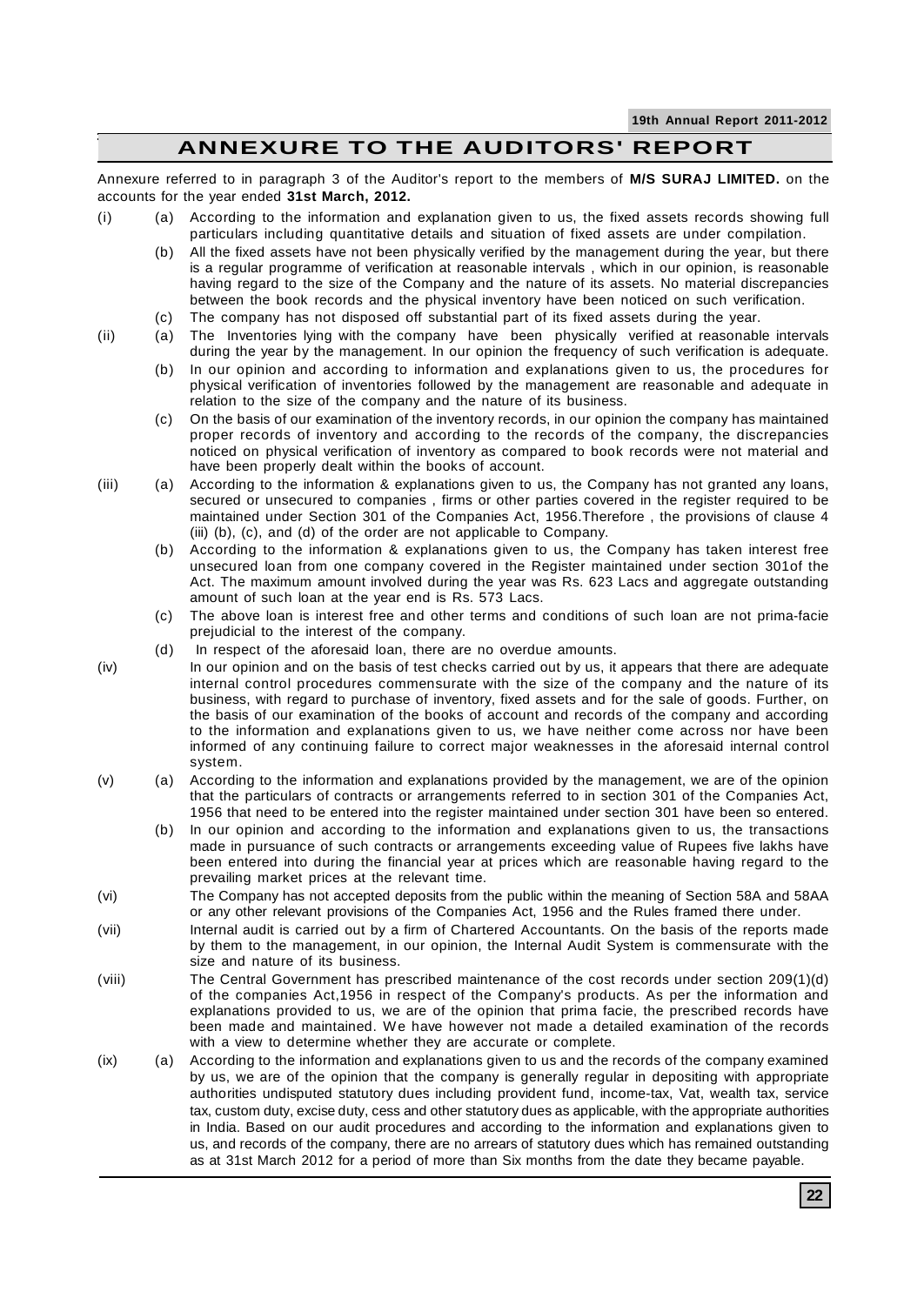(b) According to the information and explanations given to us, and the records of the company, disputed amounts payable in respect of Income Tax and Sales Tax not deposited with the appropriate authorities are as under:

| Name of the<br><b>Statute</b> | <b>Nature of Dues</b> | <b>Disputed</b><br>Amount<br>Rs. | Period to<br>which the<br>amount relates | Forum where<br>dispute<br>is pending |
|-------------------------------|-----------------------|----------------------------------|------------------------------------------|--------------------------------------|
| Sales Tax Act                 | Sales Tax             | 2,24,379/                        | 2003-04                                  | Sales Tax Appellate                  |
|                               |                       |                                  |                                          | Commissioner Ahmedabad.              |
| Sales Tax Act                 | Sales Tax             | $1,40,975/-$                     | 2004-05                                  | Jt. Commissioner of                  |
|                               |                       |                                  |                                          | Commercial Taxes Ahmedabad.          |
| Income Tax Act                | Income Tax            | 68, 35, 283/-                    | A.Y. 2007-08                             | CIT (Appeal) - XIV Ahmedabad         |
| Income Tax Act                | Income Tax            | $6,81,310/-$                     | A.Y. 2008-09                             | <b>ITAT</b>                          |
| Income Tax Act                | Income Tax            | 56,06,879/-                      | A.Y. 2009-10                             | CIT (Appeal) - XIV Ahmedabad         |
| Income Tax Act                | Income Tax            | $2,29,491/-$                     | A.Y. 2009-10                             | CIT (Appeal) - XIV Ahmedabad         |

- (x) The Company has no accumulated losses as at 31st March 2012 and has not incurred any cash losses during the current financial year and in the immediately preceding financial year.
- (xi) According to the records of the company, and the information and explanations given to us, the company has not defaulted in repayment of dues to any financial institution or bank during the financial year.
- (xii) The company has not granted any loans and advances on the basis of security by way of pledge of shares, debentures and other securities.
- (xiii) In our opinion, the provisions of any special statute applicable to chit fund / nidhi / mutual benefit fund/ societies are not applicable to the company.
- (xiv) In our opinion, the company is not dealing or trading in shares, securities, debentures and other investments.
- (xv) According to the information and explanations given to us, the Company has not given guarantees for loans taken by others from bank.
- (xvi) According to information and explanations given to us, in our opinion, the term loans have been applied for the purpose for which they were obtained/ raised.
- (xvii) On the basis of overall examination of the Balance Sheet of the Company and information and explanation given to us, in our opinion funds raised on short term basis have not been used to finance long term investment.
- (xviii) The Company has not made any preferential allotment of shares during the year to any parties and companies covered in the register maintained under Section 301 of the Companies Act 1956.
- (xix) The Company has not issued any debentures during the year.
- (xx) The company has not raised any money by way of public issues during year.
- (xxi) Based upon the audit procedures performed for the purpose of reporting the true and fair view of the financial statements and as per the information and explanations given by the management, we report that no fraud on or by the company has been noticed or reported during the course of our audit.

### **For, PANKAJ K. SHAH ASSOCIATES Firm Registration No. 107352W CHARTERED ACCOUNTANTS**

**Pankaj K. Shah (Proprietor) M. No. : 34603**

Place : Ahmedabad Date : 06/08/2012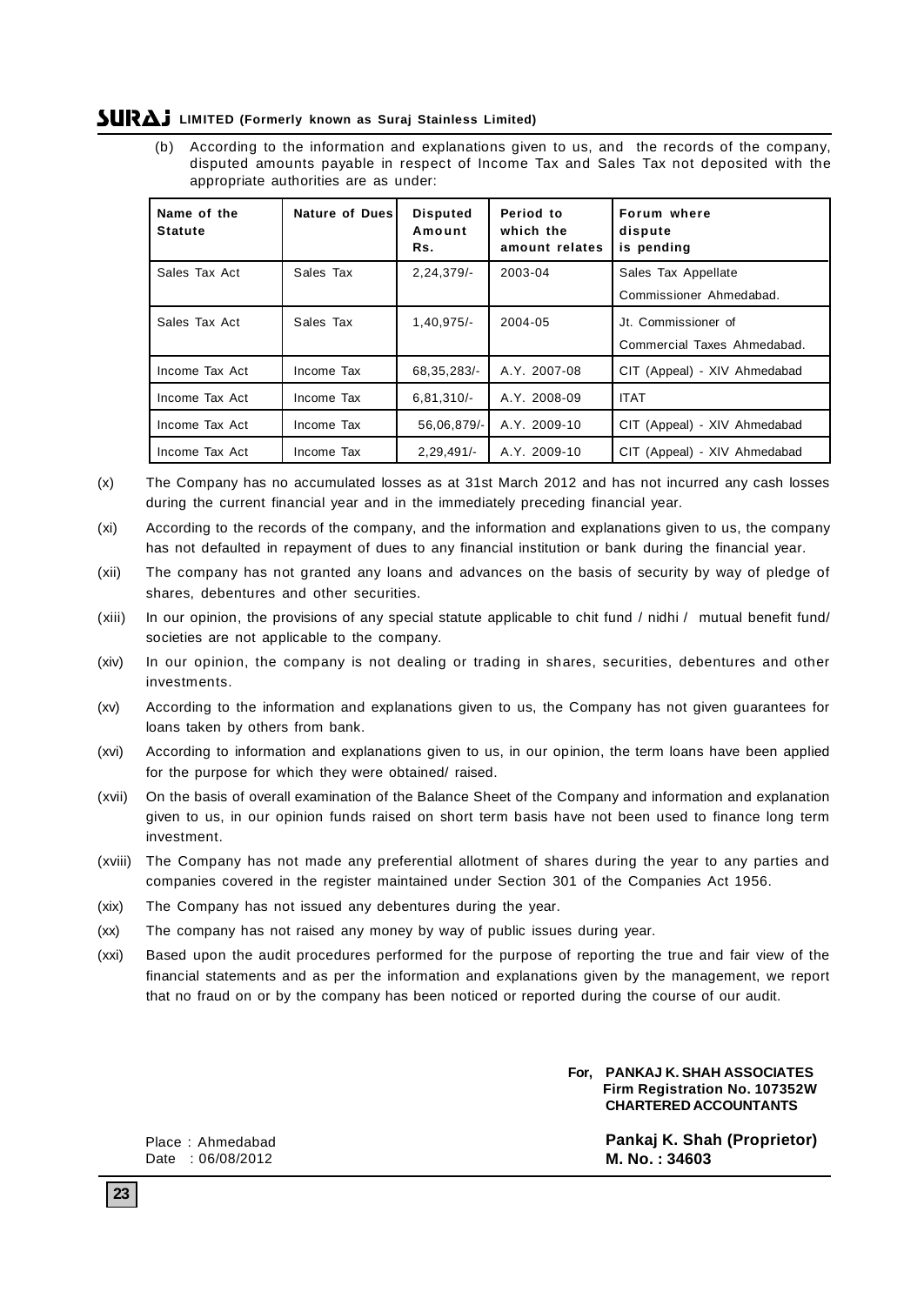**Notes to the Financial Statements for the year ended 31st March 2012 Note - 26**

# **NOTES TO THE ACCOUNTS**

### **1. Significant Accounting Policies**

### **A) Basis of Preparation**

The financial statements of Suraj Limited ("the Company") have been prepared under the historical cost convention on accrual basis of accounting in accordance with the Indian Generally Accepted Accounting Principles (GAAP) and mandatory accounting standards as specified in the Companies (Accounting Standards) Rules, 2006, to the extent applicable and relevant provisions of the Companies Act, 1956.

All assets and liabilities have been classified as current or non-current as per the company's normal operating cycle and other criteria set out in the Revised Schedule VI to the Companies Act, 1956. Based on the nature of product and the time between the acquisition of assets for processing and their realization in cash and cash equivalents, the Company has ascertained its operating cycle as 12 months for the purpose of current -non current classification of assets and liabilities.

### **B) Fixed Assets and Depreciation**

### **(i) Fixed Assets**

Fixed assets are stated at cost of acquisition (net of CENVAT, wherever applicable), less accumulated depreciation. Cost is inclusive of freight, duties, levies and any directly attributable cost of bringing the assets to their working condition for intended use. Direct costs are capitalized till the assets are ready to be put to use. Interest on borrowings, wherever applicable, attributable to new projects is capitalized and included in the cost of fixed assets as appropriate.

### **(ii) Depreciation**

Depreciation on fixed assets is charged on the Straight Line Method at the rates prescribed in Schedule XIV to the Companies Act, 1956. Depreciation on Plant & Machinery of the Company is charged for Triple Shift.

Depreciation on sale /deduction from Fixed Assets is provided for up to the month of sale, deduction, discarded as the case may be.

### **C) Borrowing costs**

Borrowing cost attributable to acquisition, construction or production of qualifying assets are capitalised as part of the cost of that asset, till the asset is ready for use. Other borrowing costs are recognized as an expense in the period in which these are incurred.

### **D) Inventories**

- a) Raw Materials: Valued at cost or Market Value which ever is Lower.
- b) Work-in-Progress is valued at cost plus direct cost, manufacturing overheads and other related cost or market value whichever is lower.
- c) Finished goods are valued at cost or net realizable value whichever is lower. The cost includes cost of production and other appropriate overheads.
- d) Goods in Transits: At Cost.
- e) Stores and Spares are valued at cost or market value whichever is lower.
- Scrap is valued at estimated realisable value.

### **E) Revenue Recognition**

(a) Revenue is recognized to the extent that it is probable that the economic benefits will flow to the company and the revenue can be reliably measured. The company collects sales tax and value added tax (VAT) on behalf of Government and therefore these are not economic benefit flowing to the company. Hence they are excluded from revenue.

### (b) Sales:

Sales of goods is recognized when the significant risks and rewards of ownership of goods have passed to buyer.

### (c) Export Benefits :

Incomes in respect of Duty Drawback and Duty Entitlement Pass Book Scheme (DEPB) in respect of exports made during the year are accounted on accrual basis. Profit or losses on transfer of DEPB licenses are accounted in year of the sales. Duty free imports of material under Advance License matched with the export made against the said licenses.

### **F) CENVAT Credit**

The CENVAT credit available on purchase of raw materials, other eligible inputs and capital goods is adjusted against excise duty payable on clearance of goods produced. The unadjusted CENVAT credit is shown under the head "Loans and Advances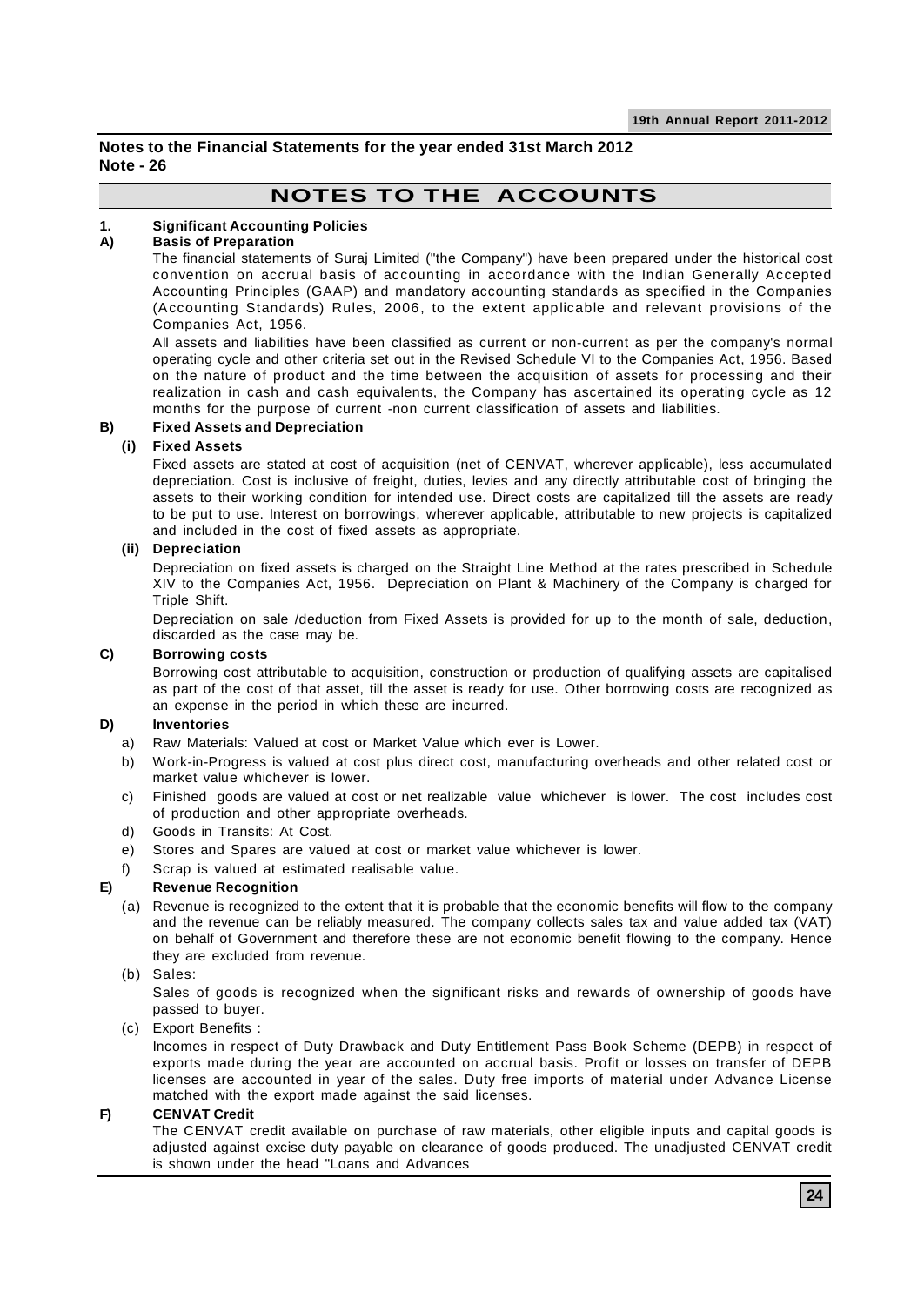### **G) Employee Benefits**

- (a) Provision for gratuity and leave encashment is made on the basis of actuarial valuation at the end of the year in conformity with the Accounting Standard - 15. Actuarial gains or losses are recognized in the profit and loss account.
- (b) Contribution to Provident Fund and Superannuation is accounted for on accrual basis.

### **H) Foreign Exchange Transactions**

- (a) Foreign currency transactions are recorded at the exchange rates prevailing on the date of the respective transactions. Monetary items denominated in foreign currencies at the year-end and not covered under forward exchange contracts are translated at year-end rate.
- (b) Exchange differences arising on foreign currency transactions settled during the year are recognized in the profit and loss A/c except in respect of fixed assets where exchange variance is adjusted to the cost of the respective fixed assets.

### **I) Amortization of Miscellaneous Expenditure**

Preliminary expenses & Amalgamation expenses have been amortized over a period of five years in equal installments.

### **J) Income Tax Expenses**

- Income tax expenses comprise current tax and deferred tax charge or credit.

### **- Current Tax**

The current charge for income tax is calculated in accordance with the relevant tax regulations applicable to the company.

### **- Deferred tax**

Deferred Tax charge or credit reflects the tax effects of timing differences between accounting Income and taxable income for the period. The deferred tax charge or credit and the corresponding deferred tax liabilities or assets are recognized using the tax rates that have been enacted or substantially enacted by the Balance Sheet date as per the Accounting Standard - 22.

### **K) Impairment of assets**

An assets is treated as impaired when the carrying cost of assets exceeds its recoverable value. An impairment loss is charged to the Profit and Loss Account in the year in which assets is identified as impaired. The impairment loss recognized in prior accounting period is reversed if there has been change in the estimate of recoverable amount.

### **L) Prior Period Adjustment**

Expenses and income pertaining to earlier/previous years are accounted as prior period items.

### **M) Earning Per Share**

In determining earning per share, the company considers the net profit after tax and includes the posttax effect of any extra ordinary items. The number of shares used in computing basic earning per shares is the weighted average number of shares outstanding during the period.

### **N) Provisions, Contingent Liabilities and Contingent Assts**

The Company creates a provision when there is present obligation as a result of a past event that probably requires an outflow of resources and a reliable estimate can be made of the amount of that obligation. Contingent Liabilities which are considered significant and material by the company are disclosed in the Notes to Accounts. Contingent Assets are neither recognized nor disclosed.

### **II. ADDITIONAL NOTES (Forming an integral part of Accounts)**

### **1. Contingent liabilities not provided for**

Demand of Rs. 2,24,379/- raised by Sales Tax authorities, for the accounting year 2003-04 which is disputed by the Company.

Demand of Rs. 1,40,975/- raised by Sales Tax authorities, for the accounting year 2004-05 which is disputed by the Company.

Demand of Rs. 68,35,283/- raised by Income Tax authorities, for Assessment year 2007-08 which is disputed by the Company.

Demand of Rs. 14,99,230/- after giving appeal effect raised by Income Tax authorities, for Assessment year 2008-09 which is disputed by the Company.

Demand of Rs. 2,29,491/- raised by Income Tax authorities, for Assessment year 2009-10 which is disputed by the Company.

Demand of Rs. 89,96,224/- raised by Income Tax authorities, for Assessment year 2009-10 which is disputed by the Company.

- 2. Estimated amount of contracts remaining to be executed on capital account and not provided for in the Accounts (net of advances) NIL
- 3. In terms of accounting policy (E) for the accounting of export incentives, estimated benefit of Rs. 295.36 Lacs have been taken in to account under DES Scheme. Steps are being taken to import raw materials and utilize the same.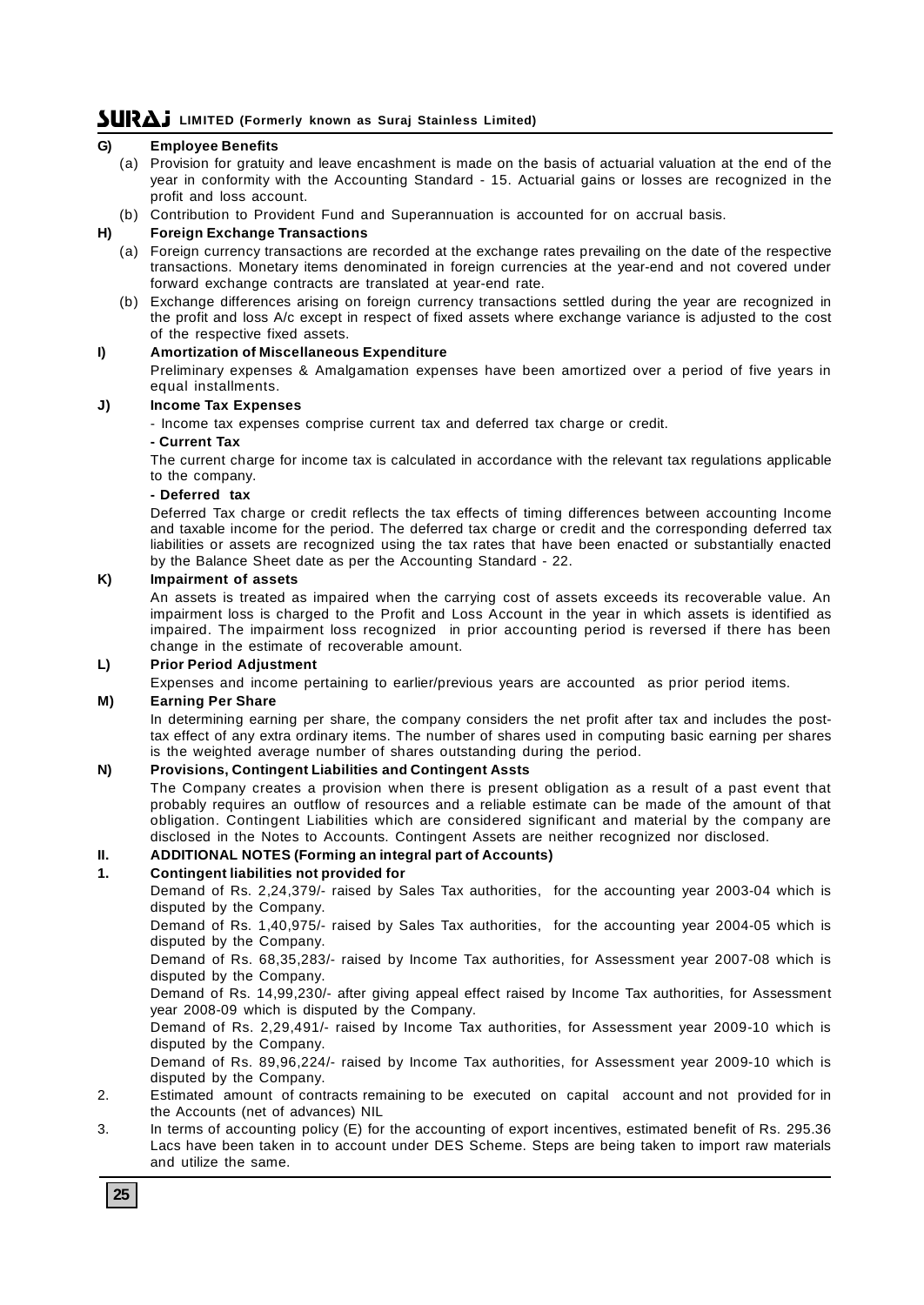(Amount in Rs.)

### **4. Amount Paid / Payable to Auditors :**

| $19911111$ and $11$ a $1991010$ to $1100110010$ to |           | (AMOUNT IN RS.) |
|----------------------------------------------------|-----------|-----------------|
| <b>Particulars</b>                                 | 2011-2012 | 2010-2011       |
| Audit Fees                                         | 3,75,000  | 3,00,000        |
| Tax Audit Fees                                     | 75,000    | 50.000          |
| For other works                                    | 2,28,873  | 3,76,488        |
| Total                                              | 6,78,873  | 7,26,488        |
|                                                    |           |                 |

### **5. Prior Period Expenditure:**

| ior Period Expenditure: |                             |           | (Amount in Rs.) |
|-------------------------|-----------------------------|-----------|-----------------|
| No.                     | <b>Particulars</b>          | 2011-2012 | 2010-2011       |
| a)                      | VAT Expenses                | 12,05,632 | $- -$           |
| b)                      | <b>Consultancy Expenses</b> | 38,600    | $-$             |
| $\mathsf{c}$ )          | Other Expenses              | 40,878    | $-$             |
|                         | Total                       | 12,85,110 | $- -$           |

- **6.** In the opinion of the Directors, the current assets, loans and advances are approximately of the value stated, if realized in the ordinary course of business and provision for all known and determined liabilities (except wherever otherwise stated)are adequate and not in excess of the amount reasonably necessary.
- **7.** Balances under Sundry Debtors, Sundry Creditors, Loans & Advances are subject to confirmation and reconciliation with the respective parties/ concerns. Necessary adjustment if any, thereon having an importance of revenue nature, will be made in the year of such confirmation / reconciliation.

### **8. Employee Benefits**

As per Accounting Standard 15 "Employee Benefits", the disclosure of Employee benefits as defined in the Accounting Slandered are given below. :

### **a) Gratuity ( (defined benefits plans)**

The Company has defined gratuity plan. Every employee who has completed five years or more of service gets a gratuity on death or resignation or retirement at 15 days salary (last drawn salary) for each completed year of service. The scheme is funded with an insurance company in the form of qualifying insurance policy.

### **b) Leave wages (long term employment benefit)**

The leave wages are payable to all eligible employees at the rate of daily salary for each day of accumulated leave on death or on resignation or upon retirement on attaining superannuation age.

| <b>Particulars</b>                                             | <b>Privilege</b><br>Leave<br>(non funded) | Gratuity<br>(funded) |
|----------------------------------------------------------------|-------------------------------------------|----------------------|
| Change in the present value of the defined benefit obligation. |                                           |                      |
| Opening defined benefit obligation                             | 206849                                    | 2755118              |
| Interest cost                                                  | 17334                                     | 230879               |
| Current service cost                                           | 103721                                    | 431459               |
| Benefits paid                                                  | (88312)                                   | (70594)              |
| Actuarial (gain) / Losses on obligation                        | (15762)                                   | (171171)             |
| Closing defined obligation                                     | 223830                                    | 3175691              |
| Change in the fair Value plan asset                            |                                           |                      |
| Opening fair value of plan asset                               | $-$                                       | 2619469              |
| Expected return on plan asset                                  | $ -$                                      | 235752               |
| Contribution by employer                                       |                                           | 423581               |
| Benefits paid                                                  | --                                        | (70594)              |
| Actuarial gain / (Losses)                                      | $-$                                       | 6744                 |
| Closing balance of fair value of plan assets                   | $-$                                       | 3214952              |
| Amount recognized in the balance sheet                         |                                           |                      |
| (Assets)/Liability at the end of the year                      | 223830                                    | 3175691              |
| Fair value of plan assets at the end of the year               | $-$                                       | 3214952              |
| Difference                                                     | 223830                                    | 39261                |
| Unrecognized past service cost                                 | $- -$                                     | $- -$                |
| (Assets)/Liability recognized in the balance sheet             | 223830                                    | 3175691              |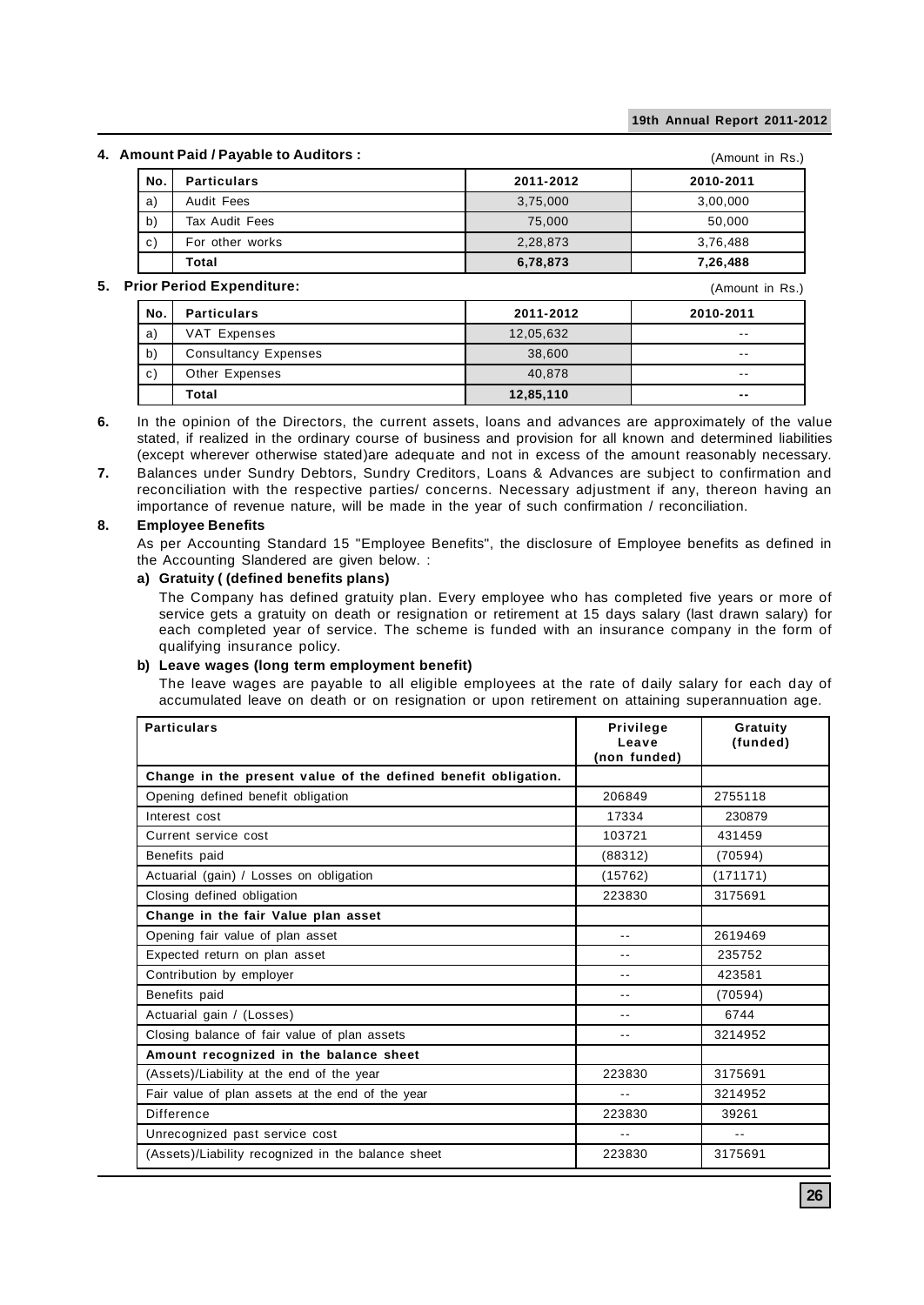| <b>Particulars</b>                                      | Privilege<br>Leave<br>(non funded) | Gratuity<br>(funded) |  |
|---------------------------------------------------------|------------------------------------|----------------------|--|
| Income/expense recognized in the profit and loss        |                                    |                      |  |
| account statement                                       |                                    |                      |  |
| Current service cost                                    | 103721                             | 431459               |  |
| Interest cost on benefit obligation                     | 17334                              | 230879               |  |
| Expected return on plan assets                          | --                                 | (235752)             |  |
| Net actuarial (gain) / loss in the period               | (15762)                            | (177915)             |  |
| Net Expenses                                            | 105293                             | 248671               |  |
| Movement in net liability recognized in balance sheet   |                                    |                      |  |
| Opening net liability                                   | 206849                             | 2755118              |  |
| Expenses as above (P/L Charge)                          | 105293                             | 248671               |  |
| Employers contribution                                  | (88312)                            | (423581)             |  |
| (Assets)/Liability recognized in the balance sheet      | 223830                             | 3175691              |  |
| Principal actuarial assumption as at balance sheet date |                                    |                      |  |
| Discount rate                                           | 8.50%                              | 8.50%                |  |
| Expected rate of return on the plan assets              | 9.00%                              | 8.60%                |  |
| Annual increase in salary cost                          | 6.00%                              | 6.00%                |  |
| <b>Attrition Rate</b>                                   | 2.00%                              | 2.00%                |  |
| The categories of plan assets as % of total plan assets |                                    |                      |  |
| are with insurance company                              | 100.00%                            | 100.00%              |  |

### **9. Segment Reporting**

### **a) Primary Segment**

The Company's operations predominantly relates to a single segment namely "Stainless Steel Tubes & Pipes" which as per Accounting Standards 17 is considered the only reportable business segment.

### **b) Secondary Segment**

Secondary Segment is geographical, which is determined on the basis of location of the customer, is classified as either domestic or overseas and the same is as under :

|  | (Rs. in Lacs) |
|--|---------------|
|  |               |

| <b>Sales</b>          | 2011-12  | 2010-11  |
|-----------------------|----------|----------|
| <b>Domestic Sales</b> | 10781.98 | 10776.32 |
| <b>Export Sales</b>   | 15180.98 | 14086.45 |
| Total                 | 25962.96 | 24862.77 |

**Note :** Since income from power generation is set off against Electricity Exp., it is not treated as a separate segment.

### **10 Earning per share (EPS)**

| Sr.<br>No.     | <b>Particulars</b>                                              |             | 2010-2011   |
|----------------|-----------------------------------------------------------------|-------------|-------------|
| a)             | Net Profit after Tax available for Equity Shareholders (Rupees) | 62.540.912  | 6,74,79,308 |
| b)             | Weighted average number of Shares at beginning                  | 1.92.64.100 | 1.92.64.100 |
| $\mathsf{c}$ ) | Basic and Diluted Earning per Share (Rupees)                    | 3.25        | 3.50        |

### **11** As required by Accounting Standard 18 issued by Institute of Chartered Accountants of India relating to Related Party Disclosure, information is as under:

a) Related parties and nature of relationship

### **\* Directors of the Company**

- 1 Shri Ashok T. Shah
- 2 Shri Gunvant T. Shah
- 3 Shri Kunal T. Shah
- 4 Shri Bipin K. Prajapati
- 5 Shri Ketan R. Shah
- 6 Shri Dipak H. Shah
- 7 Shri Haren R.Desai
- 8 Shri Bhupendrasinh B Patel

### **\* Associate Companies**

- 1 Suraj Impex Pvt. Ltd.
- 2 Suraj Enterprise Pvt. Ltd.
- 3 Suraj Retail Pvt. Ltd.
- 4 Suraj Star Trading Pvt. Ltd.
- 5 Suraj Commodities Pvt. Ltd.
- 6 TBS Metal Ltd.
- 7 Spice Metal Ltd.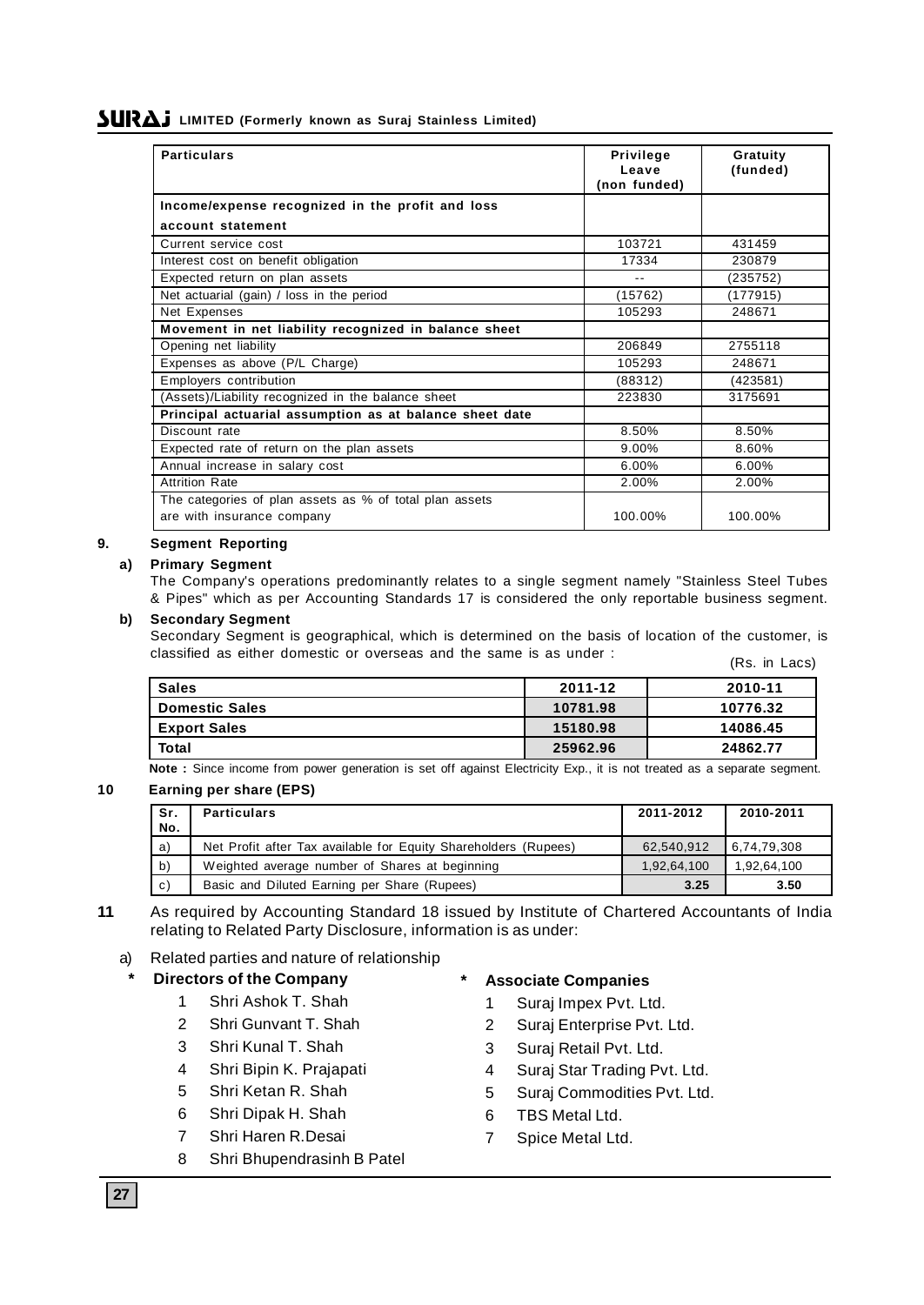(c) Transactions that have taken place during the period April 1, 2011 to March 31, 2012 with related parties by the company. (Rs. in Lacs)

| Name of the Related         | Description of           | Nature of            |               | F.Y. 2011-12             | F.Y. 2010-11  |          |
|-----------------------------|--------------------------|----------------------|---------------|--------------------------|---------------|----------|
| Parties with whom           | <b>Relationship with</b> | <b>Transaction</b>   | <b>During</b> | Amount                   | <b>During</b> | Amount   |
| the transaction             | the party                |                      | the Year      | Out-                     | the year      | Out-     |
| have been made              |                          |                      |               | standing                 |               | standing |
| Suraj Enterprise            | <b>Associate Company</b> | Temporary Adv. Taken | 4378.00       | 573.00                   | 2514.00       | 10.00    |
| Pvt. Ltd.                   |                          | Temporary Adv. Given | 3805.00       |                          | 2504.00       |          |
| Suraj Impex Pvt. Ltd.       | <b>Associate Company</b> | Temporary Adv. Taken | $---$         | ---                      | 400.00        | $- -$    |
|                             |                          | Temporary Adv. Given |               | ---                      | 400.00        |          |
| <b>TBS Metal Ltd.</b>       | <b>Associate Company</b> | Purchase             | 133.87        |                          |               |          |
| Spice Metal Ltd.            | Associate Company        | <b>Sales</b>         | 4.47          | $- -$                    | $---$         |          |
| Shri Ashok T. Shah          | Chairman & C.E.O.        | Remuneration         | 36.000        |                          | 36.00         |          |
|                             |                          | P.F. ontribution     |               | 2.37                     | 0.0936        | 2.29     |
|                             |                          | <b>Bonus</b>         | 0.0350        |                          | 0.0350        |          |
| Shri Gunvant T. Shah        | Vice Chairman &          | Remuneration         | 36.000        |                          | 36.000        |          |
|                             | Whole Time Director      | P.F. ontribution     |               | 2.37                     | 0.0936        | 2.29     |
|                             |                          | <b>Bonus</b>         | 0.0350        |                          | 0.0350        |          |
| Shri, Kunal T. Shah         | <b>Managing Director</b> | Remuneration         | 36.000        |                          | 36.000        |          |
|                             |                          | P.F. ontribution     |               | 2.36                     | 0.0936        | 2.28     |
|                             |                          | <b>Bonus</b>         | 0.0350        |                          | 0.0350        |          |
| Shri Bipin K. Prajapati     | Whole Time Director      | Remuneration         | 12.000        |                          | 12.000        |          |
|                             |                          | P.F.                 | 0.0936        | 0.99                     | 0.0936        | 0.84     |
|                             |                          | <b>Bonus</b>         | 0.0350        |                          | 0.0350        |          |
| Shri Dipak H. Shah          | Non Executive            | <b>Sitting Fees</b>  | 0.075         | $- -$                    | 0.125         |          |
|                             | Director                 |                      |               |                          |               |          |
| Shri Ketan R. Shah          | Non Executive            | <b>Sitting Fees</b>  | 0.075         | $\overline{\phantom{a}}$ | 0.125         |          |
|                             | Director                 |                      |               |                          |               |          |
| Shri Haren R.Desai          | Non Executive            | <b>Sitting Fees</b>  | 0.100         | $-$                      | 0.125         |          |
|                             | Director                 |                      |               |                          |               |          |
| Shri Mahesh V. Parikh       | Non Executive            | <b>Sitting Fees</b>  | 0.025         | $\overline{\phantom{a}}$ | 0.125         |          |
|                             | Director                 |                      |               |                          |               |          |
| Shri Bhupendrasinh B. Patel | Non Executive            | <b>Sitting Fees</b>  | 0.025         | $\overline{\phantom{a}}$ | $ -$          |          |
|                             | Director                 |                      |               |                          |               |          |

Related party relationship is as identified by the management and relied upon by the auditors.

### **12 Inventory related details :**

### **a. Consumption of Raw materials**

| onsumption of Raw materials: |           | (Rs. in Lacs) |
|------------------------------|-----------|---------------|
| <b>Particulars</b>           | 2011-2012 | 2010-2011     |
| S.S. Seamless Pipes          | 10125.11  | 4896.52       |
| S.S. Coil                    | 7032.30   | 6742.45       |
| S.S. Round Bar               | 4831.48   | 4604.18       |
| Total                        | 21988.89  | 16243.15      |

### **b. Composition (Raw Materials)**

| Particulars | 2011-2012 |         | 2010-2011 |        |
|-------------|-----------|---------|-----------|--------|
|             | Value Rs. | $%$ age | Value Rs. | % age  |
| Indigenous  | 8625.69   | 39.23%  | 5899.99   | 36.32% |
| Imported    | 13363.20  | 60.77%  | 10343.16  | 63.68% |
| Total       | 21988.89  | 100.00  | 16243.15  | 100.00 |

### **c. Composition (Stores & Consumable)**

| <b>Particulars</b> | 2011-2012 |        | 2010-2011 |        |
|--------------------|-----------|--------|-----------|--------|
|                    | Value Rs. | % age  | Value Rs. | % age  |
| Indigenous         | 298.31    | 86.00% | 275.18    | 84.00% |
| Imported           | 48.55     | 14.00% | 52.43     | 16.00% |
| Total              | 346.86    | 100.00 | 327.61    | 100.00 |

(Rs. in Lacs)

(Rs. in Lacs)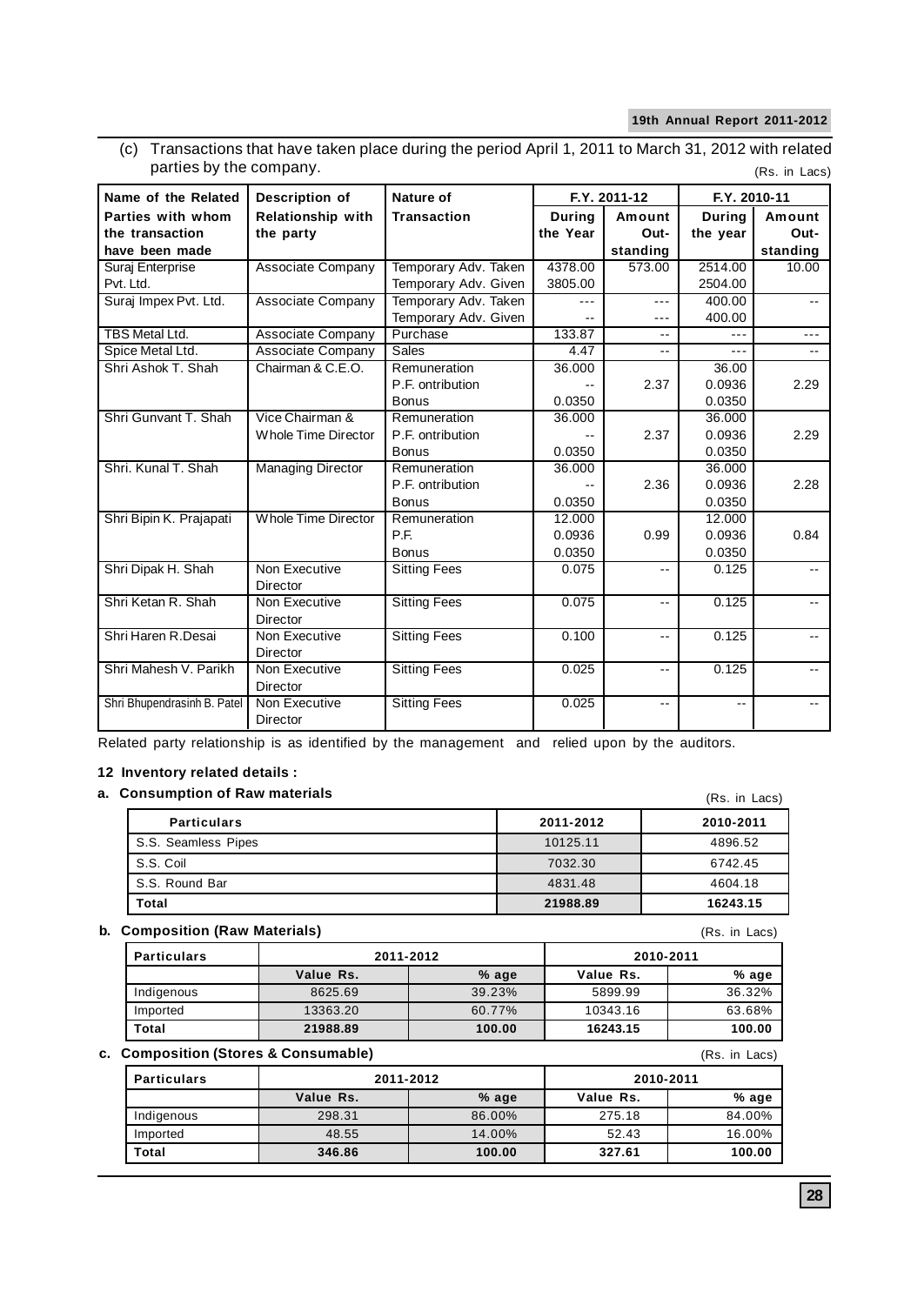### **d. Finished Goods**

| <b>Finished Goods</b> |              |                          | (Rs. in Lacs)            |
|-----------------------|--------------|--------------------------|--------------------------|
| <b>Particulars</b>    | <b>Sales</b> | <b>Closing Inventory</b> | <b>Opening Inventory</b> |
| A) Manufactured goods |              |                          |                          |
| -S. S. Pipes & Tubes  | 20968.19     | 624.36                   | 438.75                   |
|                       | (20617.85)   | (438.75)                 | (218.30)                 |
| - S.S. Scrap          | 3602.43      | 40.75                    | 155.58                   |
|                       | (3357.46)    | (155.58)                 | (32.73)                  |
| Sub-Total             | 24570.63     | 665.11                   | 594.33                   |
|                       | (23975.31)   | (594.33)                 | (251.03)                 |
| B) Traded goods       |              |                          |                          |
| S.S. Pipe & Tubes     | 46.34        |                          |                          |
|                       | (61.07)      |                          |                          |
| Sub-Total             | 46.34        |                          | $\overline{\phantom{a}}$ |
|                       | (61.07)      |                          |                          |
| Total                 | 24616.97     | 665.11                   | 594.33                   |
|                       | (24036.38)   | (594.33)                 | (251.03)                 |

### **e. Closing stock of WIP**

(Amount in Rs.)

| <b>Particulars</b> | 2011-2012 | 2010-2011 |
|--------------------|-----------|-----------|
| S.S. Pipe & Tubes  | 527773643 | 149579306 |
| S.S. Scrap         | 12072572  | 17306813  |
| Total              | 539846215 | 166886119 |

### **13.Value of Imports on C.I.F. Basis**

| <b>Particulars</b> | 2011-2012    | 2010-2011     |
|--------------------|--------------|---------------|
| Raw Material       | 959104035.00 | 1335329509.00 |
| Capital Goods      | 4140610.00   | 269400.00     |
| Stores             | 4854996.00   | 5243223.00    |

### **14.Expenditure in Foreign Exchange (on actual payment basis)**

(Amount in Rs.)

(Amount in Rs.)

| <b>Particulars</b>          | 2011-2012   | 2010-2011   |
|-----------------------------|-------------|-------------|
| <b>Traveling Expenses</b>   | 1340936.00  | 531020.00   |
| Sales Commission            | 26547249.00 | 30752895.00 |
| Advertisement               | 3445092.00  | 2620147.00  |
| <b>Business Development</b> | 2463248.00  | 1152015.00  |
| Capital goods               | 4140610.00  | 269400.00   |
| Stores & Spares             | 4854996.00  | 5243223.00  |

### **15. Details of Foreign currency exposure that are not hedged by derivative instruments or otherwise:-**

| <b>Particulars</b>     | Currency    | Amount in        | Equivalent Indian |
|------------------------|-------------|------------------|-------------------|
|                        |             | foreign currency | currency          |
| As at 31st March 2012  |             |                  |                   |
| Receivables            | <b>EURO</b> | 237567           | 15886125          |
|                        | <b>USD</b>  | 5128302          | 260825446         |
| Payables               | <b>EURO</b> | 56096            | 3825176           |
|                        | <b>USD</b>  | 884556           | 45134865          |
| Buyer's Credit payable | <b>USD</b>  | 6657912          | 342150089         |
| As at 31st March 2011  |             |                  |                   |
| Receivable             | <b>EURO</b> | 134309           | 8448016           |
|                        | <b>USD</b>  | 3284652          | 145722717         |
| Payable                | <b>EURO</b> | 20823            | 1321616           |
|                        | <b>USD</b>  | 1318909          | 58546065          |
| Buyer's Credit payable | <b>USD</b>  | 1588072          | 70828016          |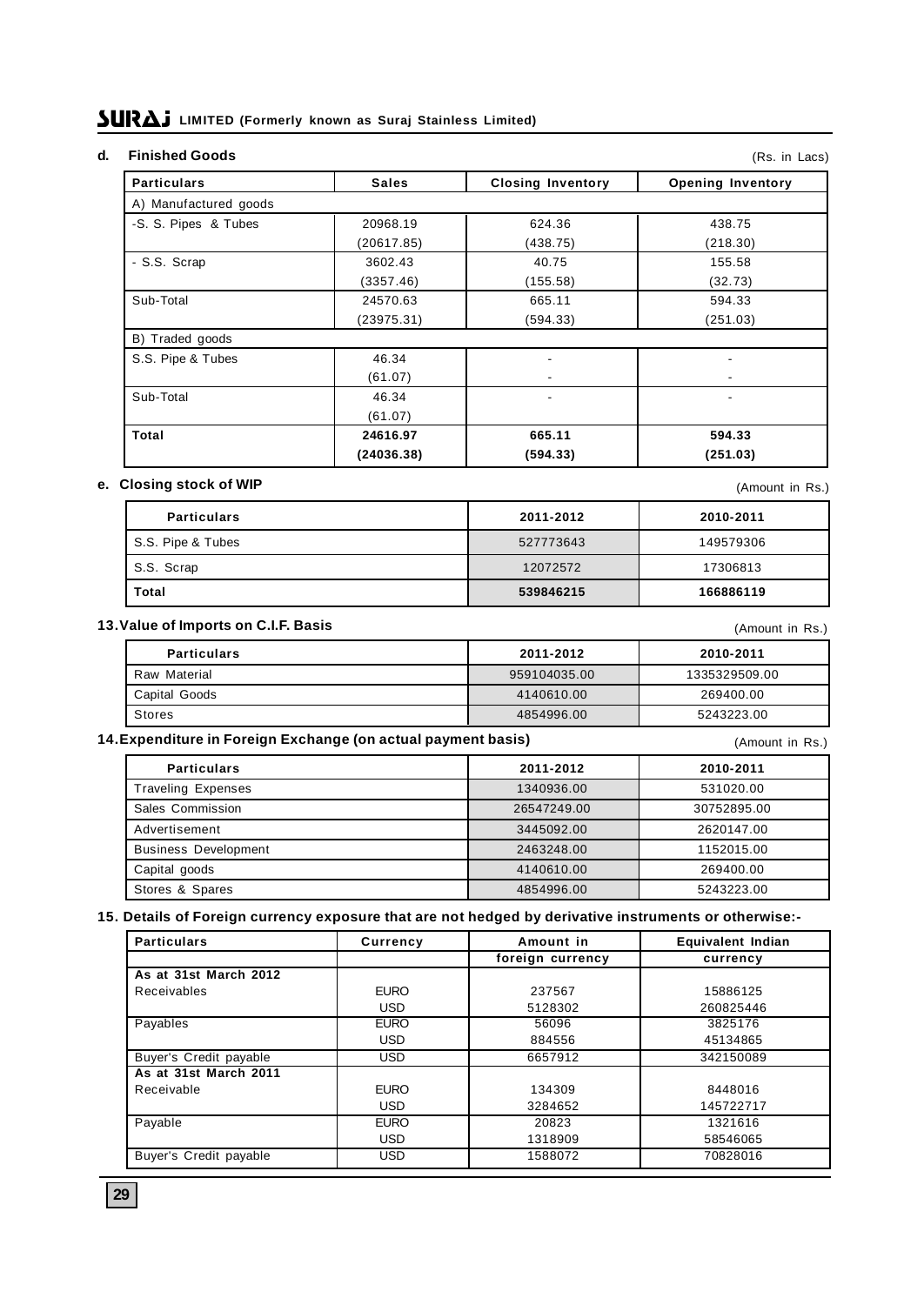### **16. Earning in Foreign Exchange**

| ıing in Foreign Exchange |                     |               | (Amount in Rs.) |
|--------------------------|---------------------|---------------|-----------------|
| <b>Particulars</b>       |                     | 2011-2012     | 2010-2011       |
| Export Sales             | [ F.O.B. Value Rs.] | 1465477021.45 | 1338882411.76   |

### **17. Dividend remitted to Non Resident**

| Number of Shareholders                |                |  |
|---------------------------------------|----------------|--|
| Number of Shares held                 | 15,45,000      |  |
| Net amount of dividend remitted       |                |  |
| - Final dividend for the year 2010-11 | Rs. 2317500.00 |  |
|                                       | EURO 34719.10  |  |

- **18.** During the year Company has paid Managerial Remuneration to Managing Director and Whole-time Directors aggregating to Rs. 120.00 lacs which is in excess of the limit prescribed u/s. 198 and 309 of the Companies Act read with Schedule - XIII of the Companies Act, 1956 due to inadequacy of Profit. The company has initiated steps to obtain the approval of Shareholders in ensuing Annual General Meeting.
- **19.** The Company has initiated the process of identifying the suppliers who qualify under the definition of micro and small enterprises, as defined under the Micro, Small and Medium Enterprises Development Act, 2006. Since no intimation has been received from the suppliers regarding their status under the said Act as at 31st March 2012, disclosures relating to amounts unpaid as at the year end, if any, have not been furnished. In the opinion of the management, the impact of interest, if any, that may be payable in accordance with the provisions of the Act is not expected to be material.

### **20. Previous year comparatives**

Till the year ended 31st March, 2011, the Company was using pre-revised Schedule VI to the Companies Act, 1956, for preparation and presentation of its financial statements. During the year ended 31st March, 2012, the revised Schedule VI notified under the Companies Act, 1956, has become applicable to the Company. The Company has reclassified previous year figures to conform to this year's classification.

### **Signature to Notes 1 to 26**

As per our report of even date.

Firm Registration No. 107352W Chartered Accountants

**For PANKAJ K. SHAH ASSOCIATES For and on behalf of the Board of Directors**

Ahmedabad. Date : 06-08-2012 Date : 06-08-2012

| Pankaj K. Shah<br>Proprietor<br>M.No. : 34603 | Ashok T. Shah | Chairman & C.E.O.        |
|-----------------------------------------------|---------------|--------------------------|
|                                               | Kunal T. Shah | <b>Managing Director</b> |
|                                               | Viral M. Shah | <b>Company Secretary</b> |
| Ahmedabad.                                    | Ahmedabad.    |                          |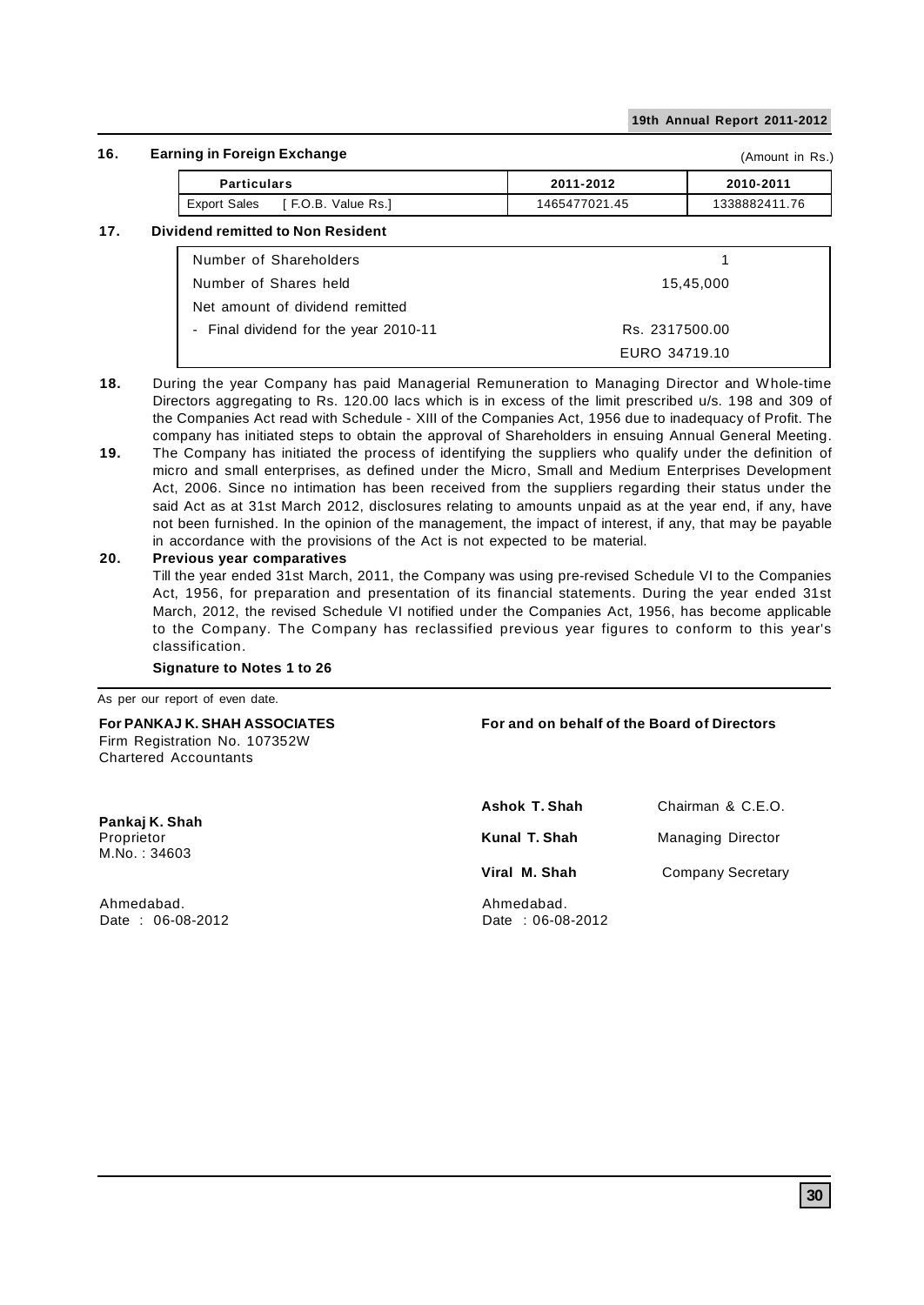# **BALANCE SHEET AS AT 31ST MARCH 2012**

|                                                            |                     |                      |                    |                          | (Amount in Rs.)                           |
|------------------------------------------------------------|---------------------|----------------------|--------------------|--------------------------|-------------------------------------------|
| <b>Particulars</b>                                         | Note No.            |                      |                    | As at                    | As at                                     |
|                                                            |                     |                      |                    | 31-03-2012               | 31-03-2011                                |
|                                                            |                     |                      |                    |                          |                                           |
| <b>I. EQUITY AND LIABILITIES</b><br>1. Shareholders' Funds |                     |                      |                    |                          |                                           |
|                                                            |                     |                      |                    |                          |                                           |
| (a) Share Capital                                          | 1<br>$\overline{2}$ |                      | 19,26,41,000.00    |                          | 19,26,41,000.00                           |
| (b) Reserves and Surplus                                   |                     |                      | 58,71,36,120.00    |                          | 55,81,79,180.00                           |
| 2. Non-current Liabilities                                 |                     |                      |                    |                          |                                           |
| (a) Long-term Borrowings                                   | 3                   |                      |                    |                          | 38,80,80,948.00                           |
| (b) Long-term Provisions                                   | 4                   |                      | 29, 15, 76, 631.00 | 32,85,913.00             |                                           |
|                                                            | 5                   |                      |                    |                          | 57,61,943.00                              |
| (c) Deferred Tax Liabilities                               |                     |                      |                    | 5, 17, 72, 363.00        | 5,91,56,846.00                            |
| <b>3. Current Liabilities</b>                              |                     |                      |                    |                          |                                           |
|                                                            |                     |                      |                    |                          |                                           |
| (a) Short-term Borrowings                                  | 6<br>$\overline{7}$ |                      | 92,88,01,972.00    |                          | 65,25,68,276.00                           |
| (b) Trade Payables                                         |                     |                      |                    | 3,50,93,305.00           | 3,62,94,430.00                            |
| (c) Other Current Liabilities                              | 8                   |                      | 16,56,09,739.00    |                          | 16,97,78,314.00                           |
| (d) Short-term Provisions                                  | 9                   |                      |                    | 6,29,52,239.00           | 6,84,54,179.00                            |
|                                                            | <b>Total Rs.</b>    |                      | 231,88,69,282.00   |                          | 213,09,15,116.00                          |
| <b>II. ASSETS</b>                                          |                     |                      |                    |                          |                                           |
| 1. Non-current Assets                                      |                     |                      |                    |                          |                                           |
| (a) Fixed Assets                                           | 10                  |                      |                    |                          |                                           |
| <b>Tangible Assets</b><br>i)                               |                     |                      | 90,61,15,107.00    |                          | 98,65,81,761.00                           |
| Intangible Assets<br>ii)                                   |                     |                      |                    |                          |                                           |
| (b) Long-term Loans and Advances                           | 11                  |                      |                    | 84, 38, 654. 00          | 54,98,478.00                              |
| (c) Other non-current assets                               | 12                  |                      |                    | 3,87,244.00              | 4,88,720.00                               |
|                                                            |                     |                      |                    |                          |                                           |
| 2. Current Assets                                          |                     |                      |                    |                          |                                           |
|                                                            |                     |                      |                    |                          |                                           |
| (a) Inventories                                            | 13                  |                      | 75,19,69,230.00    |                          | 69,46,02,816.00                           |
| (b) Trade Receivables                                      | 14                  |                      | 48,70,34,156.00    |                          | 29, 35, 18, 033.00                        |
| (c) Cash and Bank Balances                                 | 15                  |                      |                    | 5,44,70,953.00           | 9,27,40,709.00                            |
| (d) Short-term Loans and Advances                          | 16                  |                      |                    | 8,65,47,321.00           | 4,30,10,107.00                            |
| (e) Other Current Assets                                   | 17                  |                      |                    | 2,39,06,617.00           | 1,44,74,492.00                            |
|                                                            |                     |                      |                    |                          |                                           |
|                                                            |                     |                      |                    |                          |                                           |
|                                                            | <b>Total Rs.</b>    |                      | 231,88,69,282,00   |                          | 213,09,15,116.00                          |
| The notes form an integral part                            |                     |                      |                    |                          |                                           |
| of these financial statements                              | 26                  |                      |                    |                          |                                           |
| As per our report of even date attached                    |                     |                      |                    |                          |                                           |
| For PANKAJ K. SHAH ASSOCIATES                              |                     |                      |                    |                          | For & on behalf of the Board of Directors |
| Firm Registration No. 107352W                              |                     |                      |                    |                          |                                           |
| <b>Chartered Accountants</b>                               |                     | <b>Ashok T. Shah</b> |                    | Chairman & C.E.O.        |                                           |
|                                                            |                     |                      |                    |                          |                                           |
| Pankaj K. Shah                                             |                     | Kunal T. Shah        |                    | <b>Managing Director</b> |                                           |
| Proprietor                                                 |                     |                      |                    |                          |                                           |
| M. No.: 34603                                              |                     | Viral M. Shah        |                    | <b>Company Secretary</b> |                                           |

Date: 06-08-2012

Place : Ahmedabad.<br>
Date : 06-08-2012<br>
Date : 06-08-2012

# **31**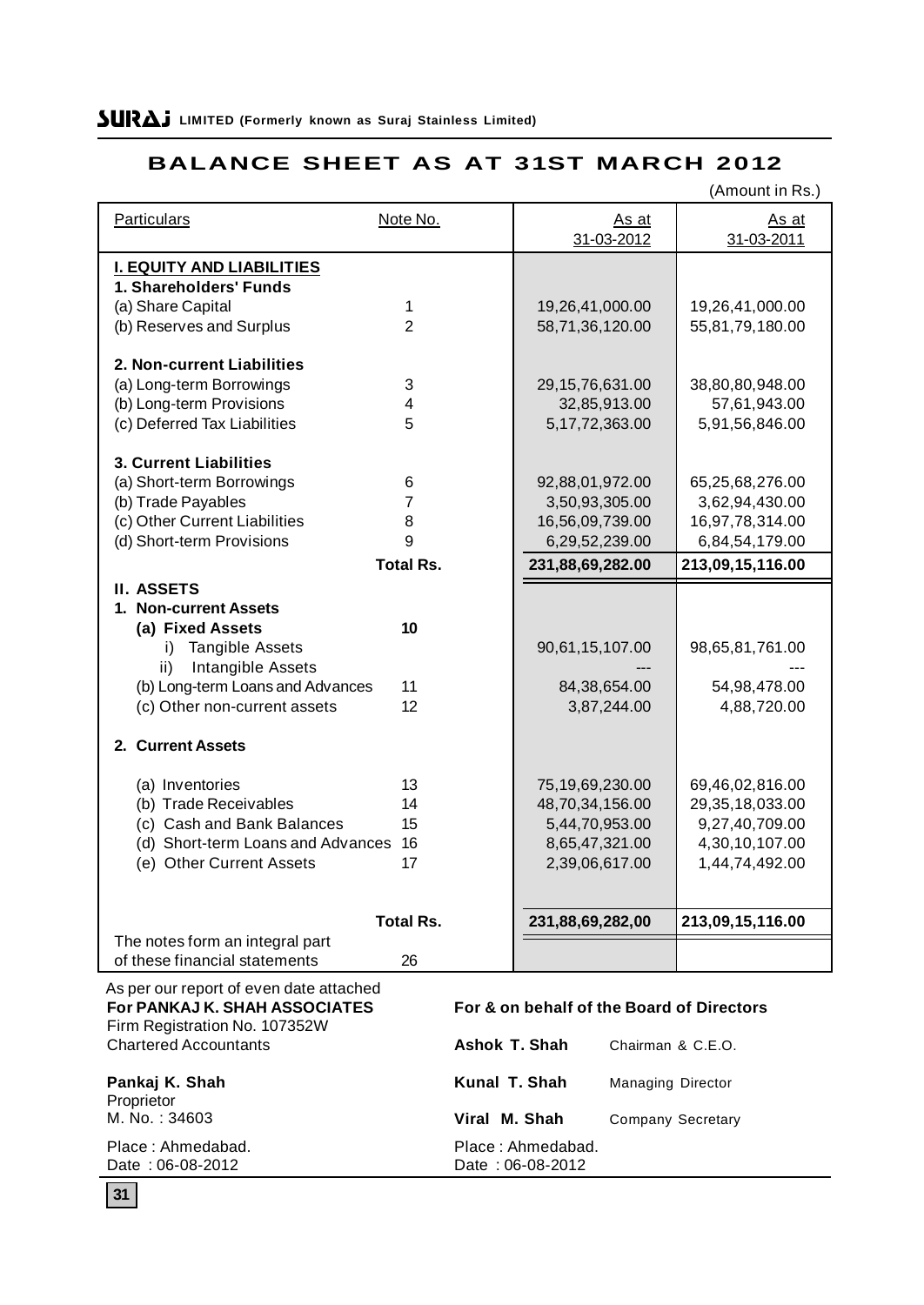# **STATEMENT OF PROFIT & LOSS FOR THE YEAR ENDED ON 31ST MARCH 2012**

(Amount in Rs.)

| <b>Particulars</b>                                                                                                                                                                                                                                                                          | Note No.                         |                                                                                                                        | As at<br>31-03-2012 | As at<br>31-03-2011                                                                                                           |
|---------------------------------------------------------------------------------------------------------------------------------------------------------------------------------------------------------------------------------------------------------------------------------------------|----------------------------------|------------------------------------------------------------------------------------------------------------------------|---------------------|-------------------------------------------------------------------------------------------------------------------------------|
| I. INCOME<br><b>Revenue from operations (gross)</b><br>Less: Excise duty<br>Revenue from operations (Net)                                                                                                                                                                                   | 18                               | 262,40,20,493.00<br>13,43,33,178.00<br>248,96,87,315.00                                                                |                     | 250,67,87,609.00<br>12,50,29,641.00<br>238, 17, 57, 968. 00                                                                   |
| Il Other Income                                                                                                                                                                                                                                                                             | 19                               | 1,34,58,383.00                                                                                                         |                     | 1,15,08,046.00                                                                                                                |
| III Total Revenue (I + II)                                                                                                                                                                                                                                                                  |                                  | 250, 31, 45, 698.00                                                                                                    |                     | 239,32,66,014.00                                                                                                              |
| <b>IV Expenses</b><br>Cost of materials consumed<br>Purchases of Stock-in-Trade<br>Changes in Inventories of Finished goods,<br>Work-in-progress and Stock-in-trade<br>Employee benefits expenses<br><b>Finance Costs</b><br>Depreciation and amortization expense<br><b>Other Expenses</b> | 20<br>21<br>22<br>23<br>24<br>25 | 219,88,88,849.00<br>(39, 32, 70, 365.00)<br>9,25,03,454.00<br>18,36,20,656.00<br>10, 15, 25, 878.00<br>24,76,27,184.00 | 46,33,830.00        | 162,43,15,763.00<br>61,06,702.00<br>11,88,91,182.00<br>7,51,58,282.00<br>13,96,70,930.00<br>9,98,14,897.00<br>22,88,73,243.00 |
| <b>Total Expenses</b>                                                                                                                                                                                                                                                                       |                                  | 243,55,29,486.00                                                                                                       |                     | 229,28,30,999.00                                                                                                              |
| Profit before exceptional items and tax (III - IV)<br>۷                                                                                                                                                                                                                                     |                                  | 6,76,16,212.00                                                                                                         |                     | 10,04,35,015.00                                                                                                               |
| <b>Exceptional items</b><br>VI                                                                                                                                                                                                                                                              |                                  |                                                                                                                        |                     |                                                                                                                               |
| VII Profit/(Loss) before tax (V - VI)                                                                                                                                                                                                                                                       |                                  | 6,76,16,212.00                                                                                                         |                     | 10,04,35,015.00                                                                                                               |
| <b>VIII Tax Expense:</b><br><b>Current Tax</b><br>(1)<br><b>Deferred Tax Assets/Liabilities</b><br>(2)<br>(Excess)/Short provision of earlier years<br>(3)                                                                                                                                  |                                  | 2,50,76,385.00<br>(73, 84, 483.00)<br>(1, 26, 16, 602.00)                                                              | 50,75,300.00        | 3,47,58,378.00<br>(20, 51, 470.00)<br>2,48,799.00<br>3,29,55,707.00                                                           |
| IX Profit / (Loss) for the year (VII - VIII)                                                                                                                                                                                                                                                |                                  | 6,25,40,912.00                                                                                                         |                     | 6,74,79,308.00                                                                                                                |
| X Earnings per Equity Share of Rs. 10 each<br><b>Basic &amp; Diluted</b>                                                                                                                                                                                                                    |                                  |                                                                                                                        | 3.25                | 3.50                                                                                                                          |
| The notes form an integral part<br>of these financial statements                                                                                                                                                                                                                            | 26                               |                                                                                                                        |                     |                                                                                                                               |
| As per our report of even date attached<br>For PANKAJ K. SHAH ASSOCIATES<br>Firm Registration No. 107352W<br><b>Chartered Accountants</b>                                                                                                                                                   |                                  | Ashok T. Shah                                                                                                          |                     | For & on behalf of the Board of Directors<br>Chairman & C.E.O.                                                                |
| Pankaj K. Shah<br>Proprietor<br>M. No.: 34603                                                                                                                                                                                                                                               |                                  | Kunal T. Shah<br>Viral M. Shah                                                                                         |                     | <b>Managing Director</b><br><b>Company Secretary</b>                                                                          |
| Place: Ahmedabad.<br>Date: 06-08-2012                                                                                                                                                                                                                                                       |                                  | Place: Ahmedabad.<br>Date: 06-08-2012                                                                                  |                     |                                                                                                                               |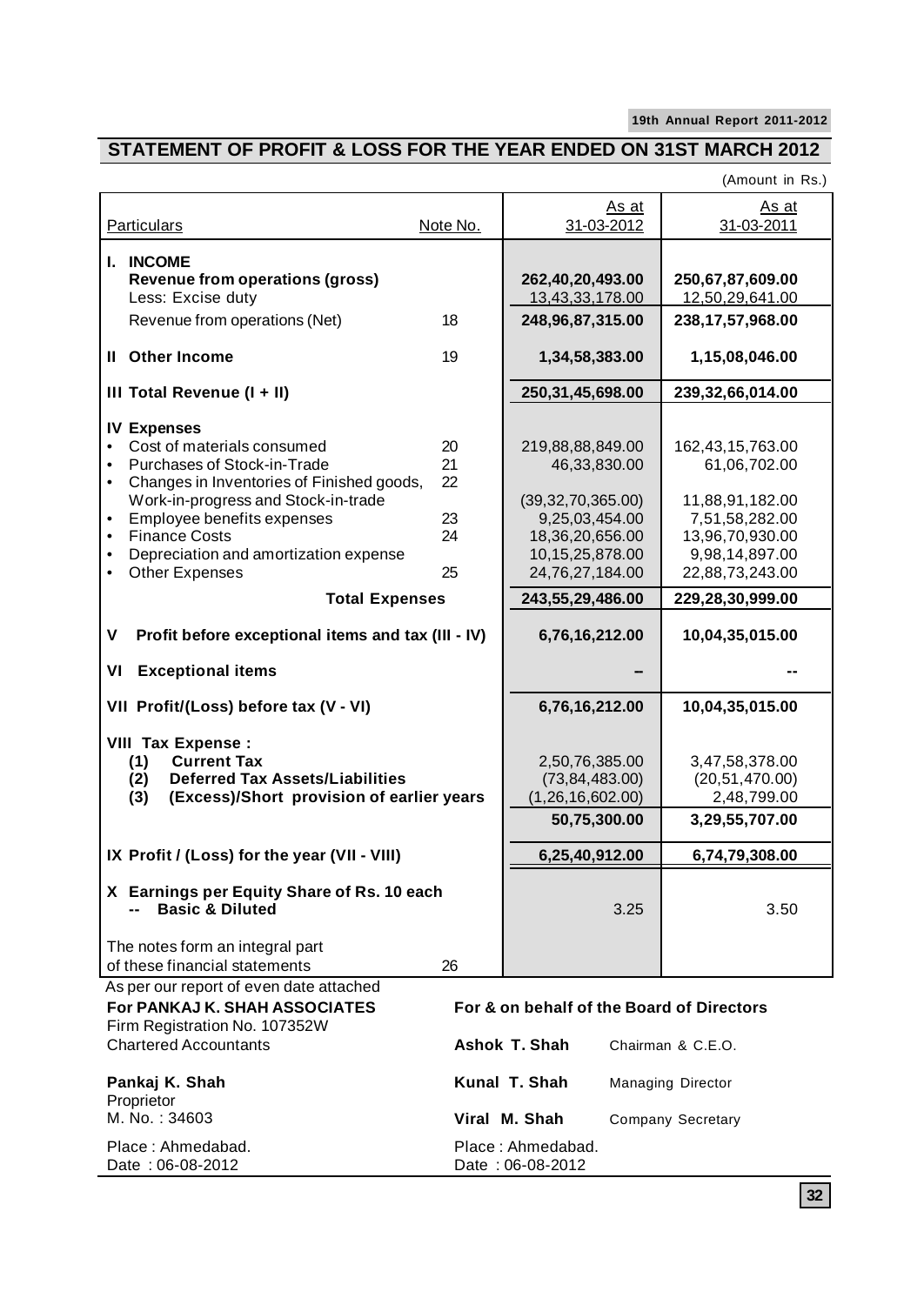# **NOTES TO THE FINANCIAL STATEMENTS**

### **NOTE - 1 : SHARE CAPITAL**

| L – II. JIIANL VAI IIAL                                |                                 | (Amount in Rs.) |
|--------------------------------------------------------|---------------------------------|-----------------|
| <b>Particulars</b>                                     | As at                           | As at           |
|                                                        | 31-03-2012                      | 31-03-2011      |
| <b>1. AUTHORISED CAPITAL</b>                           |                                 |                 |
| 2,32,50,000 Equity Shares of Rs. 10/- each.            | 23,25,00,000.00 23,25,00,000.00 |                 |
| 2. ISSUED, SUBSCRIBED & PAID UP                        |                                 |                 |
| 1,92,64,100 Equity Shares of Rs.10/- each, fully paid. | 19,26,41,000.00 19,26,41,000.00 |                 |
|                                                        |                                 |                 |

### **3. Reconciliation of number of shares outstading at the beginning & at the end of the reporting year**

| <b>Particulars</b>                   | As at 31 March 2012 |                               |              | As at 31 March 2011           |
|--------------------------------------|---------------------|-------------------------------|--------------|-------------------------------|
|                                      | No of Shares        | Value Rs.                     | No of Shares | Value Rs.                     |
| -- At the beginning of the year      |                     | 19264100.00   19,26,41,000.00 |              | 19264100.00 19,26,41,000.00   |
| -- Movement during the period        |                     | $- -$                         |              | $- -$                         |
| -- Outstading at the end of the year |                     | 19264100.00   19,26,41,000.00 |              | 19264100.00   19,26,41,000.00 |

- **4.** The Company has only one class of equity shares having a par value of Rs. 10 per share, each shareholder is eligible for one vote per share. The dividend proposed by the Board of Directors is subject to the approval of shareholders, except in case of interim dividend in the event of liquidation, the equity shareholders are eligible to receive the remaining assets of the Company, after distribution of all preferential amounts, in proportion of their shareholding.
- **5.** Company has not bought back any equity shares during the priod of five years immediately preceeding the Balance sheet date.However the Company has alloted 1,13,39,400 equity shares as bonus shares during F.Y .2007-2008 and also alloted 22,55,000 equity shares for consideration other than cash pursant to the scheme of amalgmation during F.Y. 2009-2010

### **6. Details of shares held by shareholders holding more than 5% of the aggregate shares in the Company.**

| Name of the Shareholders    | As at 31 March 2012 |              | As at 31 March 2011 |              |
|-----------------------------|---------------------|--------------|---------------------|--------------|
|                             | No. of Share held   | % of Holding | No. of Share held   | % of Holding |
| Anilaben Ashokkumar Shah    | 2523800.00          | 13.10        | 2523800.00          | 13.10        |
| Suraj Impex Private Limited | 2469000.00          | 12.82        | 2469000.00          | 12.82        |
| Chandrika Kunal Shah        | 2017100.00          | 10.47        | 2017100.00          | 10.47        |
| Rekhaben Gunwantkumar Shah  | 1594600.00          | 8.28         | 1594600.00          | 8.28         |
| Ashokkumar Tarachand Shah   | 1077700.00          | 5.59         | 1077700.00          | 5.59         |
| Kunal Tarachand Shah        | 1030600.00          | 5.35         | 1030600.00          | 5.35         |
| Gunvant Tarachand Shah      | 991600.00           | 5.15         | 991600.00           | 5.15         |
| <b>Bsurinvest Byba</b>      | 1545000.00          | 8.02         | 1545000.00          | 8.02         |

### **NOTE - 2 : RESERVES & SURPLUS**

| Sr           | <b>Particulars</b>                          | As at           | As at           |
|--------------|---------------------------------------------|-----------------|-----------------|
| 1            | <b>Securities Premium Account</b>           | 31-03-2012      | 31-03-2011      |
|              |                                             |                 |                 |
|              | Balance as per last Balance Sheet           | 21,89,56,000.00 | 21,89,56,000.00 |
| $\mathbf{2}$ | <b>General Reserve</b>                      |                 |                 |
|              | Balance as per last Balance Sheet           | 2,63,75,485.00  | 2,63,75,485.00  |
| 3            | <b>Statutory Reserve</b>                    |                 |                 |
|              | <b>Opening Balance</b>                      | 2,09,05,064.00  | 1,75,31,099.00  |
|              | Add: Transferred from Profit & Loss Account | 31,27,046.00    | 33,73,965.00    |
|              |                                             |                 |                 |
|              |                                             | 2,40,32,110.00  | 2,09,05,064.00  |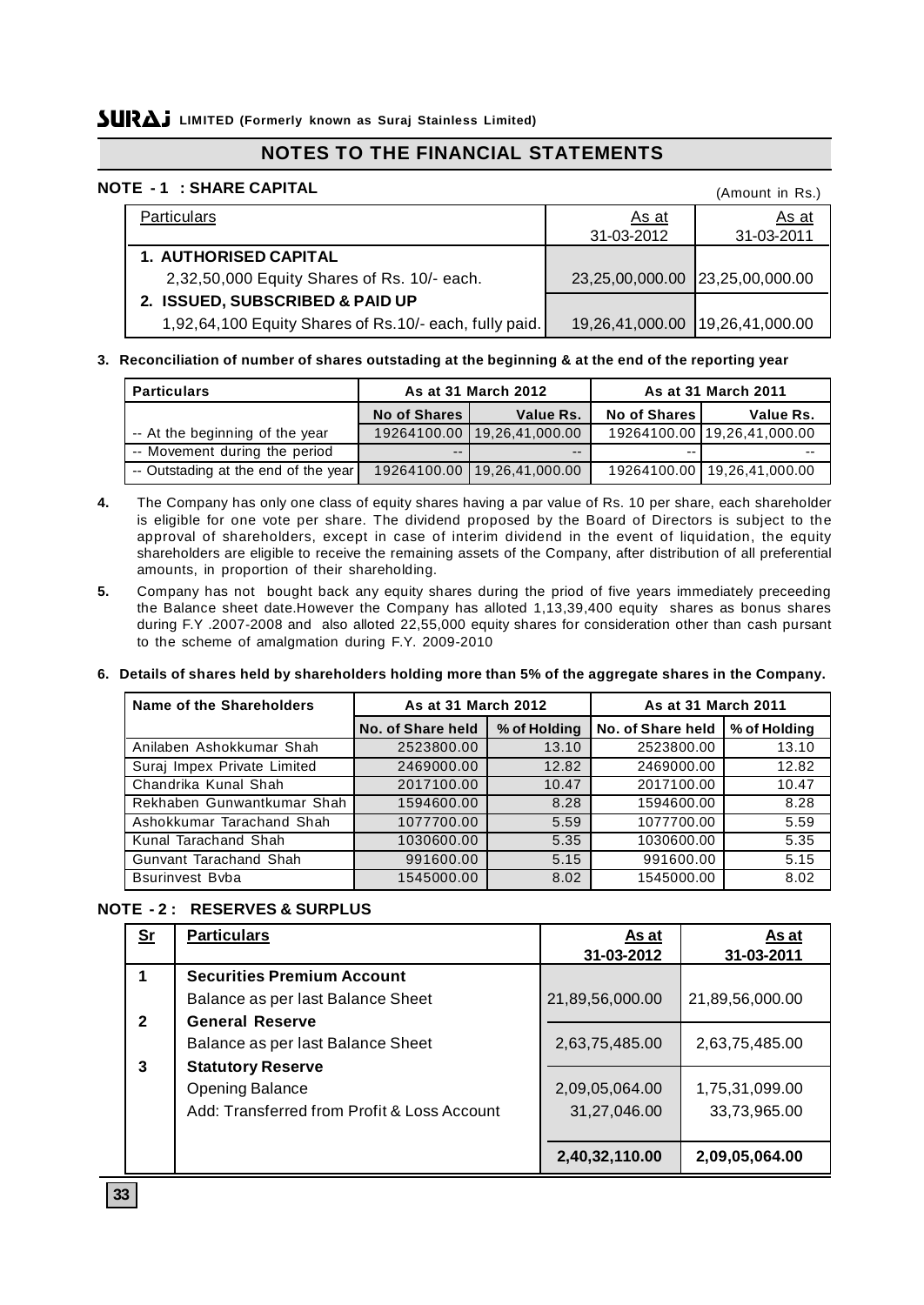| <b>Particulars</b>                    | As at<br>31-03-2012 | As at<br>31-03-2011 |
|---------------------------------------|---------------------|---------------------|
| Surplus in Statement of Profit & Loss |                     |                     |
| Opening Balance                       | 29, 19, 42, 631.00  | 26, 15, 33, 089. 00 |
| Add: Profit for the year              | 6,25,40,912.00      | 6,74,79,308.00      |
| Less: Transfer to statutory reserve   | 31,27,046.00        | 33,73,965.00        |
| Proposed Dividend                     | 2,88,96,150.00      | 2,88,96,150.00      |
| Tax on dividend                       | 46,87,822.00        | 47,99,651.00        |
| Closing Balance                       | 31,77,72,525.00     | 29,19,42,631.00     |
|                                       | 58,71,36,120.00     | 55,81,79,180.00     |

### **Note - 3 : LONG TERM BORROWINGS**

| Particulars                                | <u>As at</u><br>31-03-2012 | <u>As at</u><br>31-03-2011 |
|--------------------------------------------|----------------------------|----------------------------|
| Term Loans                                 |                            |                            |
| <b>From Banks</b>                          |                            |                            |
| Secured                                    | 40,71,76,631.00            | 52,70,80,948.00            |
| Less: Current maturities of Long-term debt | (11, 56, 00, 000.00)       | (13,90,00,000.00)          |
|                                            | 29, 15, 76, 631.00         | 38,80,80,948.00            |

Corporate Loan from Punjab National Bank of Rs. 15 Crore and other Term Loan aggregating to Rs. 48.5 Crores are secured by equitable mortgage on Immovable Properties of the company situated at Survey No. 771, 772, 773, 774, 779, 767, 779/A at village -Thol , Taluka Kadi Dist. Mehsana, & land of Wind mill at survey no. 367/2 Village -Vanku Taluka Abdasa, District Kutch Gujarat and Property of the company situated at "Suraj House", Vidhyanagar Soc, Usmanpura, Ahmedabad on first charge basis and personal guarantees of Directors of the Company viz. Ashok T. Shah, Kunal T. Shah & Gunvant T. Shah and corporate guarantee of M/s. Suraj Impex Pvt. Ltd.

Term Loan of Rs. 8 Crore is repayable in 20 equal Quarterly installment of Rs. 4000000/- starting from July 2007 and last installment due on July 2012. Term Loan of Rs. 3 Crore is repayable in 20 equal Quarterly installment of Rs. 1500000/- starting from Nov 2007 and last installment due on Nov. 2012. Term Loan of Rs. 37.50 Crore is repayable in 22 equal Quarterly installment of Rs. 17050000/- starting from June 2010 and last installment due on Sep. 2015 and Corporate Loan of Rs. 15 Crore is repayable in 17 equal Quarterly installment of Rs. 8823530/- starting from June 2011 and last installment due on Sep. 2015.

### **Note - 4 : LONG TERM PROVISIONS**

| <b>Particulars</b>                  | <u>As at</u><br>31-03-2012 | <u>As at</u><br>31-03-2011 |
|-------------------------------------|----------------------------|----------------------------|
| (a) Provision for Employee benefits | 32,85,913.00               | 57,61,943.00               |
|                                     | 32,85,913.00               | 57,61,943.00               |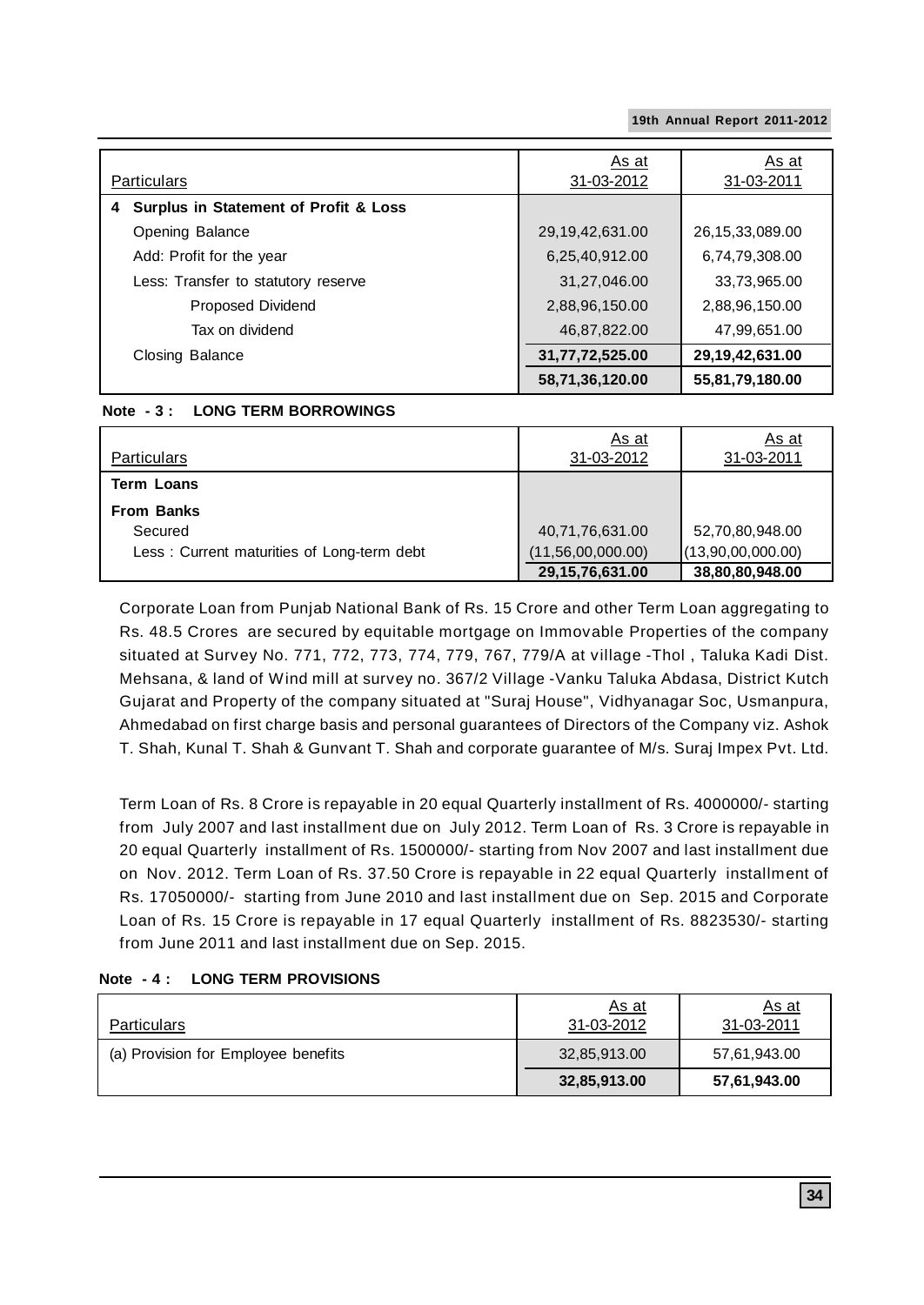### **Note - 5 : DEFFERED TAX LIBILITIES (NET)**

| <b>Particulars</b>                                                                | <u>As at</u><br>31-03-2012 | <u>As at</u><br>31-03-2011 |
|-----------------------------------------------------------------------------------|----------------------------|----------------------------|
| Balance as per last Financial Statement<br>Less: Deferred tax asset on account of | 5,91,56,846.00             | 6,12,08,316.00             |
| timing difference of depreciation                                                 | 73,84,483.00               | 20,51,470.00               |
|                                                                                   | 5, 17, 72, 363.00          | 5,91,56,846.00             |

### **Note - 6 : SHORT TERM BORROWINGS**

| <b>Particulars</b>                                    | <u>As at</u><br>31-03-2012 | As at<br>31-03-2011 |
|-------------------------------------------------------|----------------------------|---------------------|
| <b>SECURED</b><br><b>Working Capital loans</b><br>(a) |                            |                     |
| From Bank                                             | 55,13,90,303.00            | 58,07,40,261.00     |
| (b)<br>Buyers credit arrangements                     | 32,01,11,669.00            | 7,08,28,015.00      |

The Working Capital limit from Punjab National Bank Rs. 69.48 Crores , State Bank of India Rs. 34.20 Crores , Standard Chartered Bank Rs. 19.52 Crores and from IDBI Bank Rs. 25 Crore is Secured by the first charge on pari passu basis over the current assests of the company and second charge over the Fixed Assets of the company and guarnted by the director of the company (1) Shri Ashok Kumar T. Shah (2) Shri Kunal T. Shah (3) Shri Gunvant Kumar T. Shah and also by Corporate guarntee of Suraj Impex Pvt. Ltd. $\mathbf{r}$ 

| <b>UNSECURED</b>        |                 |                 |
|-------------------------|-----------------|-----------------|
| Loan from related party | 5,73,00,000.00  | 10,00,000.00    |
|                         | 92,88,01,972.00 | 65,25,68,276.00 |

### **Note - 7 : TRADE PAYABLES**

| <b>Particulars</b> | As at<br>31-03-2012 | <u>As at</u><br>31-03-2011 |
|--------------------|---------------------|----------------------------|
| Trade Payables     | 3,50,93,305.00      | 3,62,94,430.00             |
|                    | 3,50,93,305.00      | 3,62,94,430.00             |

### **Note - 8 : OTHER CURRENT LIABILITIES**

|                                                 | As at           | As at           |
|-------------------------------------------------|-----------------|-----------------|
| <b>Particulars</b>                              | 31-03-2012      | 31-03-2011      |
| Current maturities of Long-term debt            | 11,56,00,000.00 | 13,90,00,000.00 |
| Interest accrued and due on borrowings<br>2     | 30,49,659.00    |                 |
| Interest accrued but not due on borrowings<br>3 | 33,68,256.00    | 2,50,402.00     |
| Income received in advance<br>4                 | 19,63,308.00    |                 |
| <b>Statutory Dues</b><br>5                      | 15,38,686.00    | 48,40,338.00    |
| <b>Advance from Customers</b><br>6              | 3,70,50,145.00  | 2,20,72,852.00  |
| Unpaid dividend                                 | 12,60,090.00    | 10,27,982.00    |
| Other Payables<br>8                             | 17,79,595.00    | 25,86,740.00    |
|                                                 | 16,56,09,739.00 | 16,97,78,314.00 |

### **Note - 9 : SHORT TERM PROVISIONS**

| Particulars                                                                                              | <u>As at</u><br>31-03-2012                                                         | <u>As at</u><br>31-03-2011                                         |
|----------------------------------------------------------------------------------------------------------|------------------------------------------------------------------------------------|--------------------------------------------------------------------|
| (a) Provision for Employee benefits<br>(b) Provision for income tax<br>Proposed dividend<br>Dividend tax | 42,91,882.00<br>2,50,76,385.00<br>2,88,96,150.00<br>46,87,822.00<br>6,29,52,239.00 | 3,47,58,378.00<br>2,88,96,150.00<br>47,99,651.00<br>6,84,54,179.00 |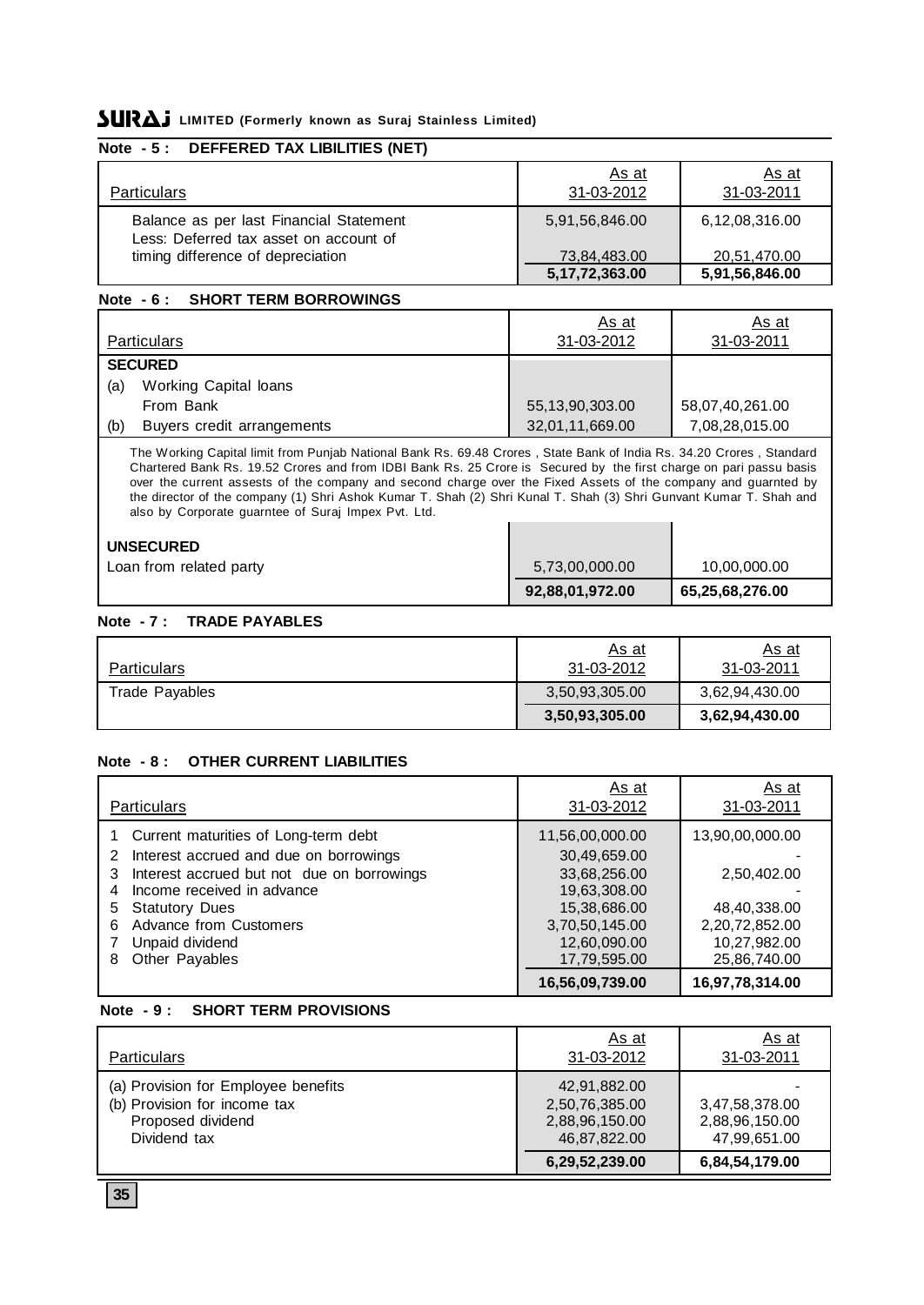19th Annual Report 2011-2012 **19th Annual Report 2011-2012**

# **SURLS INTED** (Formerly known as Suraj Stainless Limited)<br>NOTE-10 : FIXED ASSETS **(Formerly known as Suraj Stainless Limited)**

| NOTE-10 : FIXED ASSETS   |                         | Gross    | <b>Block</b> |                         |                        | Depreciation    |                              |                        |                                      | Net Block               |
|--------------------------|-------------------------|----------|--------------|-------------------------|------------------------|-----------------|------------------------------|------------------------|--------------------------------------|-------------------------|
| Description<br>of Assets | $01 - 04 - 11$<br>As at | Addition | Deduction    | $31 - 03 - 12$<br>As at | $01 - 04 - 11$<br>Upto | For the<br>Year | During the Year<br>Deduction | $31 - 03 - 12$<br>Upto | $31 - 03 - 12$<br>ā<br>$\frac{3}{4}$ | $31 - 03 - 11$<br>As at |
| Tengible Assets          |                         |          |              |                         |                        |                 |                              |                        |                                      |                         |
| Land & Site              |                         |          |              |                         |                        |                 |                              |                        |                                      |                         |
| Development              | 191676860               | 195190   | $\circ$      | 191872050               | $\circ$                | $\circ$         | $\circ$                      | $\circ$                | 191872050                            | 191676860               |
| Factory Building         | 302623710               | 2807350  | $\circ$      | 305431060               | 35036070               | 10126809        | $\circ$                      | 45162879               | 260268181                            | 267587640               |
| Office Premises          | 20013380                | 0        | 0            | 20013380                | 2108960                | 326218          | 0                            | 2435178                | 17578202                             | 17904420                |
| Plant &                  |                         |          |              |                         |                        |                 |                              |                        |                                      |                         |
| Machinery                | 776111771               | 12489159 | $\circ$      | 788600930               | 318794202              | 80751709        | $\circ$                      | 399545911              | 389055019                            | 457317569               |
| Furnitue Fixture         | 17073994                | 204449   | 0            | 17278443                | 5956173                | 1086367         | 0                            | 7042540                | 10235903                             | 11117821                |
| Office Equipment         |                         |          |              |                         |                        |                 |                              |                        |                                      |                         |
| Computer                 | 8381738                 | 420248   | 0            | 8801986                 | 7410776                | 1000366         | 0                            | 8411142                | 390844                               | 970962                  |
| Vehicle                  | 19846834                | 5220040  | 802183       | 24264691                | 8555684                | 2083482         | 524971                       | 10114195               | 14150496                             | 11291150                |
| Wind Mill                | 59486722                | 0        | 0            | 59486722                | 30771383               | 6150927         | 0                            | 36922310               | 22564412                             | 28715339                |
| Total                    | 1395215009              | 21336436 | 802183       | 1415749262              | 408633248              | 101525878       | 524971                       | 509634155              | 906115107                            | 986581761               |

**36**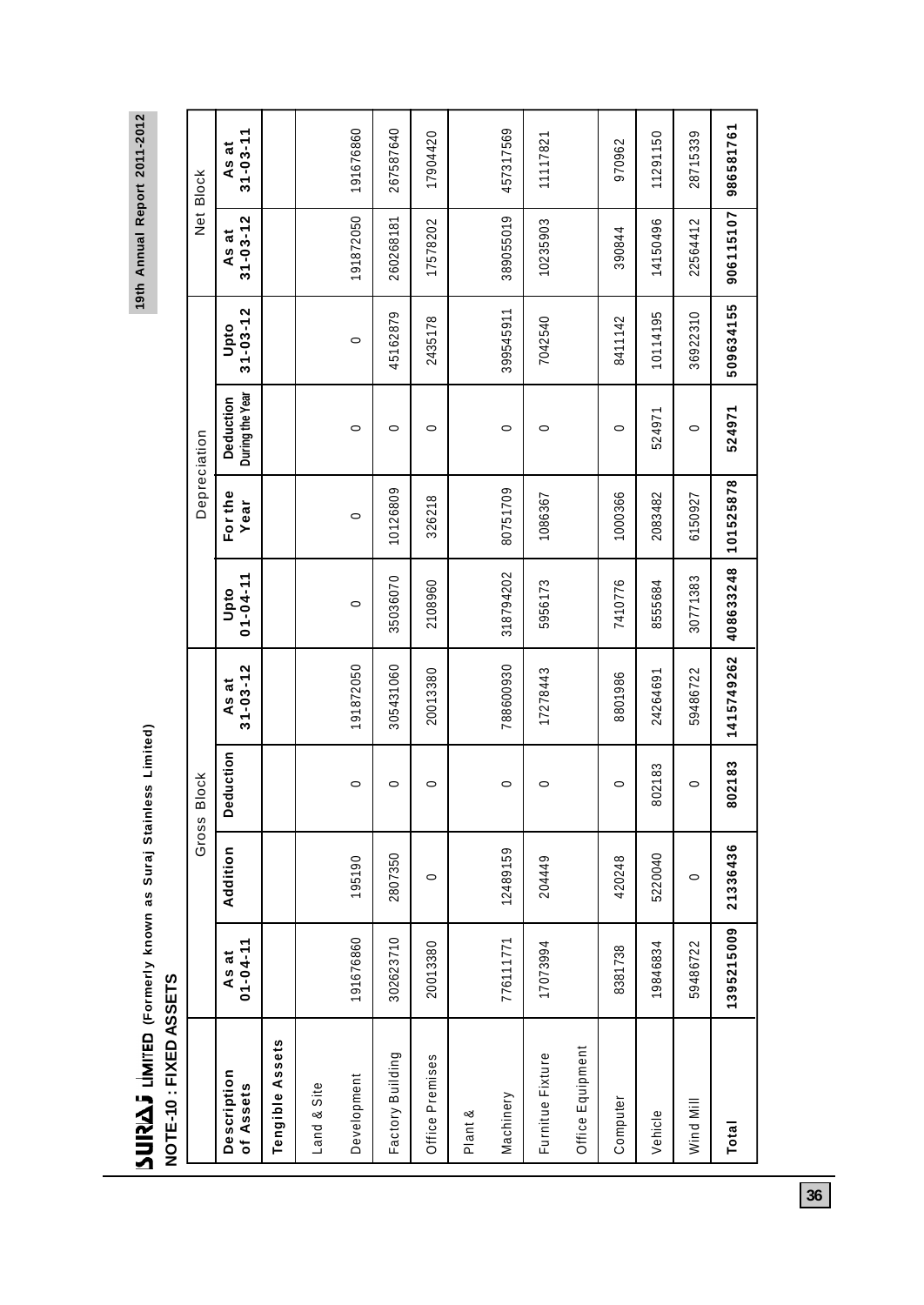### **Note - 11 : LONG TERM LOANS AND ADVANCES**

| <b>Particulars</b>             | <u>As at</u><br>31-03-2012 | As at<br>31-03-2011 |
|--------------------------------|----------------------------|---------------------|
| Deposits<br>Α                  |                            |                     |
| Unsecured, Considered good     | 34,08,202.00               | 34,11,552.00        |
| Other Loans and Advances<br>B. |                            |                     |
| Unsecured, Considered good     | 50,30,452.00               | 20,86,926.00        |
|                                | 84,38,654.00               | 54,98,478.00        |

### **Note - 12: OTHER NON-CURRENT ASSETS**

| <b>Particulars</b>      | <u>As at</u><br>31-03-2012 | <u>As at</u><br>31-03-2011 |
|-------------------------|----------------------------|----------------------------|
| a. Preliminary Expenses | 3,87,244.00                | 4,88,720.00                |
|                         | 3,87,244.00                | 4,88,720.00                |

### **Note -: 13 INVENTORIES**

|                                      | As at           | As at           |
|--------------------------------------|-----------------|-----------------|
| <b>Particulars</b>                   | 31-03-2012      | 31-03-2011      |
| a. Raw material                      | 10,62,53,713.00 | 44,96,11,986.00 |
| b. Work-in-progress                  | 53,98,46,215.00 | 16,68,86,119.00 |
| c. Finished goods                    | 6,24,36,213.00  | 4,38,75,150.00  |
| d. Scrap                             | 40,75,344.00    | 1,55,57,700.00  |
| e. Advance Licence                   | 2,95,35,847.00  | 1,63,04,285.00  |
| f. Stores, Spares & Packing Material | 98,21,898.00    | 23,67,576.00    |
|                                      | 75,19,69,230.00 | 69,46,02,816.00 |

### **Note - 14 : TRADE RECEIVABLES**

| <b>Particulars</b>                                                                                              | As at<br>31-03-2012 | As at<br>31-03-2011 |
|-----------------------------------------------------------------------------------------------------------------|---------------------|---------------------|
| A) Trade receivables outstanding for a period<br>exceeding Six months from the date they<br>are due for payment |                     |                     |
| Unsecured, considered good                                                                                      | 7,88,638.00         |                     |
| B) Trade receivables outstanding for a period less than<br>Six months from the date they are due for payment    |                     |                     |
| Unsecured, considered good                                                                                      | 48,62,45,518.00     | 29, 35, 18, 033.00  |
|                                                                                                                 | 48,70,34,156.00     | 29,35,18,033.00     |

### **Note - 15 : CASH AND CASH EQUIVALENTS**

| <b>Particulars</b>                                                      | As at<br>31-03-2012 | As at<br>31-03-2011 |
|-------------------------------------------------------------------------|---------------------|---------------------|
| I. Cash and bank balance                                                |                     |                     |
| a. Balances with Banks<br>- in Current account                          |                     |                     |
| - in earmarked account                                                  | 1,82,774.00         | 6,51,12,144.00      |
| -Unpaid dividend account                                                | 12,60,090.00        | 10,27,982.00        |
| b. Cash on hand                                                         | 10,26,309.00        | 3,31,296.00         |
| <b>II</b> Other Bank Balances<br>In Fixed Deposits held as Margin Money |                     |                     |
| - Maturity Period - More than 12 Months                                 | 5,20,01,780.00      | 2,62,69,287.00      |
|                                                                         | 5,44,70,953.00      | 9,27,40,709.00      |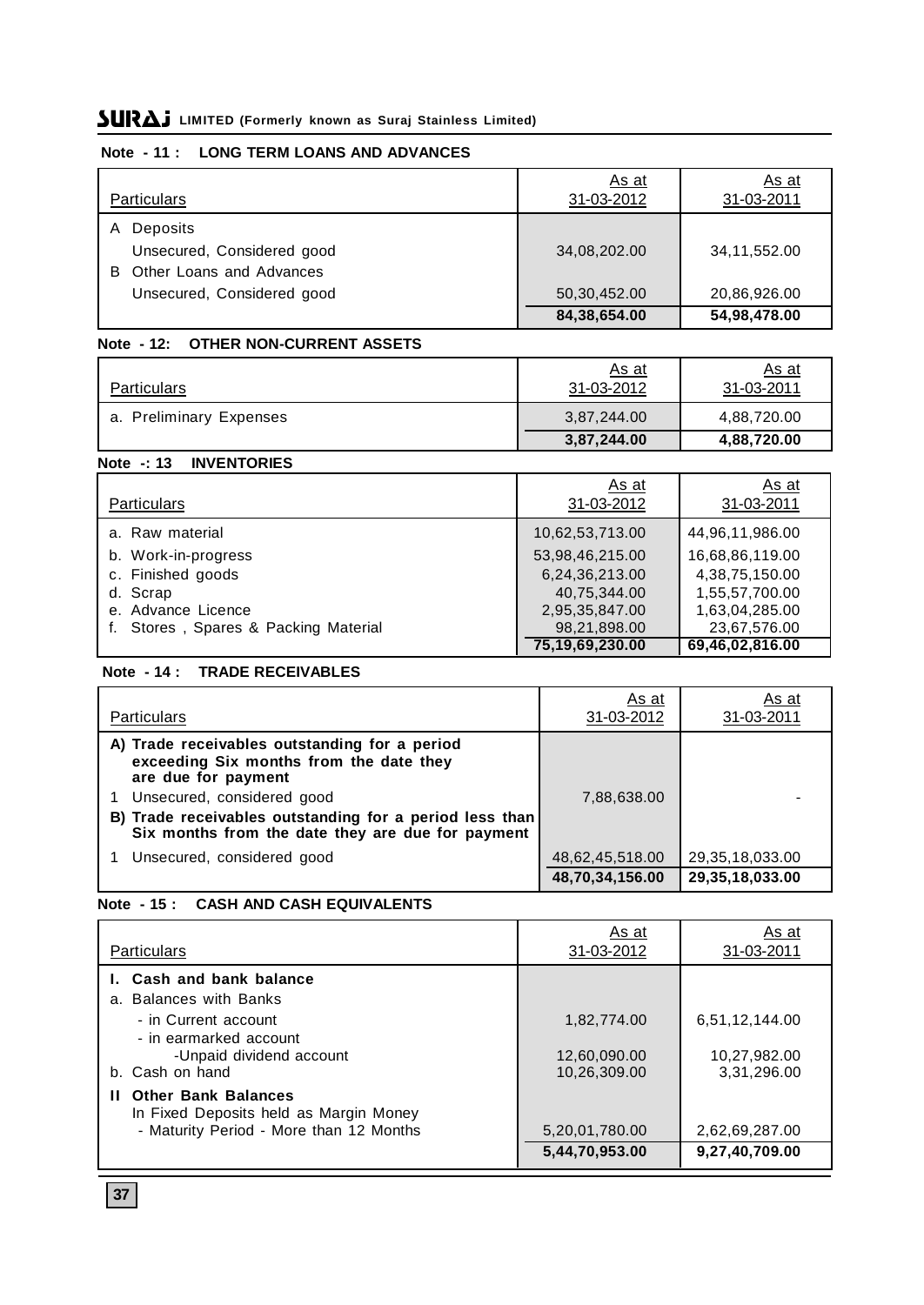### **Note - 16 : SHORT TERM LOANS AND ADVANCES**

| <b>Particulars</b>                         | As at<br>31-03-2012 | <u>As at</u><br>31-03-2011 |
|--------------------------------------------|---------------------|----------------------------|
| Other short term loans and advances        |                     |                            |
| Unsecured, considered good                 |                     |                            |
| Balance With Excise and custom authorities | 4,91,86,527.00      | 1,41,61,789.00             |
| 2 Advance Tax and TDS                      | 3,34,54,628.00      | 2,48,87,327.00             |
| <b>Prepaid Expenses</b><br>3               | 28,12,213.00        | 39,17,799.00               |
| Others<br>4                                | 10,93,953.00        | 43,192.00                  |
|                                            | 8,65,47,321.00      | 4,30,10,107.00             |

### **Note - 17 : OTHER CURRENT ASSETS**

| <b>Particulars</b>             | As at<br>31-03-2012 | As at<br>31-03-2011 |
|--------------------------------|---------------------|---------------------|
| Interest receivable            | 18,44,710.00        | 34,42,688.00        |
| 2 Export Incentives receivable | 1,30,98,597.00      | 65,40,543.00        |
| Advance to Suppliers<br>3      | 89,63,310.00        | 44.91.261.00        |
|                                | 2,39,06,617.00      | 1,44,74,492.00      |

### **Note - 18 : REVENUE FROM OPERATIONS**

| Particulars                         | As at<br>31-03-2012 | As at<br>31-03-2011 |
|-------------------------------------|---------------------|---------------------|
| A) Sale of Products                 |                     |                     |
| Manufactured goods - Domestic Sales | 107,81,97,958.00    | 107,76,31,888.00    |
| Manufactured goods - Exports<br>2   | 151,31,98,362.00    | 140, 17, 11, 474.00 |
| Stock-in-trade<br>3                 | 48,99,493.00        | 69,33,808.00        |
|                                     | 259,62,95,813.00    | 248,62,77,170.00    |
| <b>B)</b> Sale of Services          |                     |                     |
| Job Work                            | 8,00,358.00         |                     |
| C) Other operating revenues         |                     |                     |
| Power generation income             | 77,27,787.00        | 60,43,081.00        |
| Export incentives<br>2              | 1,78,02,138.00      | 1,44,67,358.00      |
| Inspection charges (export)<br>3    | 13,94,397.00        |                     |
| Revencue from Operations(gross)     | 262,40,20,493.00    | 250,67,87,609.00    |
| Less :- Excise Duty                 | 13,43,33,178.00     | 12,50,29,641.00     |
| <b>Revenue from Operations(Net)</b> | 248,96,87,315.00    | 238,17,57,968.00    |
| Tax deducted at source on Job Work  | 14,788.00           |                     |

### **Note - 19 : OTHER INCOME**

| <b>Particulars</b>                        | As at<br>31-03-2012 | As at<br>31-03-2011 |
|-------------------------------------------|---------------------|---------------------|
| Interest income                           | 1,05,39,589.00      | 29,60,663.00        |
| Profit on sale of assets                  | 12,788.00           | 32,74,979.00        |
| Accounts written off (Net)<br>З           | 29,06,006.00        | 3,27,352.00         |
| Exchange Rate Fluctuation (Net)           |                     | 37, 17, 983.00      |
| Bad debts Recovered<br>5                  |                     | 2,00,000.00         |
| Misc. Income<br>6                         |                     | 10,27,069.00        |
|                                           | 1,34,58,383.00      | 1,15,08,046.00      |
| Tax deducted at source on Interest Income | 10,06,262.00        | 2,25,674.00         |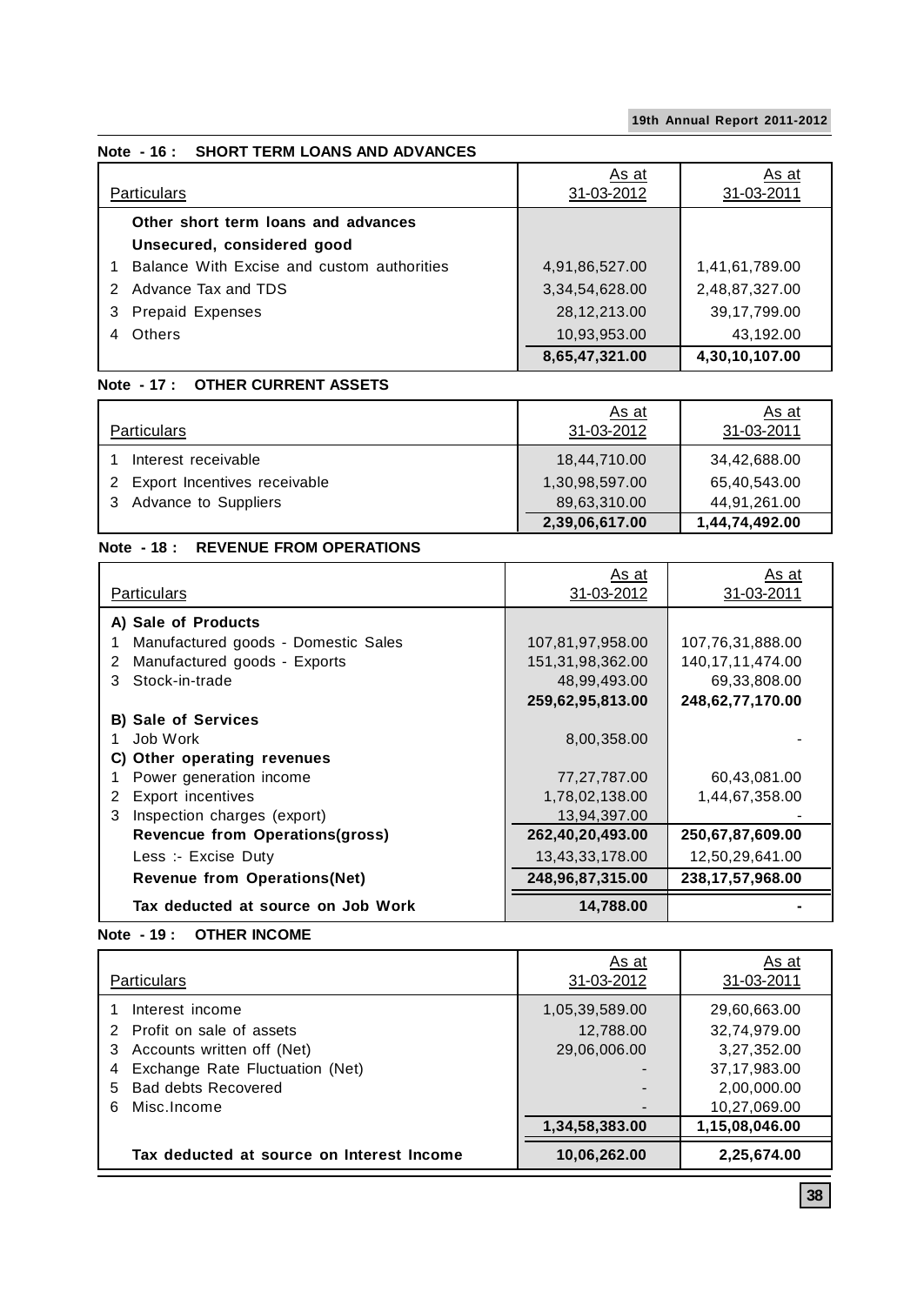### **Note - 20 : COST OF MATERIALS CONSUMED**

| <b>Particulars</b>      | As at<br>31-03-2012 | <u>As at</u><br>31-03-2011 |
|-------------------------|---------------------|----------------------------|
| Raw Material            |                     |                            |
| Opening Stock           | 44,96,11,986.00     | 13,35,66,342.00            |
| Add: Purchases - Import | 97,75,92,363.00     | 135,95,81,138.00           |
| : Purchases - Domestic  | 87,79,38,213.00     | 58,07,80,269.00            |
|                         | 230,51,42,562.00    | 207,39,27,749.00           |
| Less: Closing Stock     | 10,62,53,713.00     | 44,96,11,986.00            |
|                         | 219,88,88,849.00    | 162,43,15,763.00           |

### **Note - 21 : PURCHASES OF STOCK-IN-TRADE**

| <b>Particulars</b>  | <u>As at</u><br>31-03-2012 | <u>As at</u><br>31-03-2011 |
|---------------------|----------------------------|----------------------------|
| <b>Traded Goods</b> | 46,33,830.00               | 61,06,702.00               |
|                     | 46,33,830.00               | 61,06,702.00               |

### **Note - 22 : CHANGES IN INVENTORIES OF FINISHED GOODS AND WORK-IN-PROGRESS**

| <b>Particulars</b>      | As at<br>31-03-2012  | As at<br>31-03-2011 |
|-------------------------|----------------------|---------------------|
| A. OPENING STOCK        |                      |                     |
| <b>Finished Goods</b>   | 4,38,75,150.00       | 2,18,30,219.00      |
| Work in progress        | 16,68,86,119.00      | 32, 15, 55, 298.00  |
| Advance License         | 1,63,04,285.00       | 1,48,55,889.00      |
| Scrap                   | 1,55,57,700.00       | 32,73,030.00        |
|                         | 24, 26, 23, 254.00   | 36, 15, 14, 436.00  |
| <b>B. CLOSING STOCK</b> |                      |                     |
| <b>Finished Goods</b>   | 6,24,36,213.00       | 4,38,75,150.00      |
| Work in progress        | 53,98,46,215.00      | 16,68,86,119.00     |
| Advance License         | 2,95,35,847.00       | 1,63,04,285.00      |
| Scrap                   | 40,75,344.00         | 1,55,57,700.00      |
|                         | 63,58,93,619.00      | 24, 26, 23, 254.00  |
|                         | (39, 32, 70, 365.00) | 11,88,91,182.00     |

### **Note - 23 : EMPLOYEE BENEFITS EXPENSE**

| <b>Particulars</b>                                                                                  | <u>As at</u><br>31-03-2012                       | <u>As at</u><br>31-03-2011                     |
|-----------------------------------------------------------------------------------------------------|--------------------------------------------------|------------------------------------------------|
| Salaries, Wages, Bonus etc<br>2 Contribution to Provident and Other funds<br>Staff Welfare expenses | 8,48,54,409.00<br>21,35,257.00<br>55, 13, 788.00 | 6,87,08,338.00<br>15,22,912.00<br>49,27,032.00 |
|                                                                                                     | 9,25,03,454.00                                   | 7,51,58,282.00                                 |

### **Note - 24 : FINANCE COSTS**

| <b>Particulars</b>                                                              | <u>As at</u><br>31-03-2012                             | <u>As at</u><br>31-03-2011        |
|---------------------------------------------------------------------------------|--------------------------------------------------------|-----------------------------------|
| Interest Expenses<br>2 Exchange Fluctuation on Loans<br>Other Bank Charges<br>3 | 11,56,06,513.00<br>5, 15, 28, 112.00<br>1,64,86,031.00 | 12,39,69,242.00<br>1,57,01,688.00 |
|                                                                                 | 18,36,20,656.00                                        | 13,96,70,930.00                   |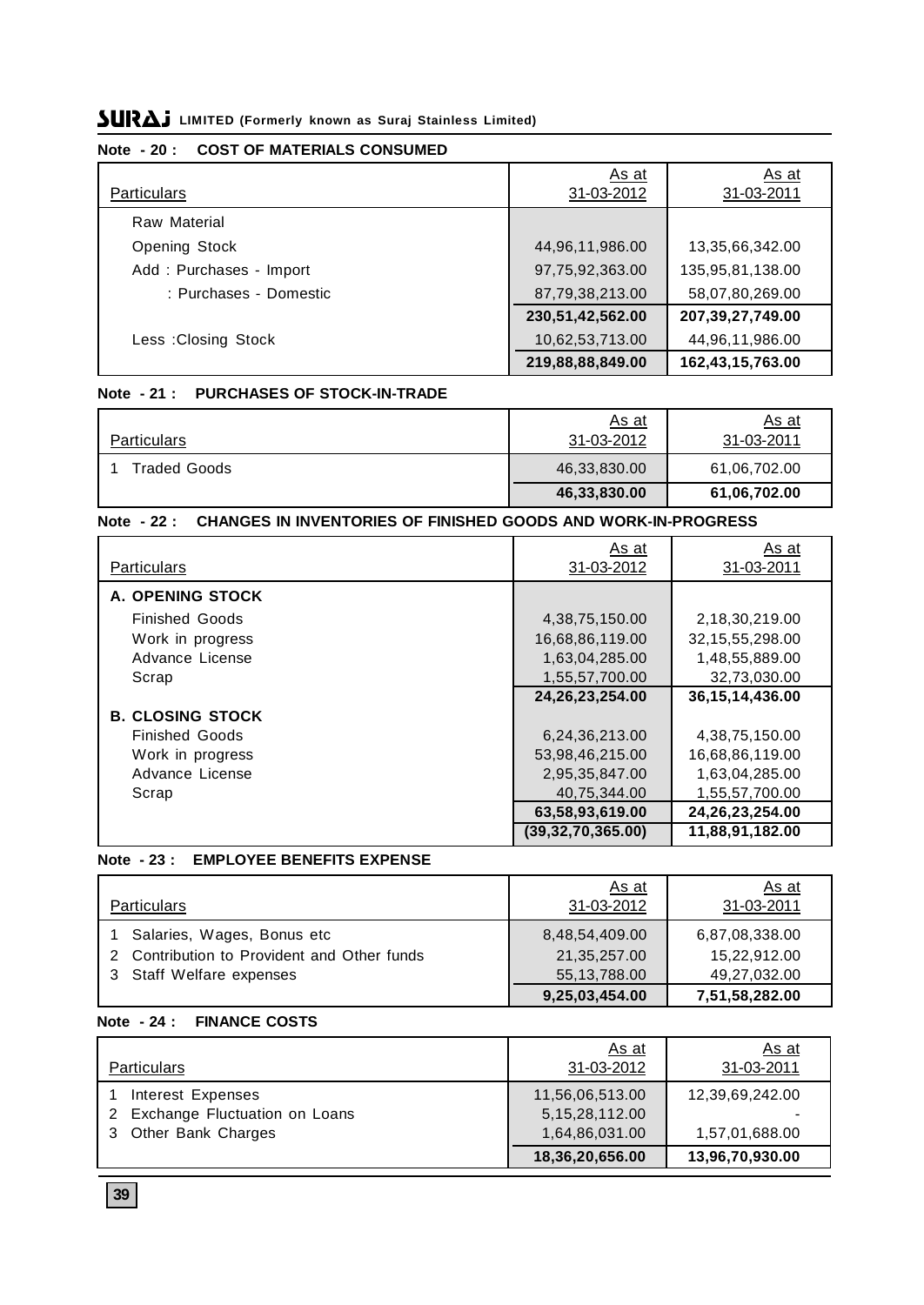### **Note - 25 : OTHER EXPENSES**

| <b>Particulars</b>                      | As at<br>31-03-2012 | As at<br>31-03-2011 |
|-----------------------------------------|---------------------|---------------------|
| A) Manufacturing Expenses               |                     |                     |
| Power and fuel<br>1                     | 5, 32, 24, 359.00   | 4,61,19,896.00      |
| Consumption of stores and spares<br>2   | 3,46,86,003.00      | 3,27,61,465.00      |
| Packing material<br>4                   | 1,16,64,308.00      | 1,42,49,754.00      |
| Job work charges<br>5                   | 19,83,389.00        | 5,67,767.00         |
| Transportation and freight<br>6         | 1,58,48,255.00      | 2,15,38,950.00      |
| Clearing & Forwarding Exp.<br>7         | 4,84,38,943.00      | 3,17,91,832.00      |
| Repairs and maintenance:<br>8           |                     |                     |
| - Plant and machinery                   | 1,10,46,820.00      | 1,17,38,975.00      |
| - Building                              | 73,001.00           | 67,135.00           |
|                                         | 17,69,65,078.00     | 15,88,35,774.00     |
| <b>B) Administrative Expenses</b>       |                     |                     |
| <b>Audit Fees</b><br>1                  | 4,50,000.00         | 3,50,000.00         |
| Bad Debts Written off<br>2              | 42,44,970.00        |                     |
| Communication Exp.<br>3                 | 16,57,086.00        | 16,41,055.00        |
| Commission<br>4                         | 2,77,69,397.00      | 4,09,23,674.00      |
| Donation<br>5                           | 67,101.00           | 2,86,151.00         |
| Insurance<br>6                          | 10,53,768.00        | 9,94,420.00         |
| Legal & Professional Charges<br>7       | 37,41,453.00        | 15,19,226.00        |
| Rates & Taxes<br>8                      | 9,21,209.00         | 6,51,956.00         |
| Selling and marketing expenses<br>9     | 97,07,396.00        | 1,05,49,934.00      |
| 10 Sales tax/VAT                        | 11,86,523.00        |                     |
| 11 Traveling, Conveyance & Vehicle Exp. | 88,97,549.00        | 24,98,295.00        |
| 12 Miscellaneous Expenses               | 56,71,125.00        | 1,00,15,153.00      |
| 13 Prior Period Exp.                    | 12,85,110.00        | 6,07,605.00         |
| 14 Wealth Tax Exp.                      | 77,500.00           |                     |
| 15 Exchange Rate Fluctuation (Net)      | 39,31,919.00        |                     |
|                                         | 7,06,62,106.00      | 7,00,37,469.00      |
|                                         | 24,76,27,184.00     | 22,88,73,243.00     |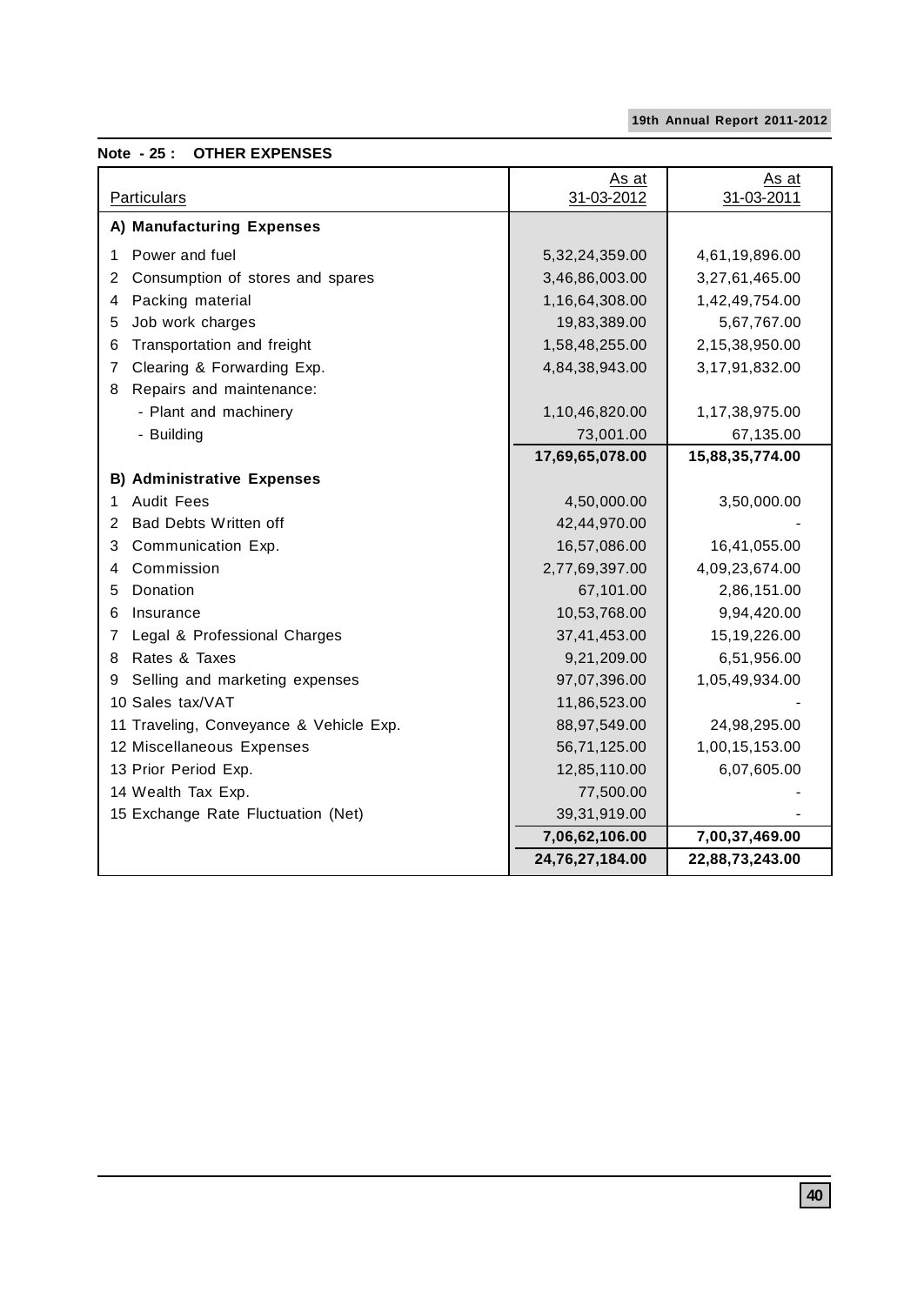| (Fursuant to the Listing Agreement with Stock Exchanges)                                          |                      |                                             |                            |
|---------------------------------------------------------------------------------------------------|----------------------|---------------------------------------------|----------------------------|
|                                                                                                   |                      | Year Ended                                  | Year Ended                 |
|                                                                                                   |                      | 31-03-2012                                  | 31-03-2011                 |
|                                                                                                   |                      | (Rs. In Lacs)                               | (Rs. In Lacs)              |
| <b>CASH FLOW FROM OPERATING ACTIVITIES :</b><br>Δ                                                 |                      |                                             |                            |
| PROFIT BEFORE EXCEPTIONAL ITEMS AND TAX                                                           |                      | 67616212.00                                 | 100435015.00               |
|                                                                                                   |                      |                                             |                            |
| <b>NON CASH ADJUSTMENT FOR-</b>                                                                   |                      |                                             |                            |
| DEPRECIATION AND AMORTIZATION EXPENSES                                                            |                      | 101525878.00                                | 99814897.00                |
| UNREALISED FOREIGN EXCHANGE (GAIN)/LOSS                                                           |                      | 122783.00                                   | 11487,841.00               |
| (PROFIT)/LOSS ON SALE OF FIXED ASSETS<br>ACCOUNT / EXPENSES WRITTEN OFF                           |                      | (12788.00)<br>1338964.00                    | (3163166.00)<br>327352.00  |
| <b>INTEREST INCOME</b>                                                                            |                      | (10539589.00)                               | (2960663.00)               |
| <b>INTEREST EXPENSES</b>                                                                          |                      | 115606513.00                                | 123969242.00               |
| PRELIMINARY EXPENSES WRITTEN OFF                                                                  |                      | 163976.00                                   | 267430.00                  |
| <b>GRATUITY INCOME</b>                                                                            |                      |                                             | (594710.00)                |
|                                                                                                   |                      |                                             |                            |
| Operating Profit/(Loss) before woking capital changes                                             |                      | 275821949.00                                | 329583238.00               |
| Adjustments for (Increase) / Decrease in operating Assests                                        |                      |                                             |                            |
| <b>INVENTORIES</b>                                                                                |                      | (57366414.00)                               | (195994406.00)             |
| <b>TRADE RECEIVABLES</b>                                                                          |                      | (197761093.00)                              | (42422966.00)              |
| SHORT TERM LOANS AND ADVANCES                                                                     |                      | (45599875.00)                               | 6649895.00                 |
| OTHER CURRENT ASSESTS                                                                             |                      | (9554908.00)                                | 9348663.00                 |
| LONG TERM LOANS AND ADVANCES                                                                      |                      | (2940176.00)                                | 104956.00                  |
| OTHER NON CURRENT ASSESTS                                                                         |                      | (62500.00)                                  | (300740.00)                |
| Adjustments for Increase / (Decrease) in operating Liabilities                                    |                      |                                             |                            |
|                                                                                                   |                      |                                             |                            |
| LONG TERM PROVISIONS<br><b>TRADE PAYABLE</b>                                                      |                      | (2476030.00)                                | 44234157.00                |
| OTHER CURRENT LIBILITIES                                                                          |                      | 1704881.00<br>(4168575.00)                  | 8983670.00                 |
| <b>SHORT TERM PROVISIONS</b>                                                                      |                      | 4291882.00                                  | 3846106.00                 |
|                                                                                                   |                      |                                             |                            |
| Cash generated from operations                                                                    |                      | (38110859.00)                               | 164032573.00               |
| DIRECT TAX PAID (NET OF REFUND)                                                                   |                      | (20191088.00)                               | (21165376.00)              |
|                                                                                                   |                      |                                             |                            |
| [A] Net cash flow from operating activities                                                       |                      | (58301947.00)                               | 142867197.00               |
| Cash Flow from Investing activity                                                                 |                      |                                             |                            |
| PURCHASE OF FIXED ASSETS                                                                          |                      | (21336436.00)                               | (105538101.00)             |
| PROCEEDS FROM SALE OF FIXED ASSETS<br>DEPOSITE MADE DURING THE PERIOD                             |                      | 290000.00                                   | 6055000.00                 |
| <b>INTEREST INCOME</b>                                                                            |                      | (25732493.00)<br>1039589.00                 | (3089812.00)<br>2960663.00 |
|                                                                                                   |                      |                                             |                            |
| [B] Net Cash from Investing activity                                                              |                      | (36239340.00)                               | (99612250.00)              |
| Cash Flow from Finance activity                                                                   |                      |                                             |                            |
| AVIALMENT/REPAYMENT OF LONG TERM BORROWING                                                        |                      | (96504317.00)                               | 41511978.00                |
| AVIALMENT/REPAYMENT OF SHORT TERM BORROWING                                                       |                      | 276233696.00                                | 134293936.00               |
| <b>INTEREST EXPENSES</b>                                                                          |                      | (115606513.00)                              | (123969242.00)             |
| DIVIDEND PAID                                                                                     |                      | (28896150.00)                               | (25513650.00)              |
| DIVIDEND TAX PAID                                                                                 |                      | (4687677.00)                                | (4336045.00)               |
| [C] Net Cash used in financing activity<br>NET INCREASE(DECREASE) IN CASH & CASH EQUIVALENTS      |                      | 30539039.00<br>(64002248.00)                | 21986977.00<br>65241924.00 |
| <b>OPENING CASH AND BANK BALANCE</b>                                                              |                      | 66476422.00                                 | 1234498.00                 |
| <b>CLOSING CASH AND BANK BALANCE (*)</b>                                                          |                      | 2474174.00                                  | 66476422.00                |
|                                                                                                   |                      | 54475954.00                                 |                            |
| (*) CLOSING CASH AND BANK BALANCE<br>Less: Fixed deposites with maturity greater then three month |                      | 52001780.00                                 | 92745709.00<br>26269287.00 |
| <b>CLOSING CASH AND BANK BALANCE</b>                                                              |                      | 2474174.00                                  | 66476422.00                |
|                                                                                                   |                      |                                             |                            |
| <b>For PANKAJ K. SHAH ASSOCIATES</b>                                                              |                      | For and on behalf of the Board of Directors |                            |
| Firm Registration No. 107352W                                                                     |                      |                                             |                            |
| <b>Chartered Accountants</b>                                                                      |                      |                                             |                            |
|                                                                                                   | <b>Ashok T. Shah</b> |                                             | Chairman & C.E.O.          |
| Pankaj K. Shah                                                                                    |                      |                                             |                            |
| Proprietor                                                                                        | Kunal T. Shah        |                                             | <b>Managing Director</b>   |
| M.No.: 34603                                                                                      |                      |                                             |                            |
| Place: Ahmedabad.                                                                                 | Place: Ahmedabad.    |                                             |                            |
| Date: 06-08-2012                                                                                  | Date: 06-08-2012     |                                             |                            |
|                                                                                                   |                      |                                             |                            |

# **CASH FLOW STATEMENT FOR THE YEAR ENDED 31ST MARCH 2012**

**(Pursuant to the Listing Agreement with Stock Exchanges)**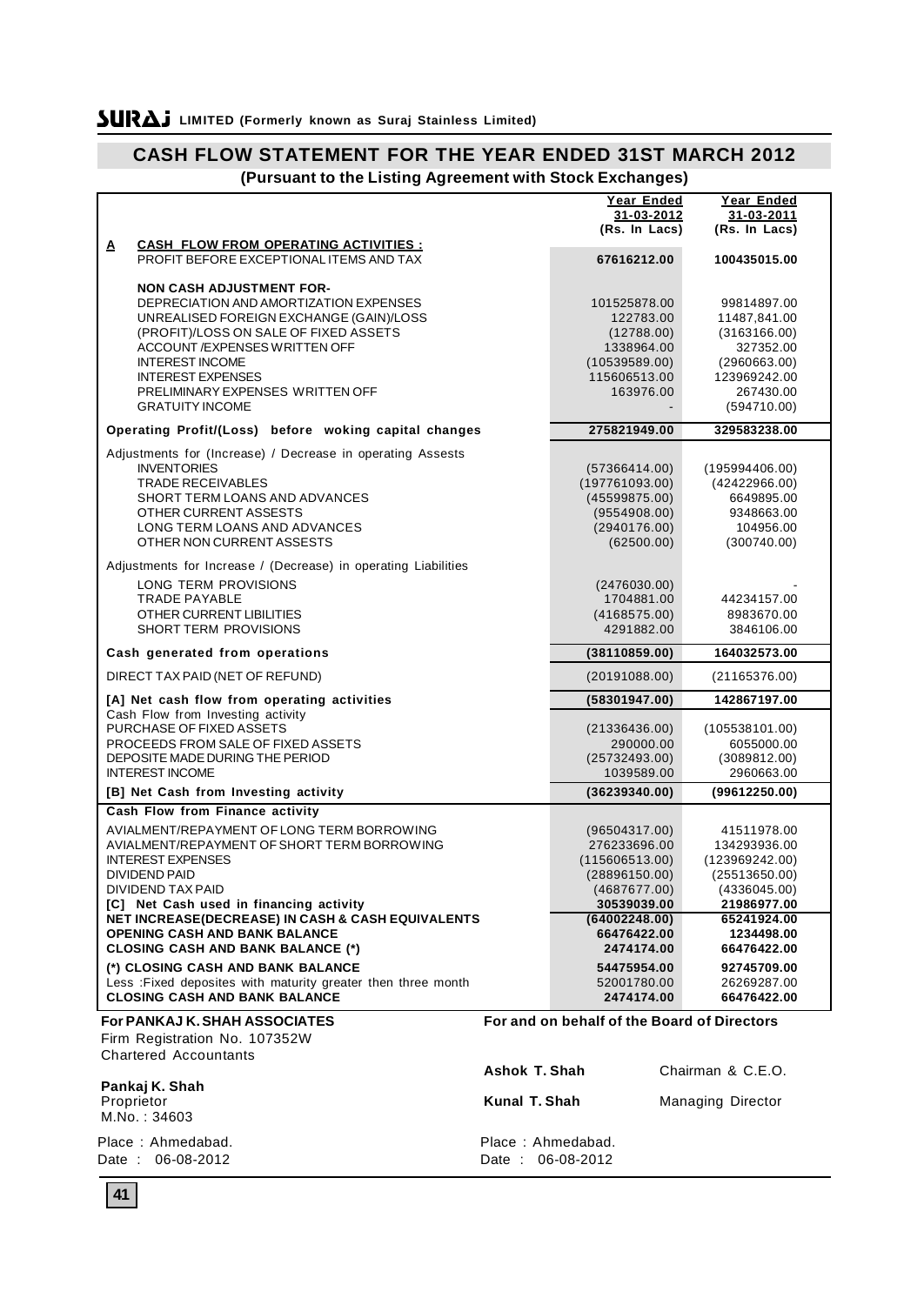### **BALANCE SHEET ABSTRACT AND COMPANY'S GENERAL BUSINESS PROFILE**

(Submitted in terms of part IV and schedule VI to the Companies Act, 1956.)

| 1            | <b>REGISTRATION DETAILS</b>                                                                                                                                                                                                                                  |                                                                                                                |                                                                                                   |
|--------------|--------------------------------------------------------------------------------------------------------------------------------------------------------------------------------------------------------------------------------------------------------------|----------------------------------------------------------------------------------------------------------------|---------------------------------------------------------------------------------------------------|
|              | Registration No.<br>State Code<br>Date of Balance Sheet                                                                                                                                                                                                      | 21088<br>04<br>31-03-2012                                                                                      | Year Ended<br>31.03.2012<br>Rs. in Lacs                                                           |
| $\mathbf{2}$ | <b>CAPITAL RAISED DURING THE YEAR</b><br><b>Public Issue</b><br><b>Right Issue</b><br><b>Bonus Issue</b><br><b>Private Placement</b>                                                                                                                         |                                                                                                                | Nil<br>Nil<br>Nil<br>Nil                                                                          |
| 3            | <b>POSITION OF MOBILIZATION &amp; DEPLOYMENT OF FUNDS</b><br><b>Total Liabilities</b><br><b>Total Assets</b>                                                                                                                                                 |                                                                                                                | 23188.69<br>23188.69                                                                              |
|              | a) Sources of Funds<br>Paid up Capital<br>Reserve & Surplus<br>Non Current Liability<br><b>Current Liability</b><br><b>Total</b><br>b) Application of Funds<br><b>Net Fixed Assets</b><br><b>Non Current Assets</b><br><b>Current Assets</b><br><b>Total</b> |                                                                                                                | 1926.41<br>5871.36<br>3466.35<br>11924.57<br>23188.69<br>9061.15<br>88.26<br>14039.28<br>23188.69 |
| 4            | PERFORMANCE OF COMPANY<br><b>Total Revenue</b><br><b>Total Expenses</b><br>Profit Before Tax<br><b>Profit After Tax</b><br><b>Net Profit</b><br>Earning Per Share (Rs.)<br>Dividend rate % (Proposed)                                                        |                                                                                                                | 25031.45<br>24355.29<br>676.16<br>625.41<br>625.41<br>3.25<br>15.00                               |
| 5            |                                                                                                                                                                                                                                                              | GENERIC NAME OF TWO PRINCIPAL PRODUCTS OF THE COMPANY                                                          |                                                                                                   |
|              | Item Code No.<br>ł,<br><b>Product Description</b><br>Item Code No.<br><b>Product Description</b>                                                                                                                                                             | 7306.90<br><b>Stainless Steel Welded Pipes/Tubes</b><br>7304.90<br><b>Stainless Steel Seamless Pipes/Tubes</b> |                                                                                                   |

### **For and on behalf of the Board of Directors**

**Ashok T. Shah** Chairman & C.E.O.

Place : Ahmedabad Date : 06-08-2012

**Kunal T. Shah** Managing Director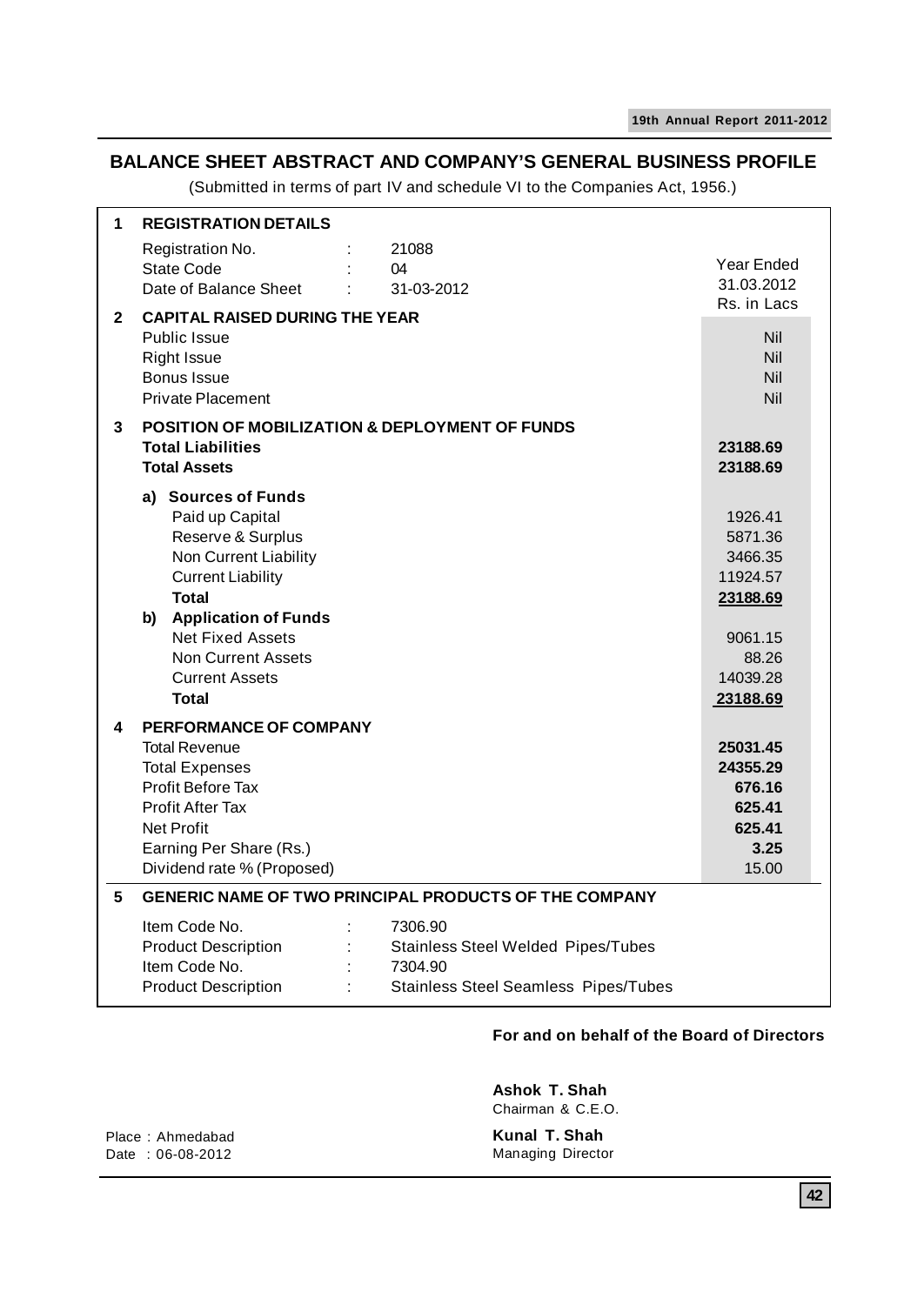**LIMITED** 

**[AN ISO - 9001 COMPANY]** Suraj House, Opp. Usmanpura Garden, Ashram Road, Ahmedabad - 380 014.

**19th Annual Report 2011-2012**

| Client ID |  |
|-----------|--|
| חו Pח     |  |

L. F. No. No. of Shares Held

PLEASE FILL IN ATTENDANCE SLIP AND HAND IT OVER AT THE ENTERANCE OF THE MEETING HALL. Joint Shareholders may obtain additional Attendance Slip on Request.

Name and Address of the Shareholder : ...............................................................................

I hereby record my presence at the 19th Annual General Meeting of the Company held on Monday, September 24, 2012 at 10:00 a.m., at the Conference Hall of "The Ahmedabad Textile Mills Association", Near "Gurjari", Ashram Road, Ahmedabad - 380 009

SIGNATURE OF THE SHAREHOLDER / PROXY

Strike out whichever is not applicable

 $------$  Tear Here  $---$ 

PROXY FORM



Suraj House, Opp. Usmanpura Garden, Ashram Road, Ahmedabad - 380 014.

| Client ID |  |
|-----------|--|
| DP ID     |  |
|           |  |

L. F. No. No. of Shares Held

I/We..................................................... of .................................being a member/members of the SURAJ LIMITED. hereby appoint ......................... of ................... or failing him ..........................of ..........................as my/our proxy to vote for me/us and on my/our behalf at the 19th Annual General Meeting to be held on Monday September 24, 2012 at 10:00 a.m., at the Conference Hall of "The Ahmedabad Textile Mills Association", Near "Gurjari", Ashram Road, Ahmedabad - 380 009 or at any odjournment there of.

Signed this day ........................ of .......................... 2012

| 2012       | Affix    |  |
|------------|----------|--|
|            | Revenue  |  |
| Signature: | Stamp of |  |
|            | Rs. 1/-  |  |

NOTE : The Proxy must be returned so as to reach the Registered office of the Company not less than 48 hours before the time for holding the aforesaid meeting. The Proxy need not be a member of the Company